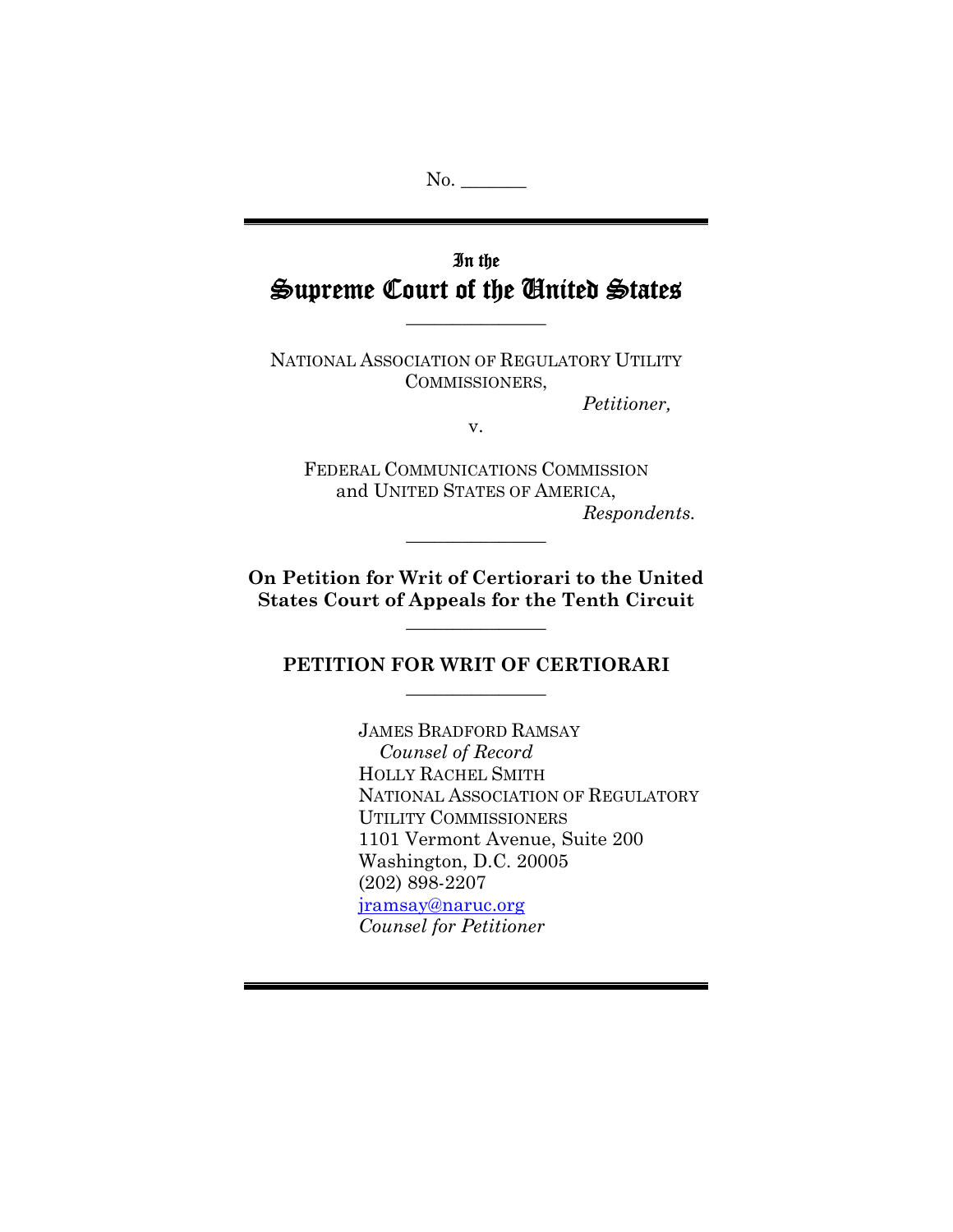#### **QUESTIONS PRESENTED**

 The Tenth Circuit upheld the Federal Communications Commission's radical interpretations of the Communications Act that fundamentally restructure the multi-billion dollar U.S. telecommunications sector. The FCC's redefinition and application of a statutory term in 47 U.S.C.  $\S$  251(b)(5) - reciprocal compensation - is in direct conflict with Supreme Court precedent, the plain text of the statute, and established rules of statutory construction. In addition, the Communications Act of 1934 and the Telecommunications Act of 1996 both include specific rules of statutory construction rendered surplus across a range of issues by the FCC and the Tenth Circuit. The questions presented include:

 Do the explicit rules of statutory construction in §601(c)(1) of the 1996 Act and 47 U.S.C. §152(b) place any limits on either the FCC's or a reviewing Court's interpretation of agency authority?

 Does *Chevron* deference permit the Tenth Circuit to confirm interpretations of the Communications Act, *including* the FCC's redefinition of the term "reciprocal compensation," that cannot be reconciled with the plain text of the statute, applicable principles of statutory construction, and precedent from this Court?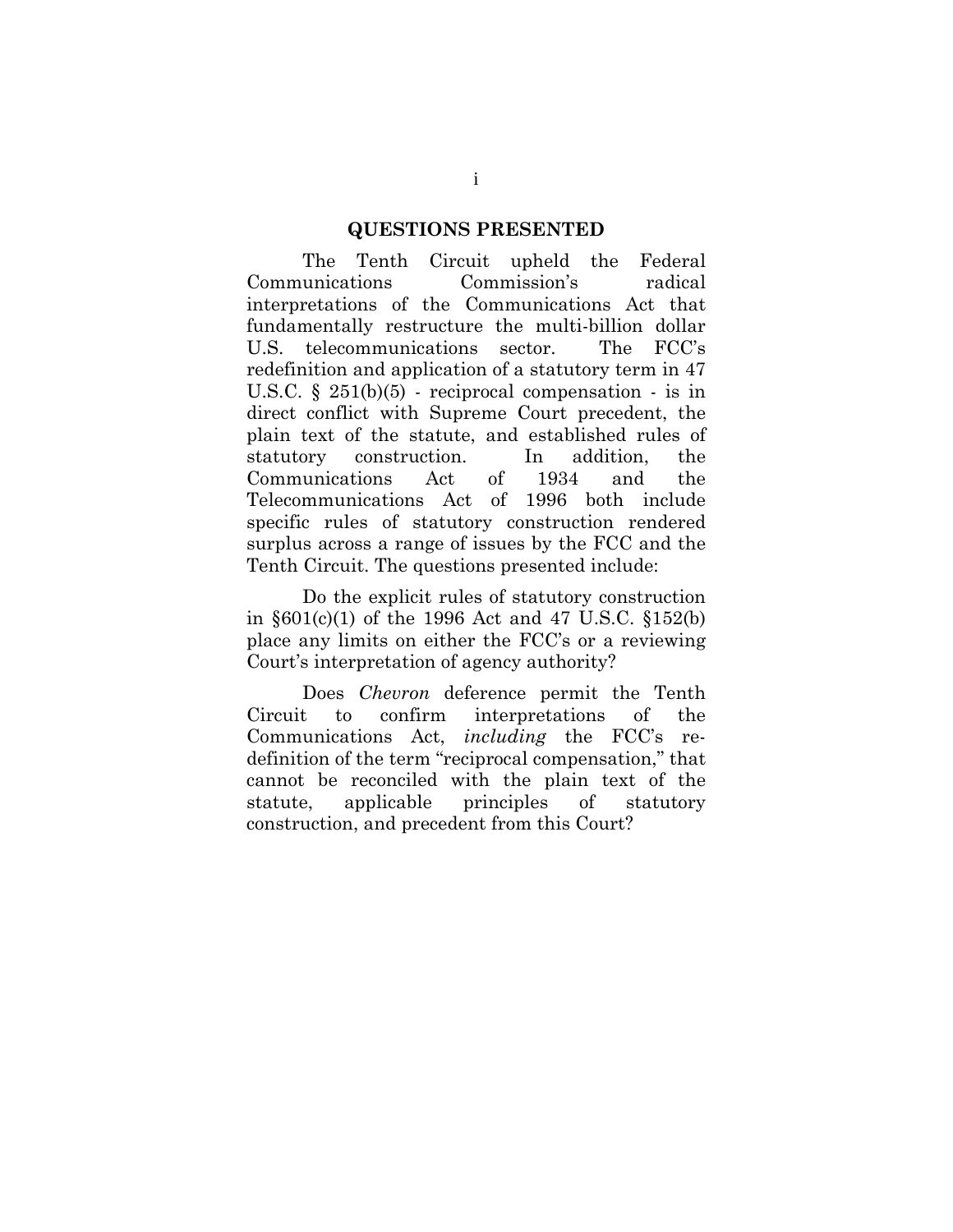#### **PARTIES**

Federal Communications Commission United States of America Direct Communications Cedar Valley, LLC Totah Communications, Inc. H & B Communications, Inc. The Moundridge Telephone Company of Moundridge Pioneer Telephone Association, Inc. Twin Valley Telephone, Inc. Pine Telephone Company, Inc. Pennsylvania Public Utility Commission Choctaw Telephone Company Core Communications, Inc. National Association of State Utility Consumer Advocates National Telecommunications Cooperative Association Cellular South, Inc. Halo Wireless, Inc. The Voice on the Net Coalition, Inc. Public Utilities Commission of Ohio tw telecom Inc. Vermont Public Service Board Transcom Enhanced Services, Inc. The Kansas State Corporation Commission CenturyLink, Inc. Gila River Indian Community Gila River Telecommunications, Inc. Allband Communications Cooperative North County Communications Corporation United States Cellular Corporation PR Wireless, Inc. Docomo Pacific, Inc. Nex-Tech Wireless, LLC Penasco Valley Telephone Cooperative, Inc.

ii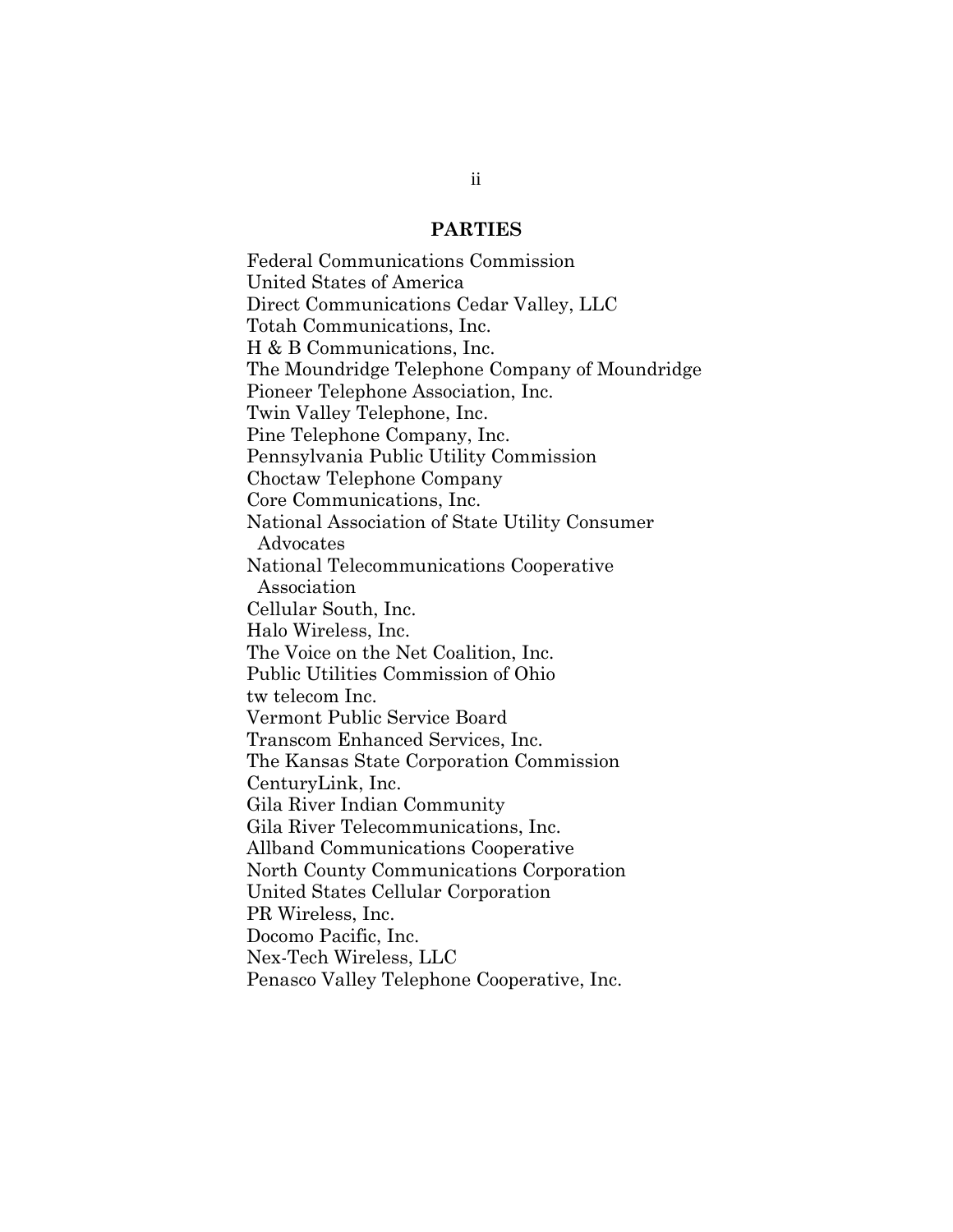Cellular Network Partnership, A Limited Partnership U.S. TelePacific Corp. Consolidated Communications Holdings, Inc. National Association of Regulatory Utility Commissioners Rural Independent Competitive Alliance Rural Telephone Service Company, Inc. Adak Eagle Enterprises LLC Adams Telephone Cooperative Alenco Communications, Inc. Arlington Telephone Company Bay Springs Telephone Company, Inc. Big Bend Telephone Company, Inc. The Blair Telephone Company Blountsville Telephone LLC Blue Valley Telecommunications, Inc. Bluffton Telephone Company, Inc. BPM, Inc. Brantley Telephone Company, Inc. Brazoria Telephone Company Brindlee Mountain Telephone LLC Bruce Telephone Company Bugs Island Telephone Cooperative Cameron Telephone Company, LLC Chariton Valley Telephone Corporation Chequamegon Communications Cooperative, Inc. Chickamauga Telephone Corporation Chickasaw Telephone Company Chippewa County Telephone Company Citizens Telephone Company Clear Lake Independent Telephone Company Comsouth Telecommunications, Inc. Copper Valley Telephone Cooperative Cordova Telephone Cooperative Crockett Telephone Company, Inc.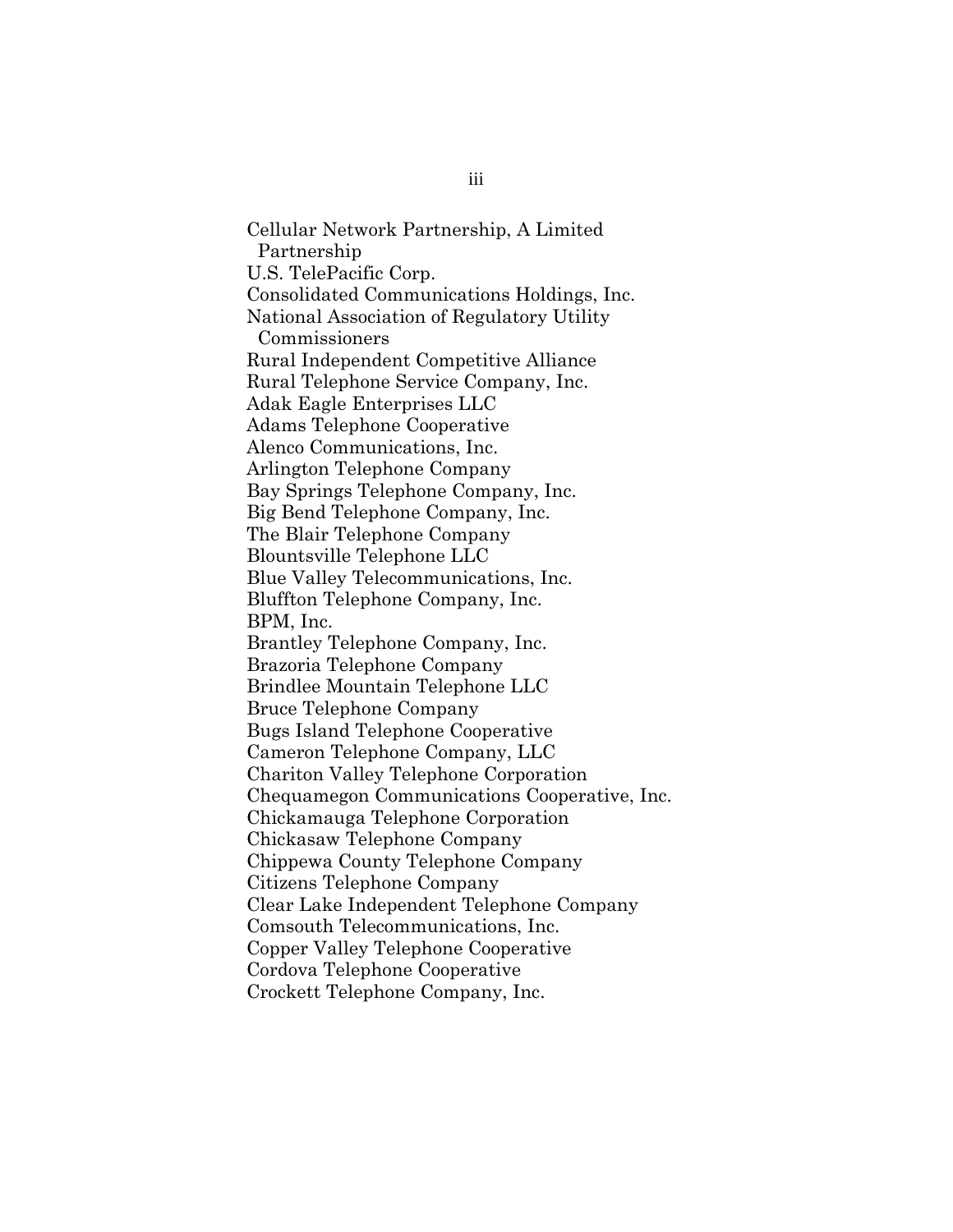Darien Telephone Company Deerfield Farmers' Telephone Company Delta Telephone Company, Inc. East Ascension Telephone Company, LLC Eastern Nebraska Telephone Company Eastex Telephone Coop., Inc. Egyptian Telephone Cooperative Association Elizabeth Telephone Company, LLC Ellijay Telephone Company Farmers Telephone Cooperative, Inc. Flatrock Telephone Coop., Inc. Franklin Telephone Company, Inc. Fulton Telephone Company, Inc. Glenwood Telephone Company Granby Telephone LLC Hart Telephone Company Hiawatha Telephone Company Holway Telephone Company Home Telephone Company (St. Jacob, Ill.) Home Telephone Company (Moncks Corner, SC) Hopper Telecommunications Company, Inc. Horry Telephone Cooperative, Inc. Interior Telephone Company Kaplan Telephone Company, Inc. KLM Telephone Company City of Ketchikan, Alaska Lackawaxen Telecommunications Services, Inc. Lafourche Telephone Company, LLC La Harpe Telephone Company, Inc. Lakeside Telephone Company Lincolnville Telephone Company Loretto Telephone Company, Inc. Madison Telephone Company Matanuska Telephone Association, Inc. McDonough Telephone Coop., Inc. MGW Telephone Company, Inc.

iv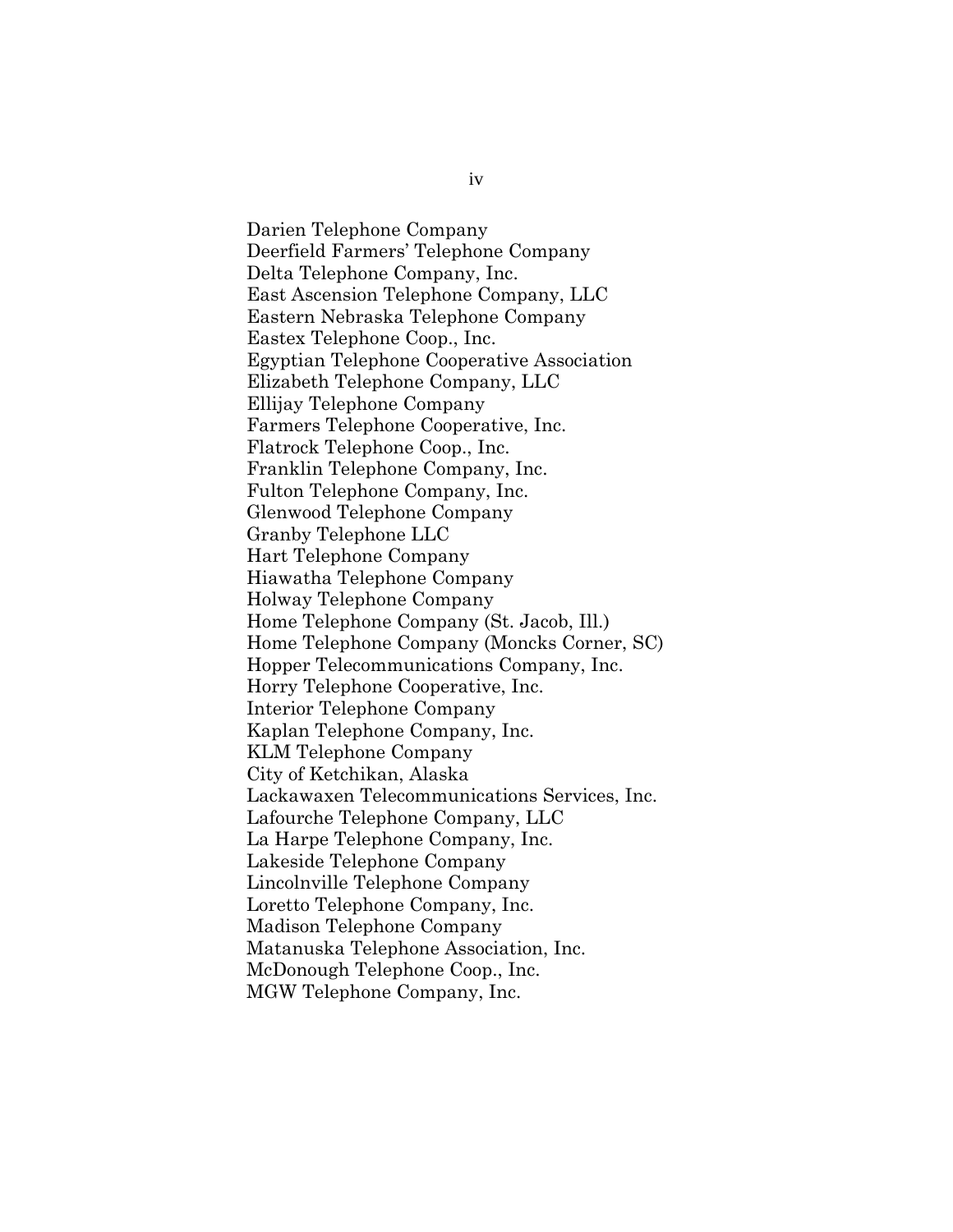Mid Century Telephone Coop., Inc. Midway Telephone Company Mid-Maine Telecom LLC Mound Bayou Telephone & Communications, Inc. Moundville Telephone Company, Inc. Mukluk Telephone Company, Inc. National Telephone of Alabama, Inc. Ontonagon County Telephone Company Otelco Mid-Missouri LLC Otelco Telephone LLC Panhandle Telephone Cooperative, Inc. Pembroke Telephone Company, Inc. People's Telephone Company Peoples Telephone Company Piedmont Rural Telephone Cooperative, Inc. Pine Belt Telephone Company Pine Tree Telephone LLC Pioneer Telephone Cooperative, Inc. Poka Lambro Telephone Cooperative, Inc. Public Service Telephone Company Ringgold Telephone Company Roanoke Telephone Company, Inc. Rock County Telephone Company Saco River Telephone LLC Sandhill Telephone Cooperative, Inc. Shoreham Telephone LLC The Siskiyou Telephone Company Sledge Telephone Company South Canaan Telephone Company South Central Telephone Association Star Telephone Company, Inc. Stayton Cooperative Telephone Company The North-Eastern Pennsylvania Telephone Company Tidewater Telecom, Inc. Tohono O'Odham Utility Authority, SD

v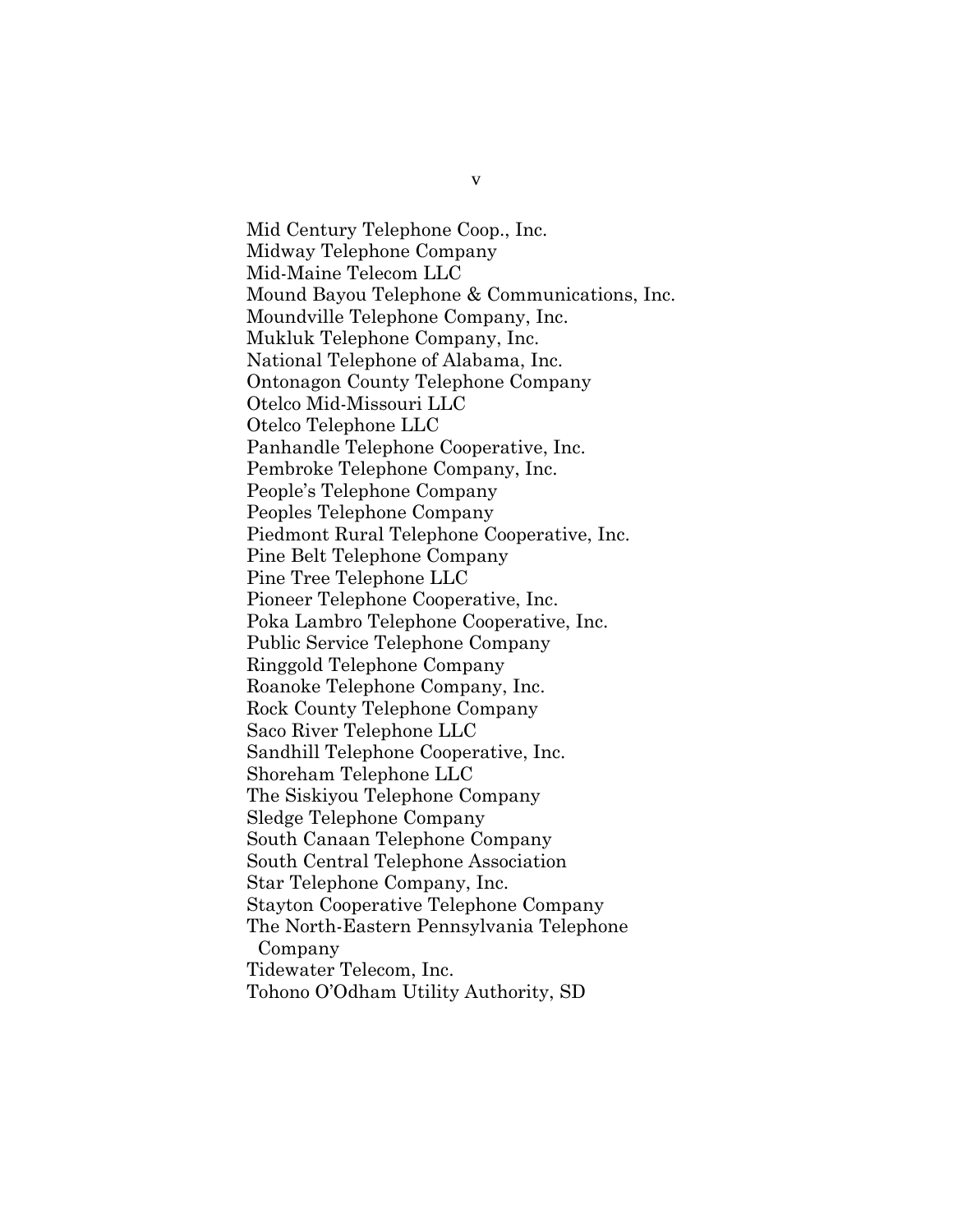Unitel, Inc. War Telephone LLC West Carolina Rural Telephone Cooperative, Inc. West Tennessee Telephone Company, Inc. West Wisconsin Telcom Cooperative, Inc. Wiggins Telephone Association Winnebago Cooperative Telecom Association Yukon Telephone Co., Inc. Arizona Corporation Commission Windstream Corporation Windstream Communications, Inc. Sprint Nextel Corporation Level 3 Communications, LLC Connecticut Public Utilities Regulatory Authority Independent Telephone & Telecommunications Alliance Western Telecommunications Alliance National Exchange Carrier Association, Inc. Cambridge Telephone Company Clarks Telecommunications Co. Consolidated Telephone Company Consolidated Telco, Inc. Consolidated Telecom, Inc. The Curtis Telephone Company Great Plains Communications, Inc. K. & M. Telephone Company, Inc. Nebraska Central Telephone Company Northeast Nebraska Telephone Company Three River Telco RCA-The Competitive Carriers Association Rural Telecommunications Group, Inc. T-Mobile USA, Inc. Central Texas Telephone Cooperative, Inc. Venture Communications Cooperative, Inc. Alpine Communications, LC Emery Telcom

vi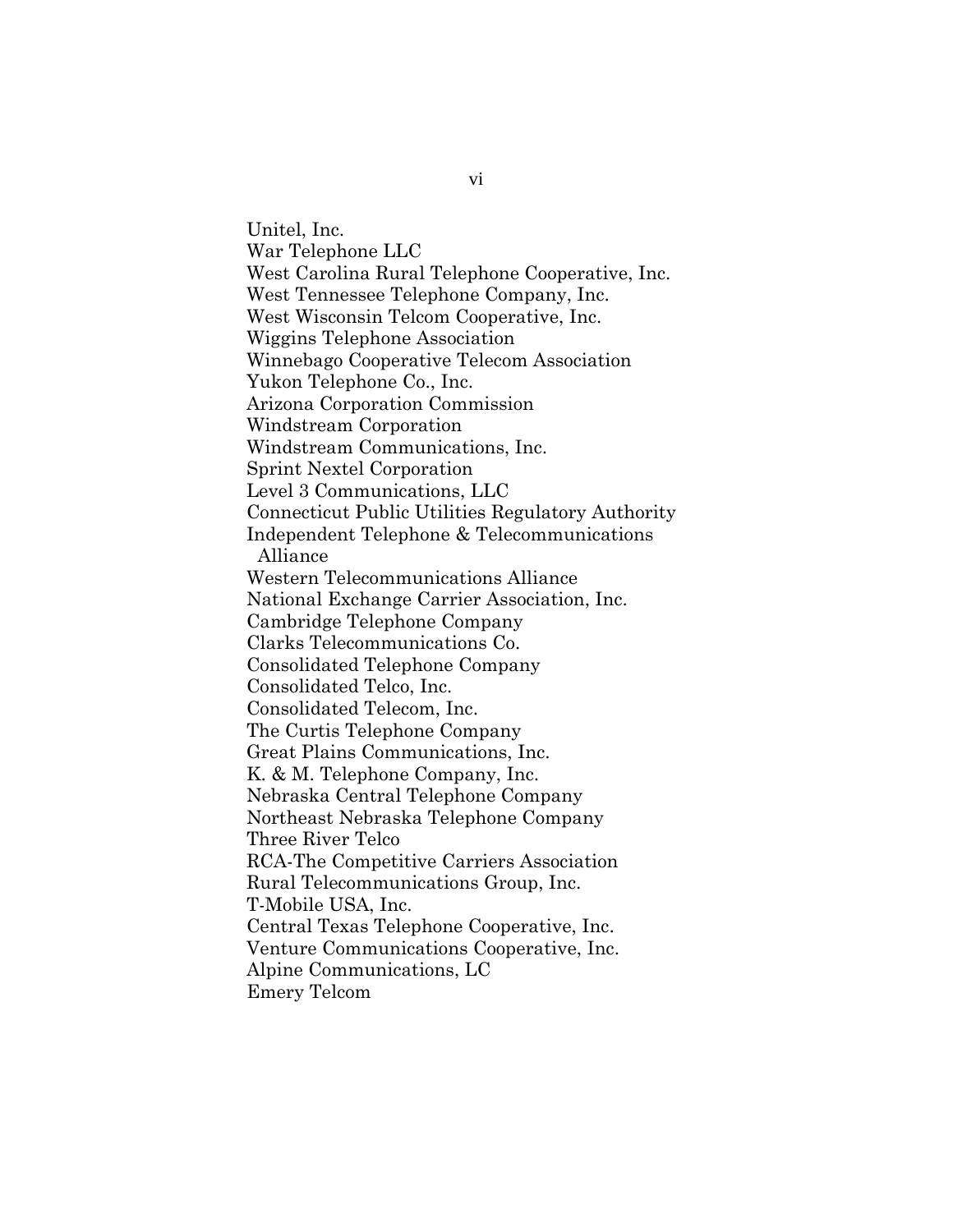Peñasco Valley Telephone Cooperative, Inc. Smithville Communications, Inc. South Slope Cooperative Telephone Co., Inc. Spring Grove Communications 3 Rivers Telephone Cooperative, Inc. Walnut Telephone Company, Inc. West River Cooperative Telephone Company, Inc. Ronan Telephone Company Hot Springs Telephone Company Hypercube Telecom, LLC Virginia State Corporation Commission Montana Public Service Commission Verizon Wireless Verizon AT&T Inc. Cox Communications, Inc. Comcast Corporation Vonage Holdings Corporation National Cable & Telecommunications Association Smart City Telecom State Members of the Federal–State Joint Board on Universal Service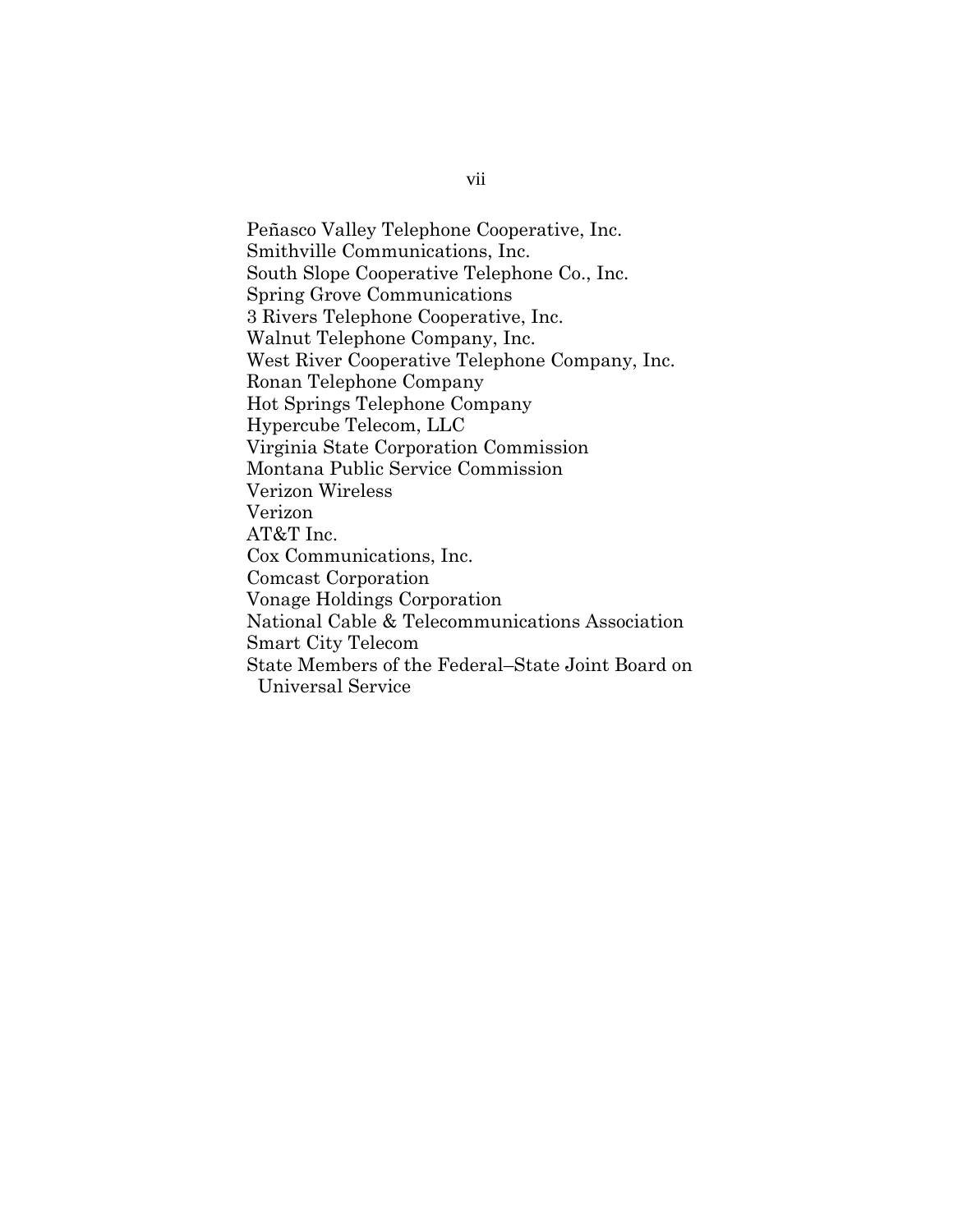#### **RULE 29.6 STATEMENT**

Petitioner the National Association of Regulatory Utility Commissioners (NARUC) is a non-profit association founded in 1889. NARUC's members include the government agencies in the fifty States, the District of Columbia, Puerto Rico, and the Virgin Islands charged with regulating the activities of telecommunications, energy, and water utilities. Congress and Courts have consistently recognized NARUC as a proper entity to represent *the collective interests* of the State public utility commissions. In the Communications Act, Congress references NARUC as "the national organization of the State commissions" responsible for economic and safety regulation of the intrastate operation of carriers and utilities.1

NARUC has no parent company, subsidiary, or affiliate that has issued securities to the public. No publicly traded company owns any equity interest in NARUC.

<sup>1</sup> *See,* 47 U.S.C. § 410(c) (2012) (NARUC nominates members to FCC Joint Federal-State Boards which consider universal service, separations, and related concerns and provide formal recommendations that the FCC must act upon.); *Cf.* 47 U.S.C. § 254(a) (2012) *Cf. NARUC, et al. v. ICC,* 41 F.3d 721 (D.C. Cir 1994) (where the Court explains "…Carriers, to get the cards, applied to…(NARUC), an interstate umbrella organization that, as envisioned by Congress, played a role in drafting the regulations that the ICC issued to create the "bingo card" system.")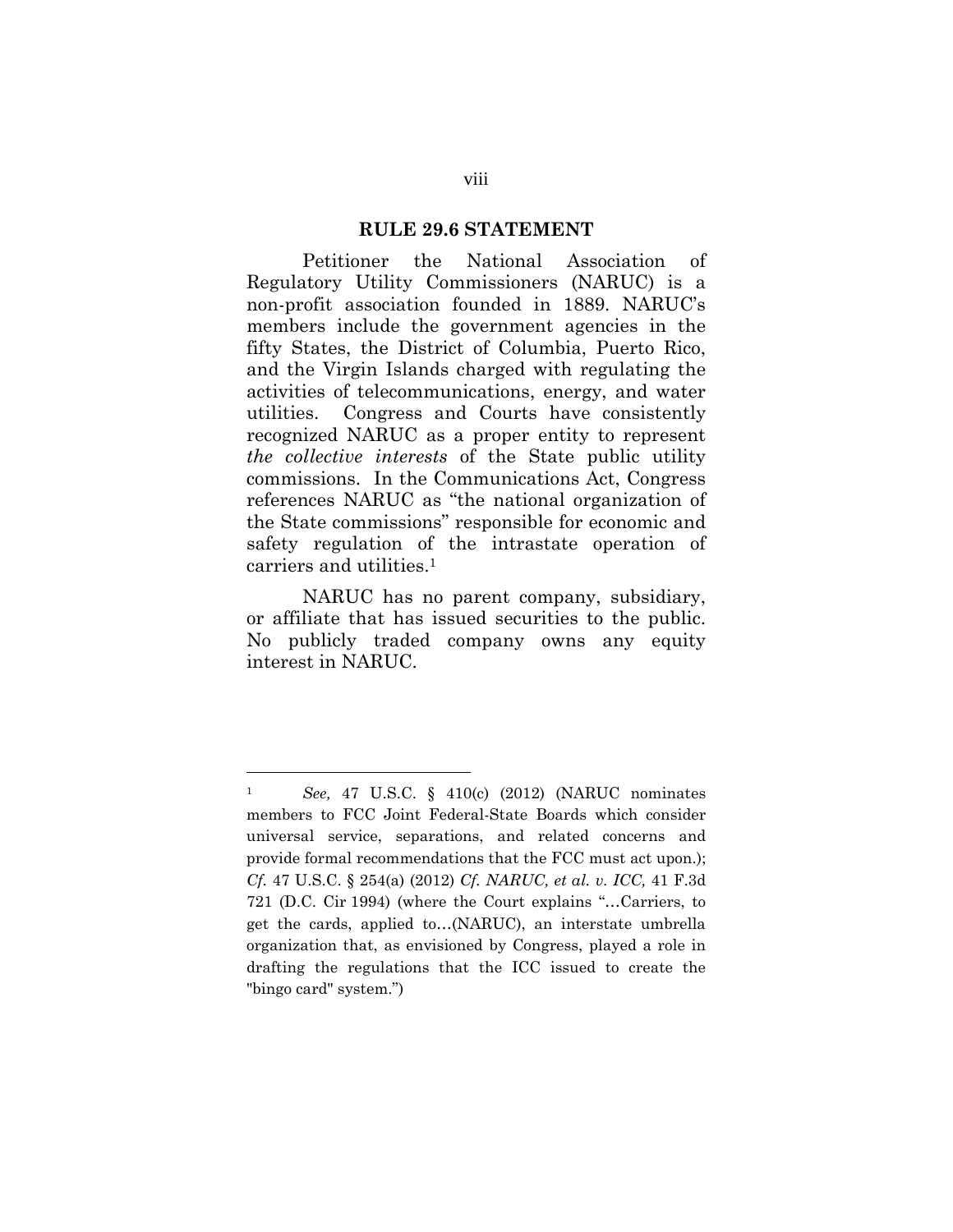# **TABLE OF CONTENTS**

| STATUTORY PROVISIONS INVOLVED  1                                                                                                             |
|----------------------------------------------------------------------------------------------------------------------------------------------|
|                                                                                                                                              |
|                                                                                                                                              |
|                                                                                                                                              |
|                                                                                                                                              |
| D. The FCC Implementation of the Act 17                                                                                                      |
|                                                                                                                                              |
| REASONS FOR GRANTING THE PETITION  21                                                                                                        |
| The Court Should Settle the Recurring<br>I.<br>Question of Proper Application of $\S 152(b)$<br>and $\S$ 601(c)(1) upon Agency Discretion to |
| The Court Should Correct Conflicts with<br>II.<br>Statutory Text, Decisions of the Supreme<br>Court and other Courts of Appeals 28           |
| The <i>Decision</i> Conflicts With Statutory<br>$\mathbf{A}$<br>Text and with This Court's Precedent 28                                      |
| The <i>Decision</i> is Not Faithful to the<br>B.<br>Dictates of Either Chevron or City of                                                    |
|                                                                                                                                              |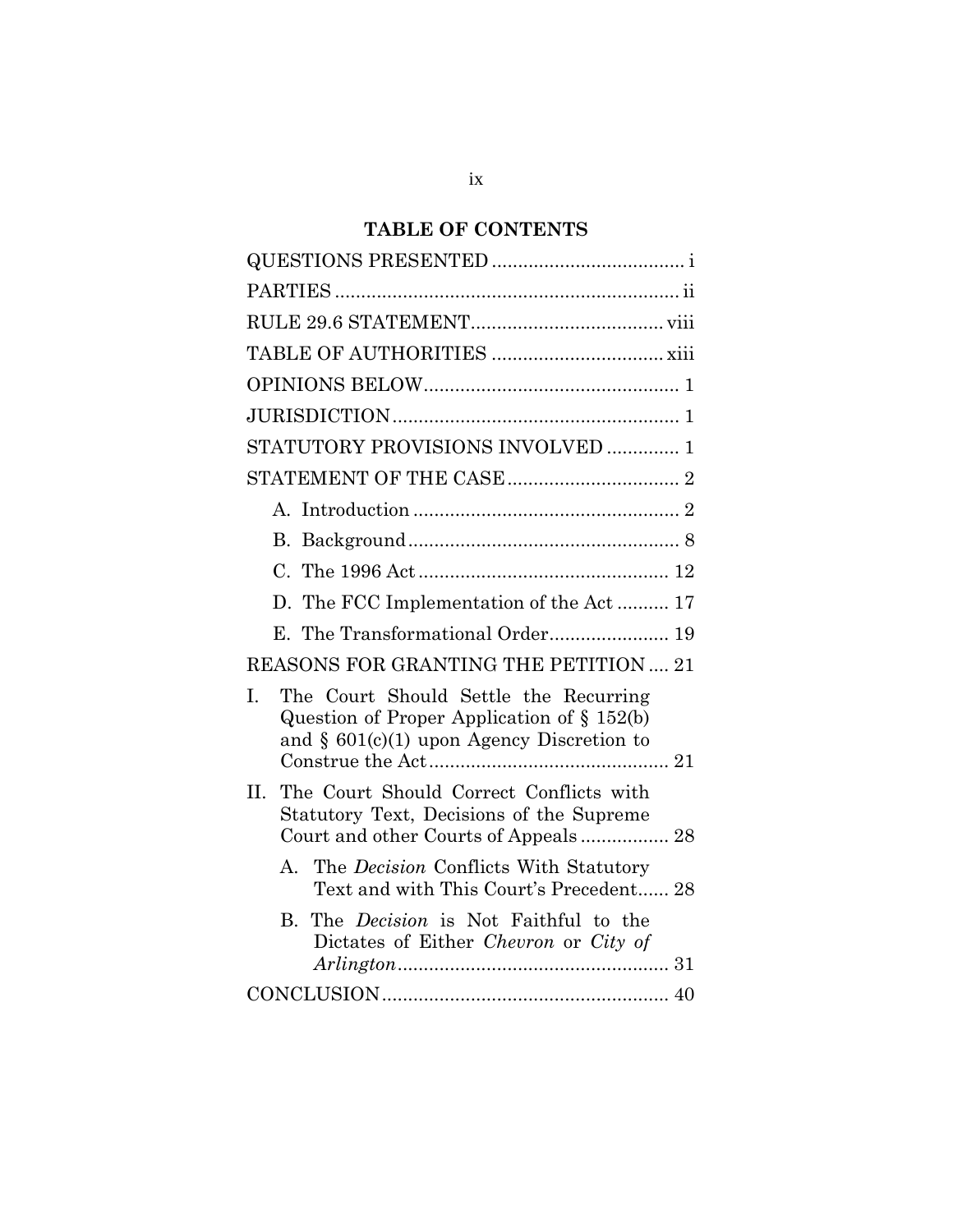#### **APPENDIX**

#### **APPENDIX VOLUME I**

Opinion of the United States Court of Appeals for the Tenth Circuit, *In re FCC 11- 161*, 753 F.3d 1015 (10th Cir. 2014) ...................... 1a

Order of the United States Court of Appeals for the Tenth Circuit, No. 11-9900 (Aug. 27, 2014) ................................................................... 267a

Order of the United States Court of Appeals for the Tenth Circuit, No. 11-9900 (Aug. 27, 2014) ................................................................... 268a

Order of the United States Court of Appeals for the Tenth Circuit, No. 11-9900 granting "Motion Request of Allband Communications Cooperative to Take Judicial Notice (Nov. 8, 2013 .................................................................... 269a

Report and Order and Further Notice of Proposed Rulemaking of the Federal Communications Commission, *Connect America Fund*, 26 F.C.C.R. 17663 (2011) (¶¶1-241) ............................................................. 281a

#### **APPENDIX VOLUME II**

Report and Order and Further Notice of Proposed Rulemaking of the Federal Communications Commission, *Connect America Fund*, 26 F.C.C.R. 17663 (2011) (¶¶242-847) ......................................................... 492a

#### **APPENDIX VOLUME III**

Report and Order and Further Notice of Proposed Rulemaking of the Federal Communications Commission, *Connect*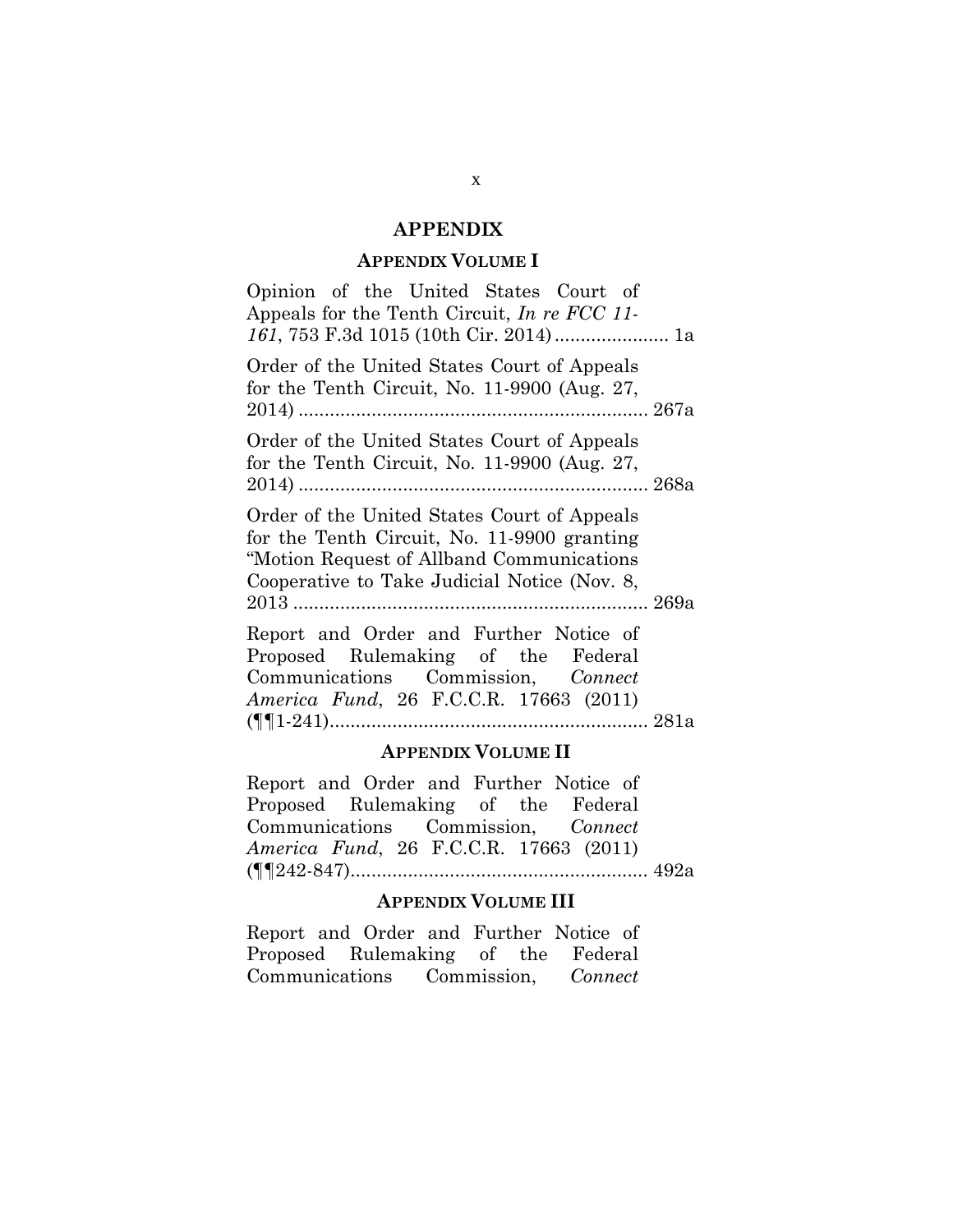| America Fund, 26 F.C.C.R. 17663 (2011)                                                                                        |
|-------------------------------------------------------------------------------------------------------------------------------|
| Order, In the Matter of Allband<br>Communications Cooperative, 20 F.C.C. Red.                                                 |
| Order, In the Matter of Allband<br>Communications Coop. Petition for Waiver of<br>Certain High-Cost Universal Serv. Rules, 27 |
| <b>United States Constitution</b>                                                                                             |
|                                                                                                                               |
| U.S. Const. amend XIV 1540a                                                                                                   |
| <b>Statutes</b>                                                                                                               |
| Administrative Procedure Act                                                                                                  |
|                                                                                                                               |
| Supreme Court Case Selection Act                                                                                              |
|                                                                                                                               |
| Communications Act of 1934                                                                                                    |
|                                                                                                                               |
|                                                                                                                               |
| 47 U.S.C. § 152 (note (Pub. L. No. 104-104,                                                                                   |
|                                                                                                                               |
|                                                                                                                               |
|                                                                                                                               |
|                                                                                                                               |
|                                                                                                                               |
|                                                                                                                               |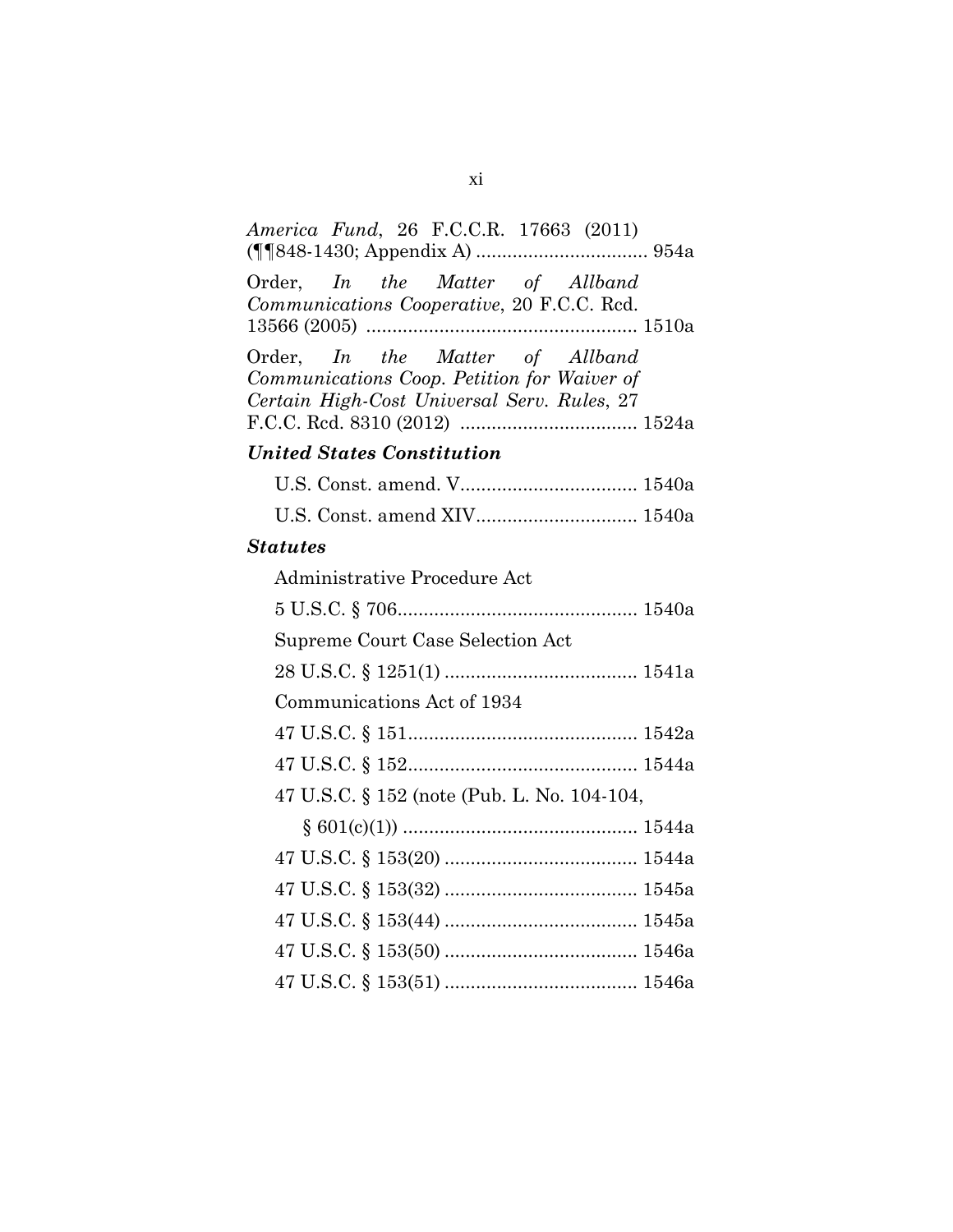| Omnibus Budget Reconciliation Act of 1993      |
|------------------------------------------------|
|                                                |
| <b>Broadband Data Improvement Act</b>          |
|                                                |
| Telecommunications Act of 1996                 |
|                                                |
| Broadband Data Improvement Act                 |
|                                                |
|                                                |
| American Recovery and Reinvestment Act of 2009 |
|                                                |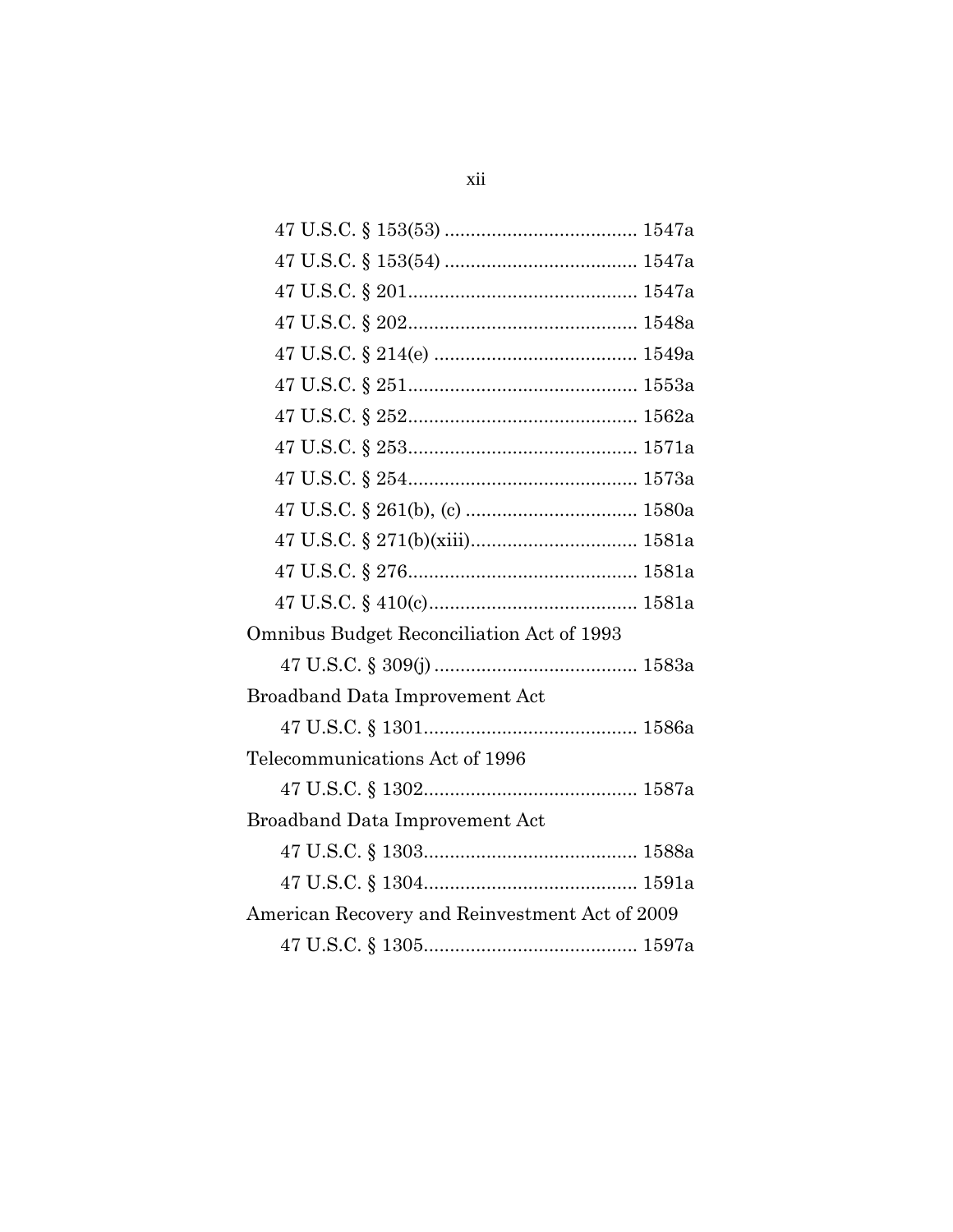## **TABLE OF AUTHORITIES**

| <b>CASES</b>                                                                                                                              |
|-------------------------------------------------------------------------------------------------------------------------------------------|
| AT&T Communications Sys. v. Pacific Bell,                                                                                                 |
| $AT\&T v.$ Illinois Bell,                                                                                                                 |
| $AT&T$ Corp. v. Iowa Utilities Bd.<br>525 U.S. 366(1999). 2, 3, 13, 19, 21, 24, 26-30                                                     |
| Babbitt v. Sweet Home Chapter of Communities<br>for a Great Oregon, 515 U.S. 687 (1995) 32                                                |
| Bailey v. United States,                                                                                                                  |
| Chevron U.S.A., Inc. v. Natural Resources Defense<br>Council, Inc., 467 U.S. 837<br>$(1984)$ . i, 2, 7, 20, 21, 26, 31-33, 36, 37, 39, 40 |
| City of Arlington, Tex. v. F.C.C.,<br>133 S. Ct. 1863(2013) 2, 7, 21, 31, 32                                                              |
| Core Communications v. FCC,                                                                                                               |
| Corley v. United States,                                                                                                                  |
| Dolan v. United States Postal Service,                                                                                                    |
| FAA v. Cooper,                                                                                                                            |

xiii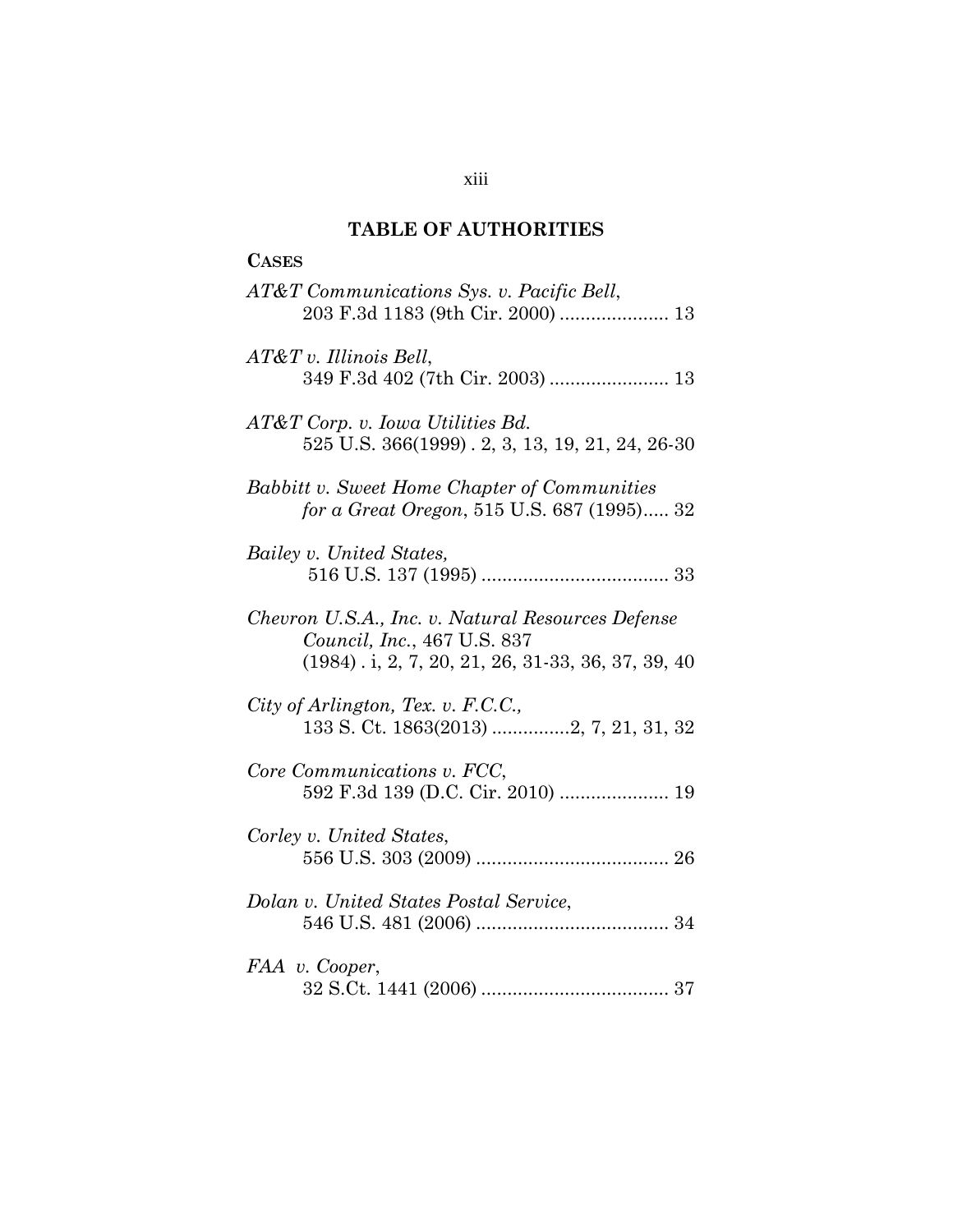| FCC v. Fox TV Stations, Inc.,                                                                                                  |
|--------------------------------------------------------------------------------------------------------------------------------|
| <i>In re: FCC 11-161</i> , 753 F.3d 1015 (10th Cir.<br>2014) i, 1-7, 15, 17, 20, 21, 25, 28-31, 36-40                          |
| Iowa Utilities Board v. FCC, 219 F.3d 744 (8th<br>Cir. 2000), aff'd in part, rev'd in part by<br>Verizon Commc'ns Inc. v. FCC, |
| King v. St. Vincent's Hosp.,                                                                                                   |
| Louisiana Public Service Commission v. F.C.C.,                                                                                 |
| Maryland v. Louisiana,                                                                                                         |
| McDermott Int'l Inc. v. Wilander,                                                                                              |
| NARUC v. FCC,                                                                                                                  |
| NARUC v. ICC,                                                                                                                  |
| N.L.R.B. v. Pueblo of San Juan,<br>276 F.3d 1186 (10th Cir. 2002)  27                                                          |
| Puerto Rico Tel. Co. v. Telecom. Reg. Bd. of Puerto<br>Rico, 189 F.3d 18 (1st Cir. 1999) 13                                    |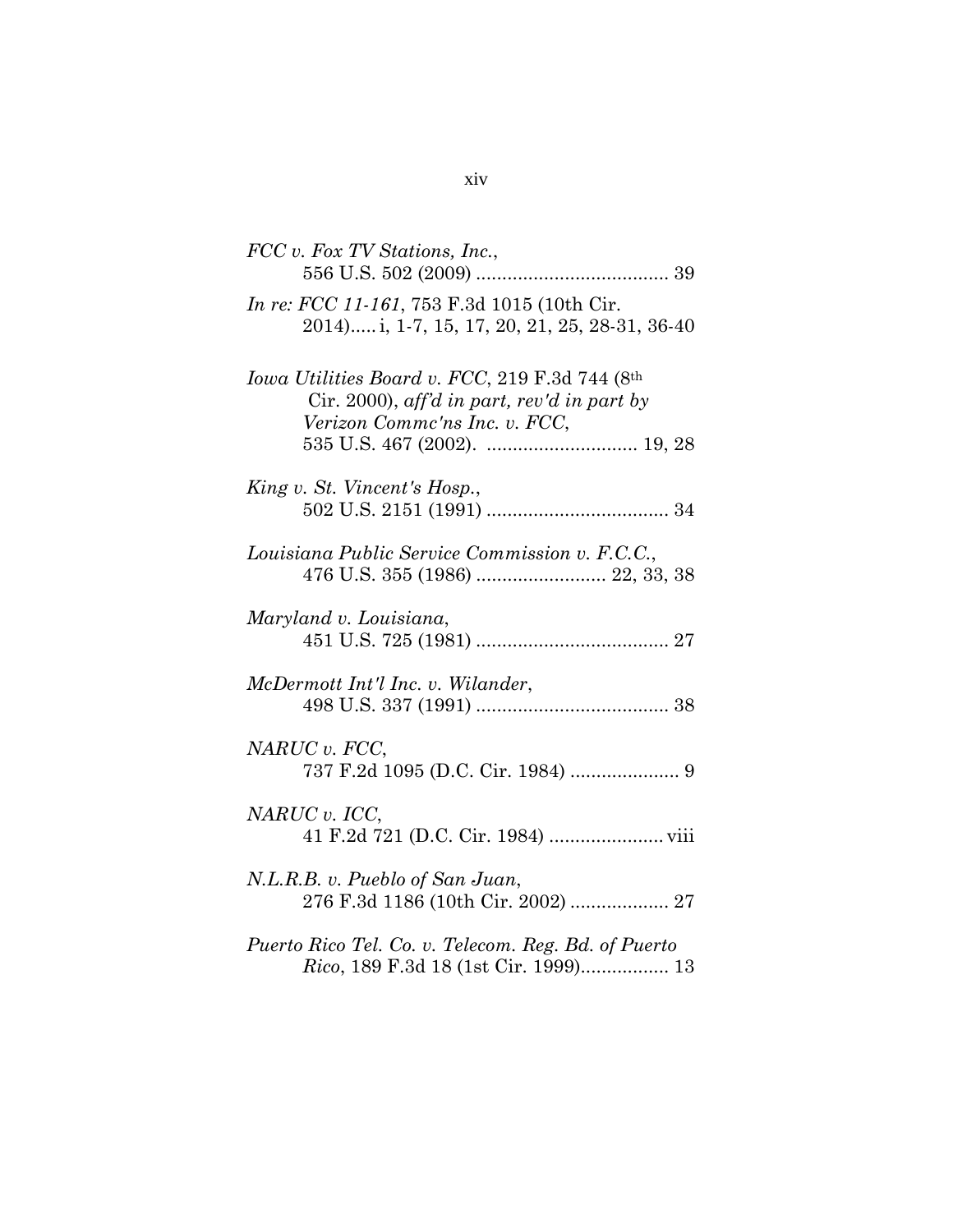| Qwest Corp. v. FCC,<br>258 F.3d 1191 (10th Cir. 2001)  13                                                                             |
|---------------------------------------------------------------------------------------------------------------------------------------|
| Ransom v. FIA Card Services, N.A.,                                                                                                    |
| Reno v. ACLU,                                                                                                                         |
| Russello v. United States,                                                                                                            |
| Secretary of Labor v. Excel Mining, LLC,                                                                                              |
| T-Mobile S., LLC v. City of Roswell, Ga.,<br>$\underline{\hspace{1cm}}$ U.S. $\underline{\hspace{1cm}}$ , No. 13-975, 2015 WL 159278, |
| Verizon Communications, Inc. v. Law Offices of<br>Curtis V. Trinko, LLP, 124 S. Ct. 872                                               |
| Verizon Communications v. FCC,                                                                                                        |
| <b>STATUTES/CODE CITATIONS</b>                                                                                                        |
| Communications Act of 1934, as amended by the<br>Telecommunications Act of 1996, Pub. L. No. 104-                                     |
| 47 U.S.C. § 152 note (Pub. L.<br>No. 104-104 § 601(c))i, 1, 3, 4, 21, 24, 25, 40                                                      |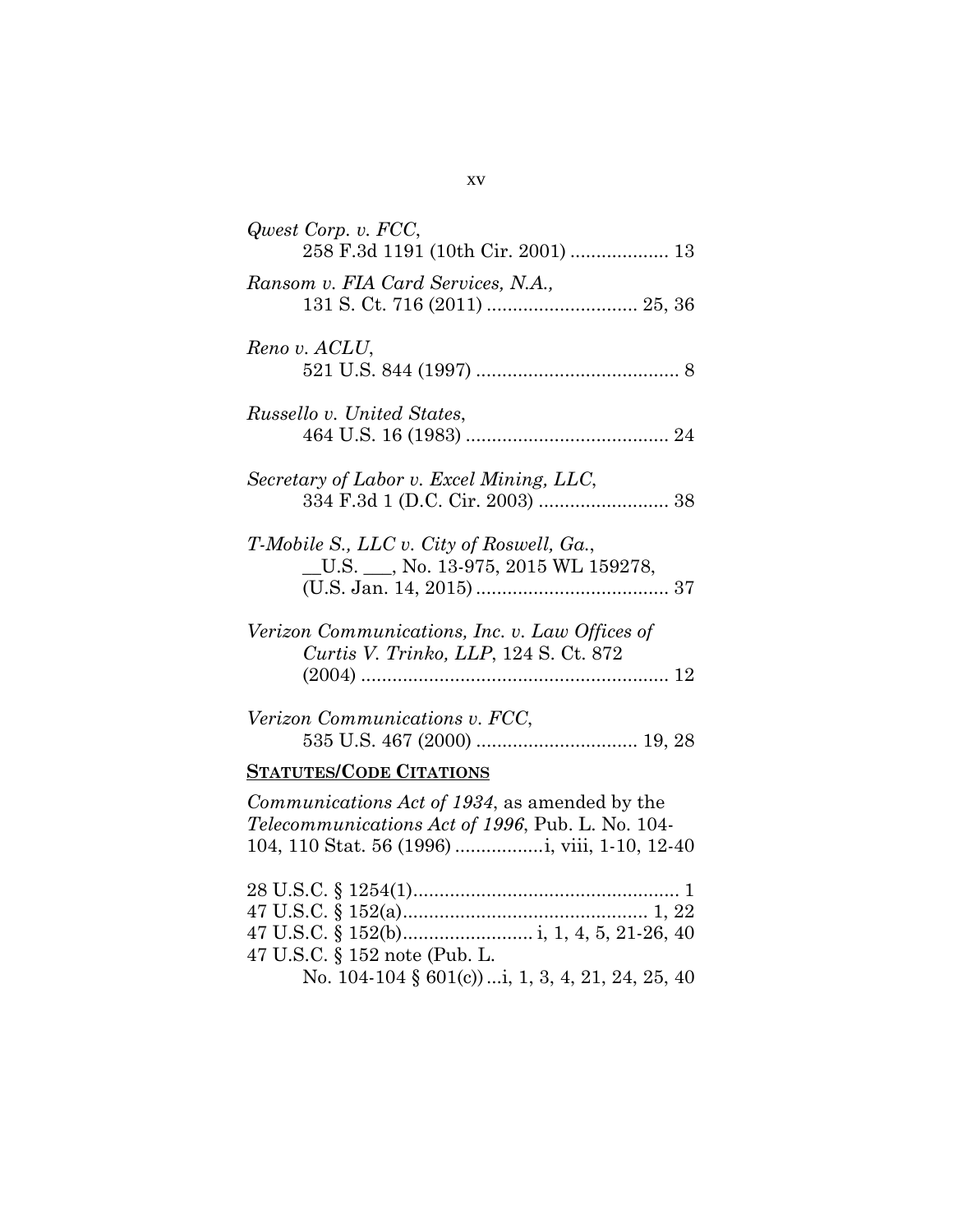| 47 U.S.C. § 251(b)(5)  1, 4, 13-14, 17, 20, 25, 29      |
|---------------------------------------------------------|
|                                                         |
|                                                         |
|                                                         |
|                                                         |
|                                                         |
|                                                         |
|                                                         |
|                                                         |
|                                                         |
|                                                         |
|                                                         |
|                                                         |
| 47 U.S.C. $\S 252(d)(2)$ 1, 4, 14, 15, 17, 19, 33       |
| 47 U.S.C. § 252(d)(2)(A)  1, 3, 4, 14, 25, 30-31, 33-35 |
|                                                         |
|                                                         |
| 47 U.S.C. $\S$ 252(d)(2)(B) 1, 3, 15, 18, 31, 40        |
|                                                         |
| 47 U.S.C. § 252(d)(2)(B)(ii) 1, 3, 4, 15-16, 34, 35     |
|                                                         |
|                                                         |
|                                                         |
|                                                         |
|                                                         |
|                                                         |
|                                                         |
|                                                         |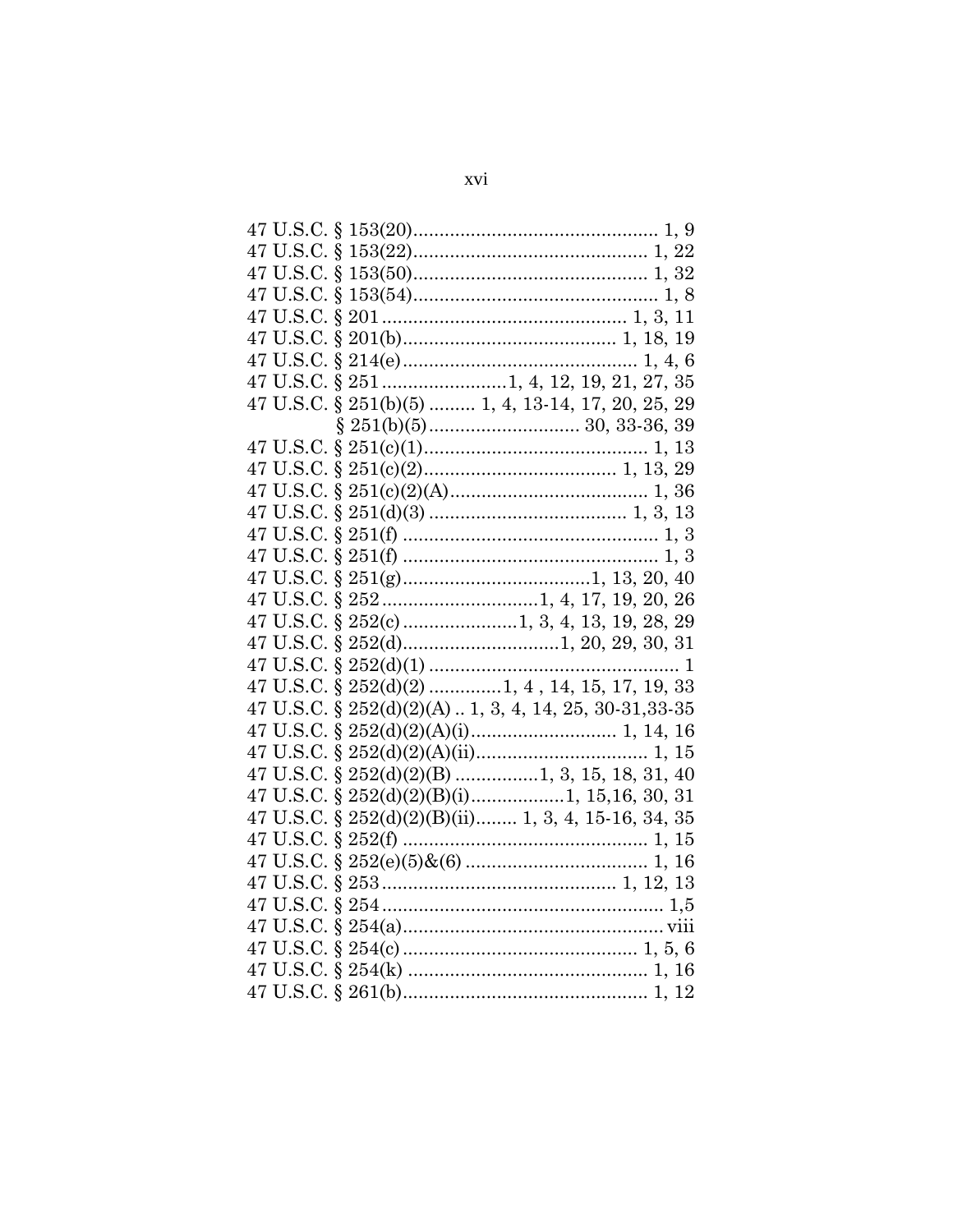| ۰. | ۰. |
|----|----|
|    |    |

## **FCC ADMINISTRATIVE DECISIONS**

| Connect America Fund, Report and Order and    |  |
|-----------------------------------------------|--|
| Further Notice of Proposed Rulemaking,        |  |
| 26 F.C.C. Red 17663                           |  |
| $(2011)$ 1-7, 16, 19, 20-21, 25, 28-34, 38-40 |  |

- *In the Matter of Ameritech Operating Companies*, 11 F.C.C. Rcd. 14028(1996) ................... 11, 12
- *Implementation of the Local Competition Provisions in the Telecommunications Act of 1996*, First Report and Order, 11 FCC Rcd 15499 (1996) ................................ 17, 18, 19,36

## **MISCELLANEOUS MATERIALS**

*Brief Transmission MFS, Pac Bell Form Local Telecomms Pact, Telecomworldwire* (M2 Communications Ltd. 10/21/95). ................ 10

Comfort, Stephanie et al., *Telecommunications Services: National Survey of Local Competition Issues: A State-by-State View* (1996). .......................................................... 9

*Communications Act of 1995 (S. 652)*, 141 Congressional Record, H9978-10000 (August 12, 1995) ........................................ 24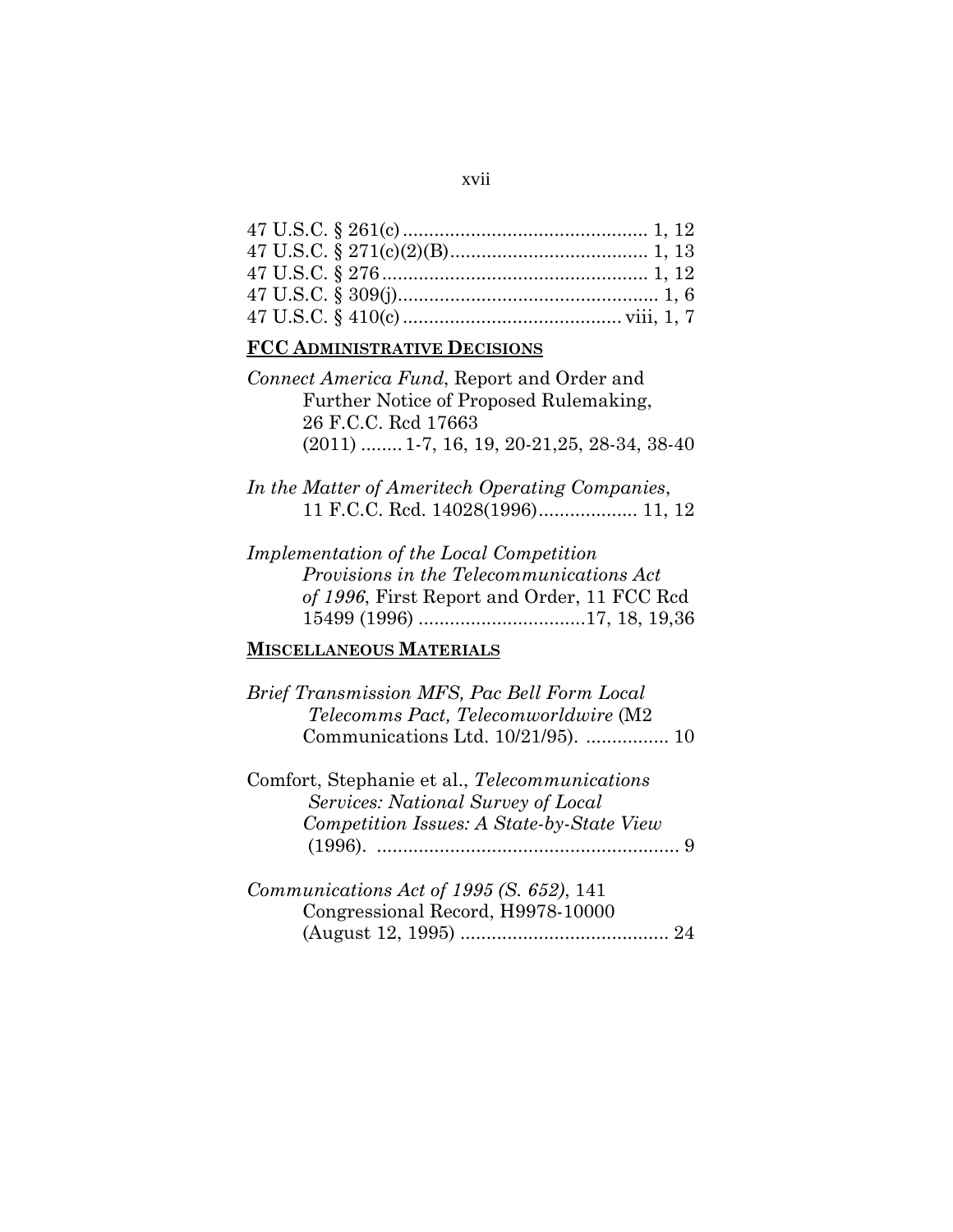## xviii

| $Communications$ Act of 1995 (H.R. 1555), 141<br>Congressional Record, H8426-8451                                                                                                                                                            |
|----------------------------------------------------------------------------------------------------------------------------------------------------------------------------------------------------------------------------------------------|
| Julius Caesar Watts (OK)."Communications<br>Act of 1995" 141 Congressional Record                                                                                                                                                            |
| Davis, Vivian et al., Aspects of Telecommunications<br>Reform: Results of a Survey of State<br>Regulatory Commissions, NRRI 95-05                                                                                                            |
| Dingwall, Craig D., The Last Mile: A Race for<br><b>Local Telecommunications Competition</b>                                                                                                                                                 |
| H.R. CONF.REP. 104-458, 117, 1996 U.S.C.C.A.N.                                                                                                                                                                                               |
| Industry Lukewarm on FCC Plan To Collect Data<br>On Competition, Communications Daily, Vol.<br>15, No. 239; p. 4 (Warren Publ. 12/13/95) 10                                                                                                  |
| <b>NARUC</b> Convention; Work Group Urges Fewer<br>Telecom Entry Barriers, Communications<br>Daily, Vol. 15, No. 222; Pg. 2 (Warren                                                                                                          |
| Prepared Testimony of Robert Annunziata,<br>President, Chairman and CEO, Teleport<br>Communications Group before the<br>Subcommittee on Telecommunications and<br>Finance, Commerce Committee, U.S. House<br>of Representatives H.R. 1555 10 |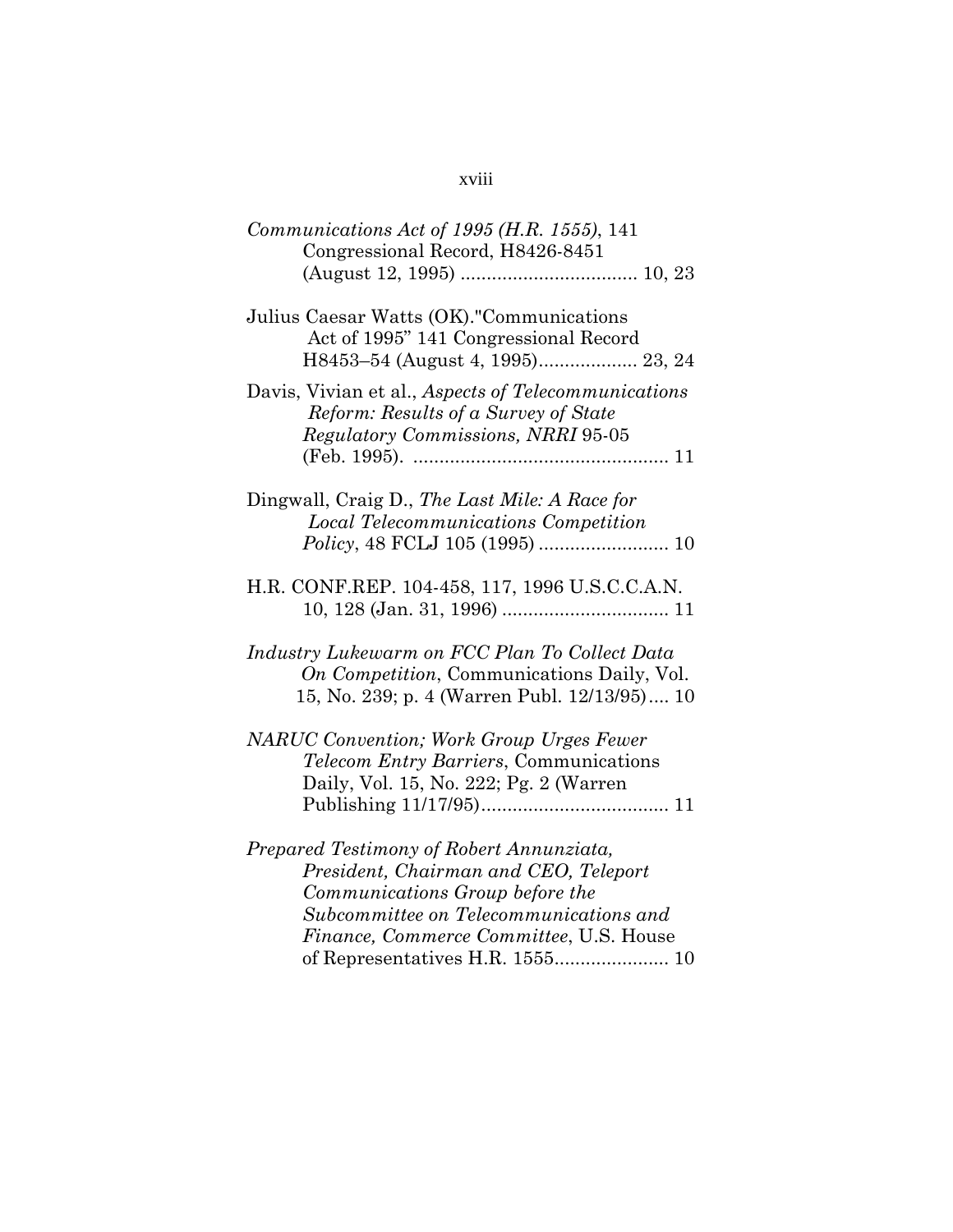| Telecommunications Competition and Deregulation  |
|--------------------------------------------------|
| Act of 1995, 141 Congressional Record            |
| H9954-9978 at H9958, (August 12, 1995) 23        |
| <i>Untitled</i> , Communications Daily, Vol. 15, |
| No. 245; Pg. 3 (Warren Publ. 12/21/95)  10       |

*Webster's New World Dictionary* 1120 3d College Ed. (1988). ........................... 30, 36

Weiser, Philip J., *Federal Common Law, Cooperative Federalism, and the Enforcement of the Telecom Act*, 76 N.Y.U. L. Rev. 1692 (2001) .................... 12

## xix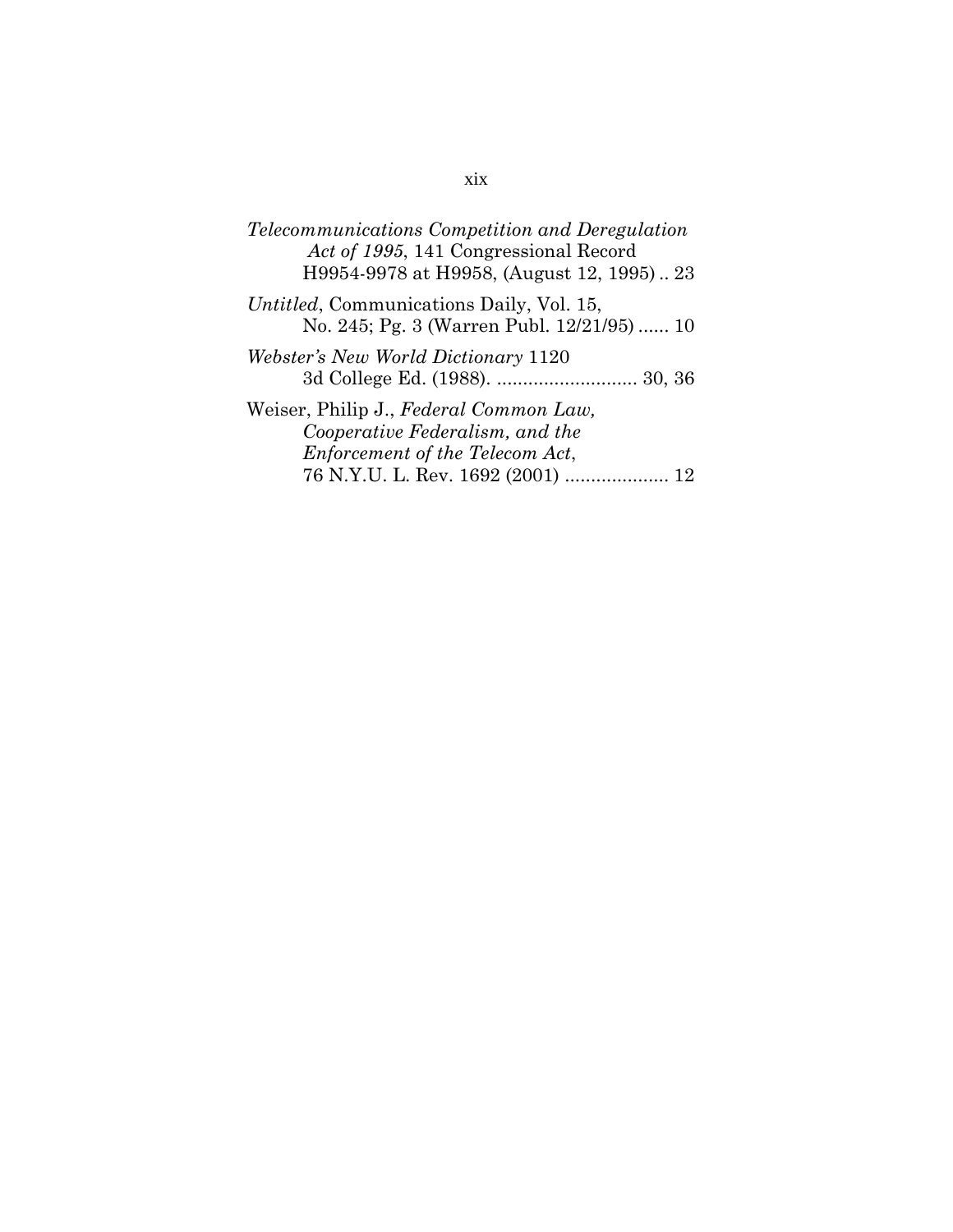NARUC respectfully petitions for a writ of certiorari to review the judgment of the United States Court of Appeals for the Tenth Circuit.

#### **OPINIONS BELOW**

The initial opinion of the Tenth Circuit (App. 1a) is reported at 753 F.3d 1015. The report and order of the FCC (App. 281a-1509a) is reported at 26 F.C.C.R. 17663.

#### **JURISDICTION**

The Tenth Circuit's judgment was entered May 23, 2014. Petitions for rehearing were denied August 27, 2014. NARUC requested an extension to petition for certiorari November 7, 2014. On November 12, 2014, Justice Sotomayor extended the time for NARUC's *Application No. 14A499* to January 26, 2015. The jurisdiction of this Court is invoked under 28 U.S.C. § 1254(1).

#### **STATUTORY PROVISIONS INVOLVED**

Sections 152(a)-(b), 153(20), 153(22), 153(50), 153(54), 201, 214(e), 251(a)-(i), 252(a)-(j), 253(a)-(f),  $254(a)-(k)$ ,  $261(b)-(c)$ ,  $271(c)(2)(B)$ ,  $276(1)(A) \& (B)$ ,  $309(j)$ ,  $410(c)$  of the Act,<sup>2</sup> and sections  $601(c)(3)$  and 706 of the 1996 Act. (App.1541a-1583a)

<sup>2</sup> *Communications Act of 1934*, (Act), as amended by the *Telecommunications Act of 1996*, Pub. L. No. 104-104, 110 Stat. 56 (1996), (1996 Act) 47 U.S.C. § 151 *et seq.*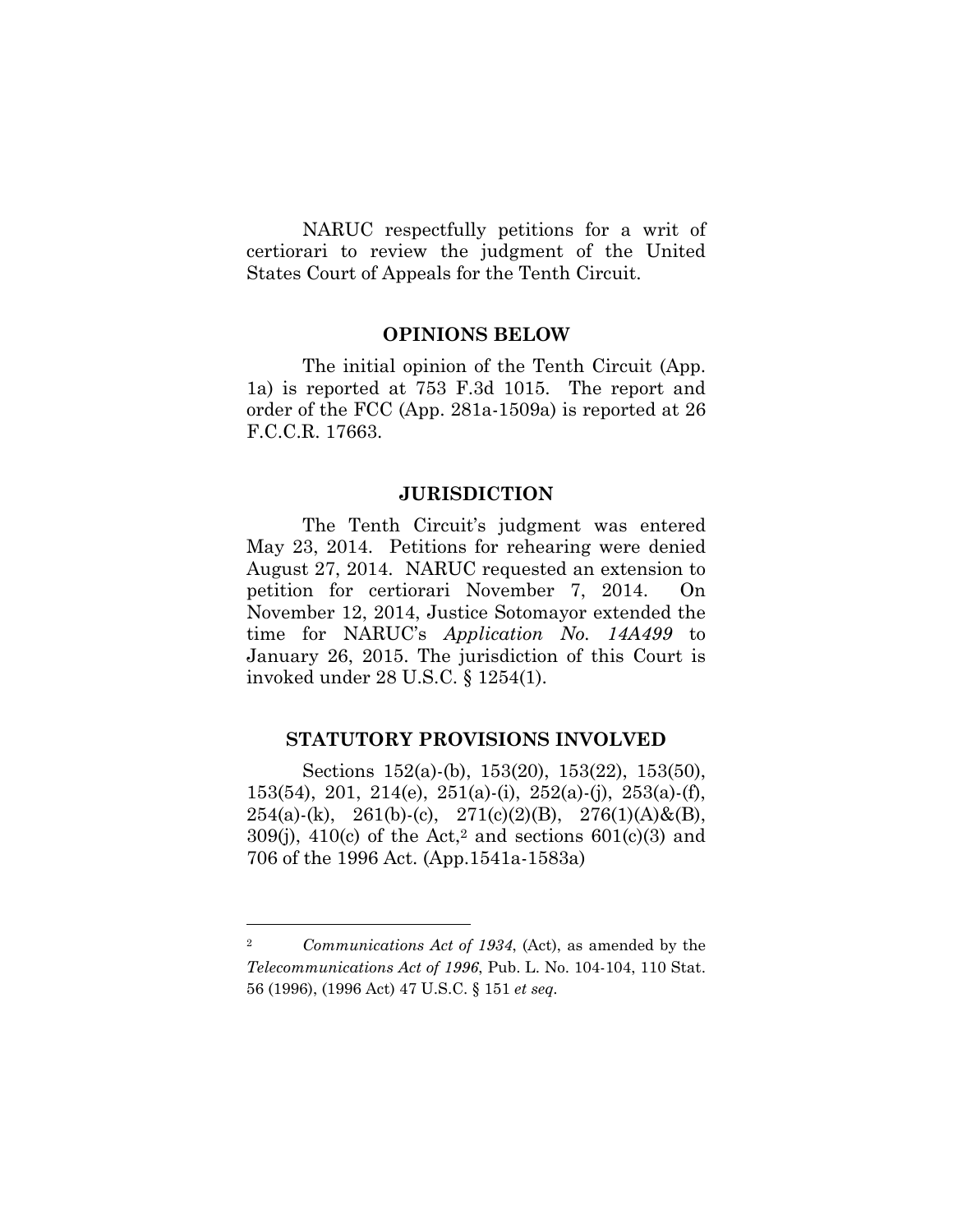#### **STATEMENT OF THE CASE**

#### **INTRODUCTION**

In the wake of *City of Arlington, Tex. v. F.C.C.*, 133 S. Ct. 1863, 1874 (2013), instructions to "apply[] rigorously, in all cases, statutory limits on agencies' authority," the Tenth Circuit, in *In re: FCC 11-161*, 753 F.3d 1015 (10th Cir. 2014) (*Decision*), arguably sets a high-water mark in application of blanket *Chevron3* deference.

The *Decision* adopts radical contentions by an FCC *Order*4 notwithstanding a myriad of challenges to that agency's interpretations of the Communications Act of 1934, as amended. These FCC contentions cannot be reconciled with the unambiguous text of the statute, established principles of statutory construction, and precedent from this Court. This raises the specter of the "foxin-the-hen-house" problem *City of Arlington's* instructions were designed to prevent.

By confirming the FCC's redefinition of **Reciprocal Compensation** to include **Access Charges** and permitting the agency to set the rate for the newly combined regimes at zero, the *Decision's* holdings: (a) conflict with this Court's decision in *AT&T Corp. v. Iowa Utilities Bd.*, 525 U.S. 366 (1999) (*IUB*), and (b) are contrary to any reasonable reading of the Act as they, *e.g.*: (i) block

<sup>3</sup>*Chevron U.S.A., Inc. v. Natural Resources Defense Council, Inc.*, 467 U.S. 837 (1984). (*Chevron*).

<sup>4</sup>*Connect America Fund*, Report and Order and Further Notice of Proposed Rulemaking, 26 FCC Rcd 17663 (2011) (*Order*).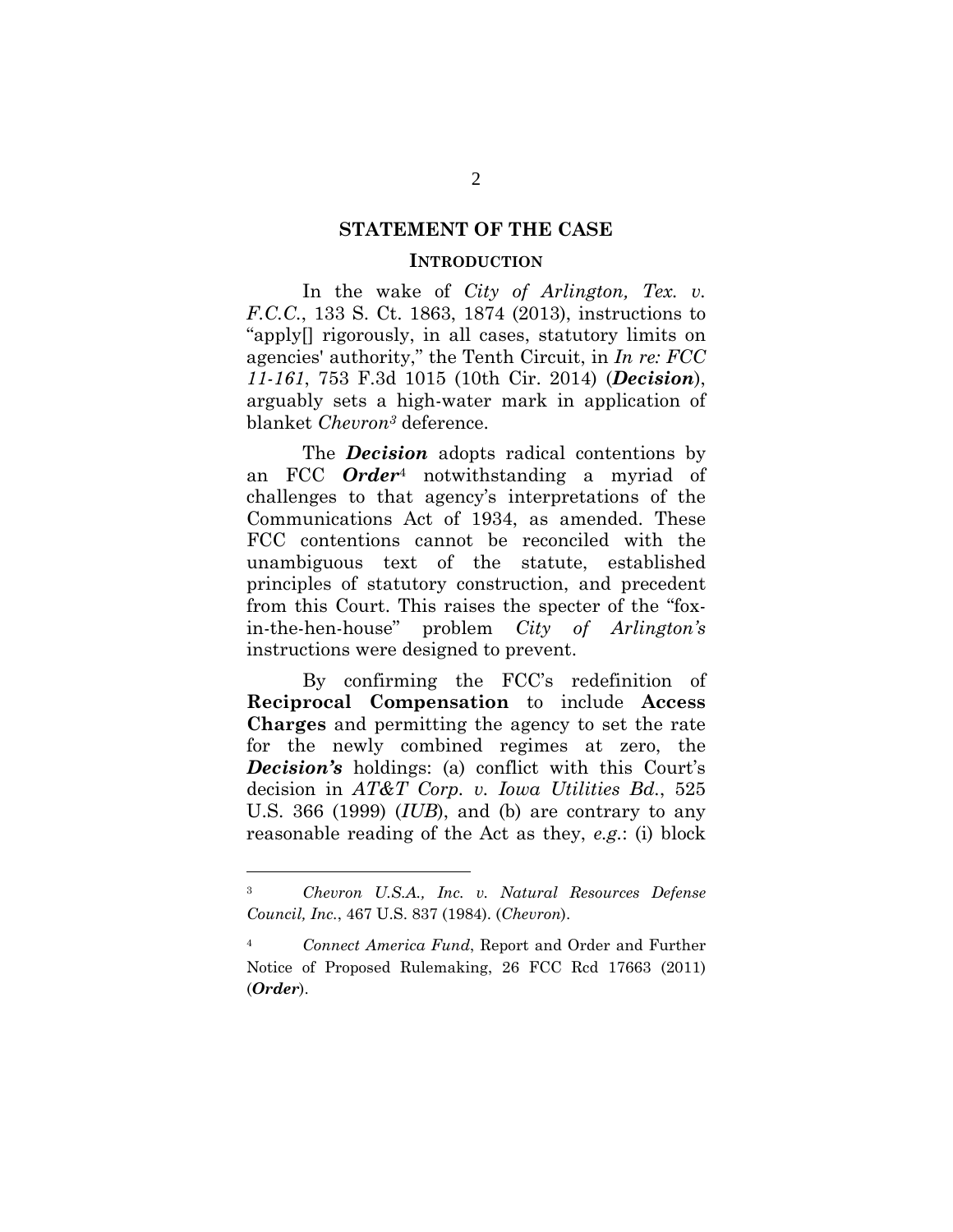State application of the 47 U.S.C.  $\S$  252(d)(2)(A) **Reciprocal Compensation** rate rule, (ii) interpret 47 U.S.C. §  $252(d)(2)(B)$  so as to render §  $252(d)(2)(A)$ surplus/a nullity; (iii) are contrary to an express  $\S$  $252(d)(2)(B)(ii)$  prohibition; (iv) ignore express reservations of State authority in 47 U.S.C. §§  $251(d)(3)$ &(f); (v) are contrary to the plain meaning of the term **Reciprocal Compensation;** and (vi) render § 601(c) of the 1996 Act<sup>5</sup> and 47 U.S.C. § 152(b) of the Act a nullity.

The FCC consistently references its *Order* as "transformational." The description is, if anything, an understatement. The massive *Order* produced 55 pages of regulations that radically restructure the multi-billion dollar U.S. telecommunications sector.

The list of radical changes was not short. More than sixteen years after the 1996 Act passed, the FCC discovered numerous new grants of statutory authority. Almost all either conflict directly with clear text or render other statutory provisions a nullity. The *Decision* adopts the agency's reasoning almost completely*.* 

This includes novel FCC statutory constructions, confirmed by the Tenth Circuit:

That the FCC can specify final and interim **Reciprocal Compensation** (and *inter/intrastate access*) rates - based on generic § 201 authority to implement the Act, notwithstanding  $\S$  252(c) and  $\S$ 252(d)(2)(A) *mandates* for State commissions to set rates according to specified criteria – *mandates* confirmed by this Court in *IUB,* 525 U.S. at 384; App.177a-178a.

<sup>5 47</sup> U.S.C. §152 note (Pub. L. No. 104-104, § 601(c)).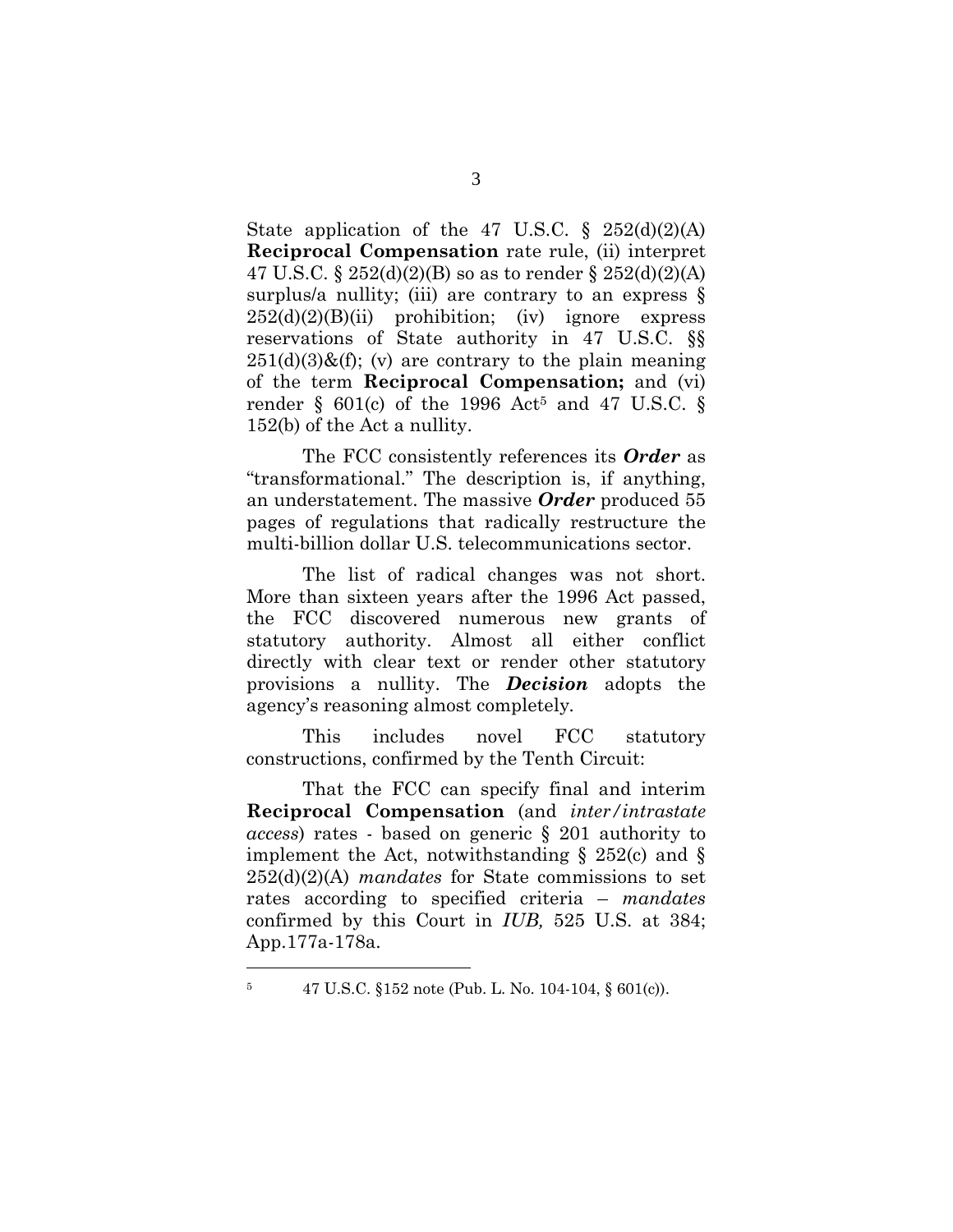That the FCC can redefine the  $\S$  251(b)(5) **Reciprocal Compensation** duty imposed only on Local Exchange Carriers to require "bill-and-keep" as the only permissible compensation among all carriers, eliminating a mandated  $\S252(d)(2)(A)$  State *cost-based* review and preempting intrastate rate design options preserved elsewhere. App.177a-297a;

That the FCC can establish with particularity the additional costs of transporting or terminating local traffic (and all other *inter-* and *intra*state traffic) as zero, notwithstanding  $\S$  252(d)(2)(B)(ii)'s requirement that the **Reciprocal Compensation** cost standards shall not be construed "to authorize the [FCC] to engage in any rate regulation proceeding to establish with particularity the additional costs of transporting or terminating calls;"

That neither  $\S$  601(c)(1)'s requirement that the 1996 Act "shall not be construed to modify, impair, or supersede. . . State[] law unless expressly so provided," nor § 152(b)'s instruction not to "construe" provisions "to apply or give the [FCC] jurisdiction with respect to.. intrastate communication services" - prohibits the FCC from adopting the most preemptive construction of 47 U.S.C. §§ 251-2 possible – a construction that renders  $\S 252(d)(2)$  and (c)(5)-(6) (and other sections of the Act) nullities; App.185a-187a.

That  $\S$  214(e)'s mandate, that only a carrier classified as a "eligible *telecommunications carrier"*  may receive federal universal service support, is no longer binding; according to the FCC, a service's classification is irrelevant, as: "[u]nder *our* approach, federal support will not turn on whether interconnected VoIP services or the underlying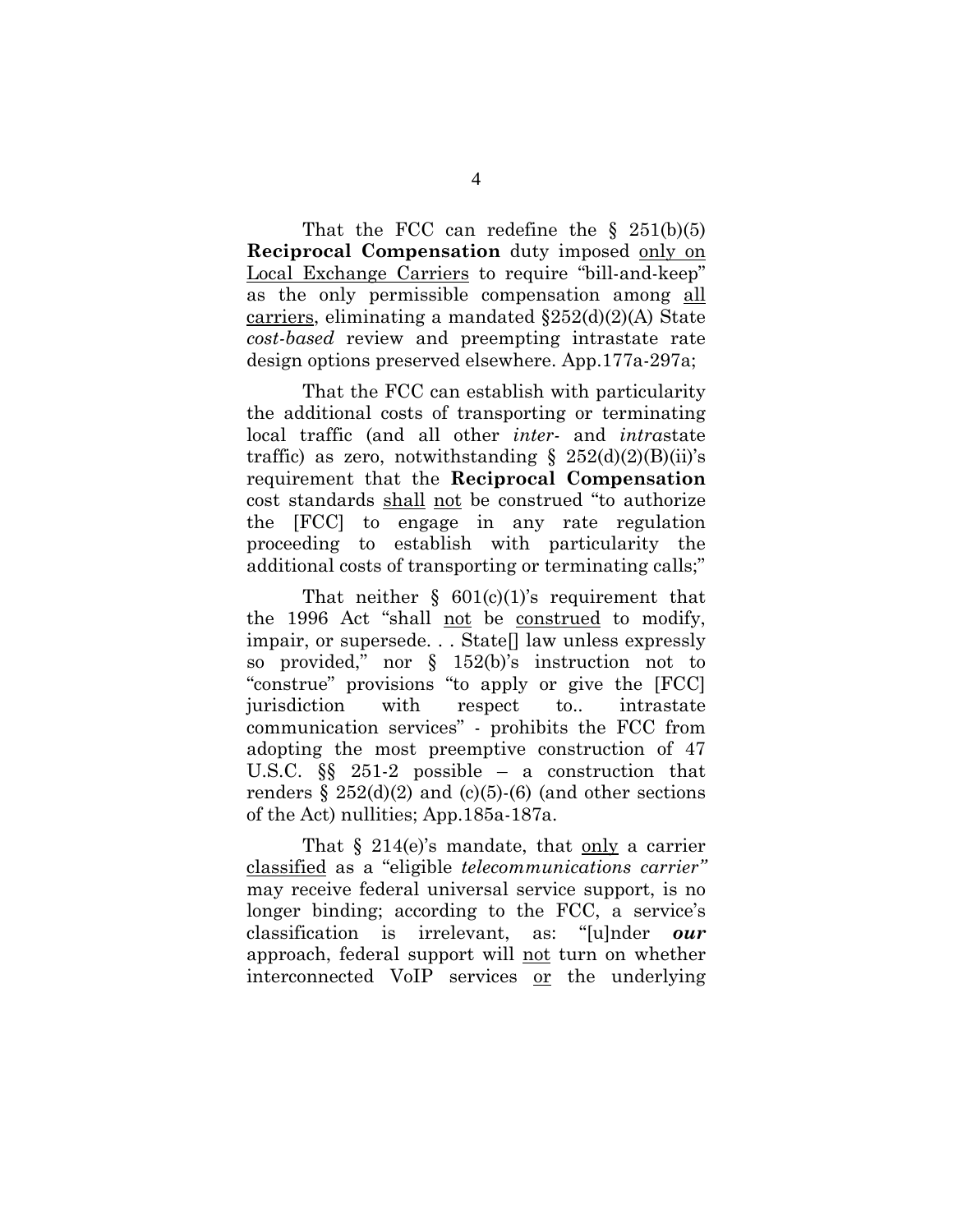broadband service falls within *traditional regulatory classifications under the Communications Act*." {*emphasis added*};6

That 47 U.S.C.  $\S$  254(c)(1)'s unambiguous limitation of universal service to *telecommunications services* (which § 254 consistently says will allow "access to" *information services*) must now be read to mean *telecommunications AND information services.* App.26a-33a;

That  $\S$  254(c)'s mandate that services receiving "universal service" subsidy support must be defined is inoperative as the FCC ignored the § 254 process and required carriers to provide a nonqualifying 'service' as a prerequisite of receiving funds to provide the properly defined services;7

<sup>6</sup>*Order* at ¶69, App.338a; See also ¶63 ("Our authority to promote universal service . . . does not depend on whether interconnected VoIP services are [classified as] telecommunications services or information services under the Communications Act.") and ¶72 ("[L]imiting federal support based on the regulatory classification of the services offered over broadband networks as telecommunications services would exclude [some] from [participating as] the universal service program providers.") {*emphasis added*}; App.328a, 342a. This is one place the Tenth Circuit indicates, albeit in dicta, the FCC *was* wrong – finding "broadband-only providers . . . cannot be designated as "eligible telecommunications carriers," while paradoxically, giving deference to FCC findings that it can condition access to support on a requirement to provide broadband and finding, incorrectly, that the FCC decision not to classify "voice telephony service" as a "telecommunication service" was not ripe. App.27-28a, 33-36a.

<sup>7</sup> App.94a-95a, The *Decision* rejects arguments that §§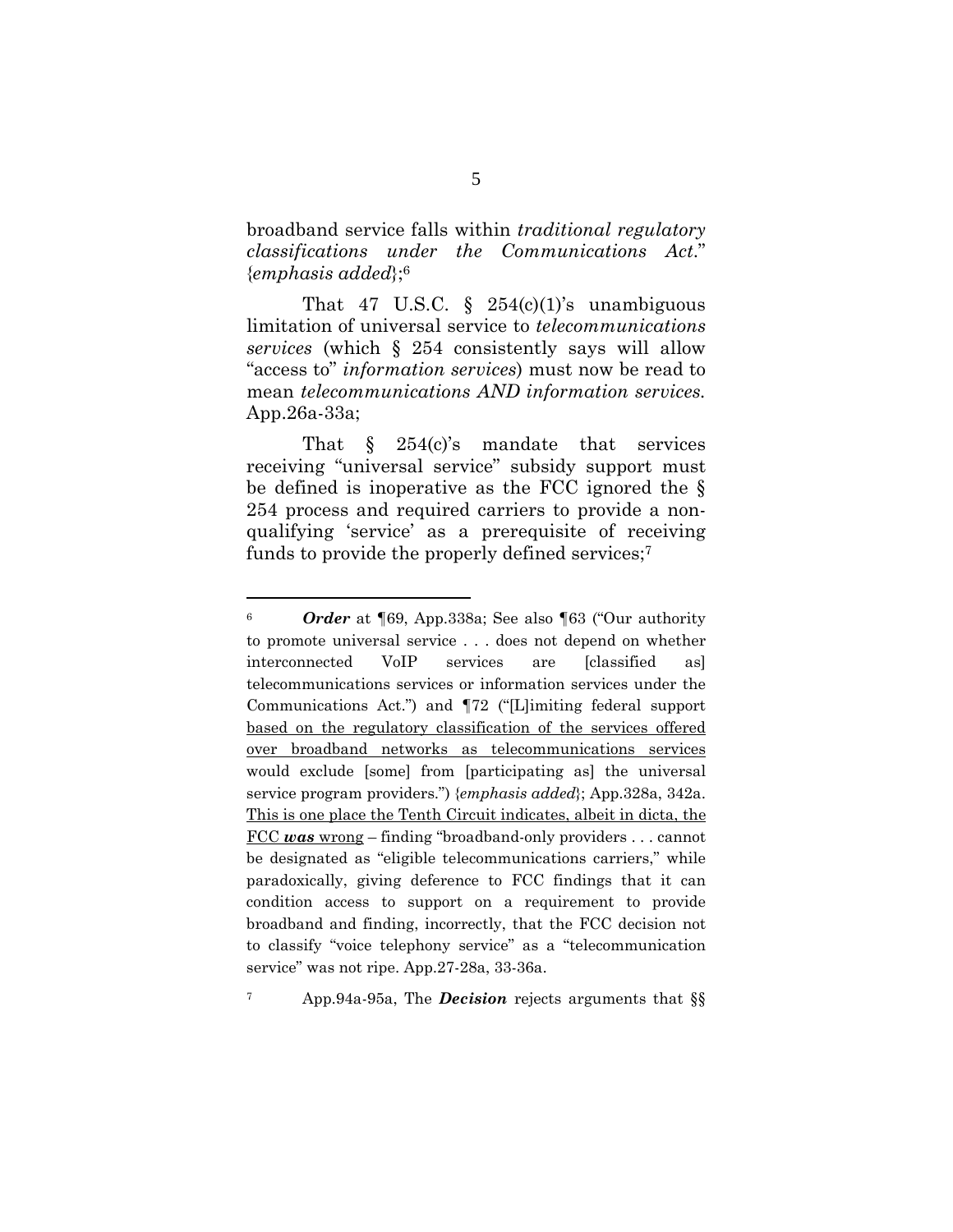That 47 U.S.C. § 214(e) now includes authority to hold auctions to distribute universal service support and both permits and requires "conditional" State designations of carriers to provide service;8

That § 214(e)'s mandate that a carrier designated as eligible for the federal subsidy "shall" offer and advertise the supported services, is properly interpreted to mean a carrier so designated "may" provide those services, but only if the designated carrier wins an auction;9 and

 $254(c)(1)$  and  $254(e)$  bar the FCC from conditioning funds on a designated carriers' agreement to provide broadband. App.29a-31a.

<sup>8</sup> App.69a-74a. Section 214(e) designation procedures are inconsistent with the auction process. There is no reference to "competitive bidding" or "conditional designations" in §214 – unusual given in 1993, Congress authorized auctions for spectrum using explicit language. Omnibus Budget Reconciliation Act of 1993, Pub. L. No. 103-66, § 6002(b), 107 Stat. 312, 392 (1993) (codified at 47 U.S.C. §309(j)). Indeed, Congress amended §309(j) *in the 1996 Act* to addressed *auction revenue* from the 1993 amendment.

<sup>9</sup> The *Decision* accepts the FCC's argument that petitioners conflate "eligibility for subsidies with the right to receive subsidies," App.73a-74a, but never addresses the mandate that designated carriers "shall" provide and advertise supported services – whether or not they receive a subsidy. 47 U.S.C. §214(e)(1).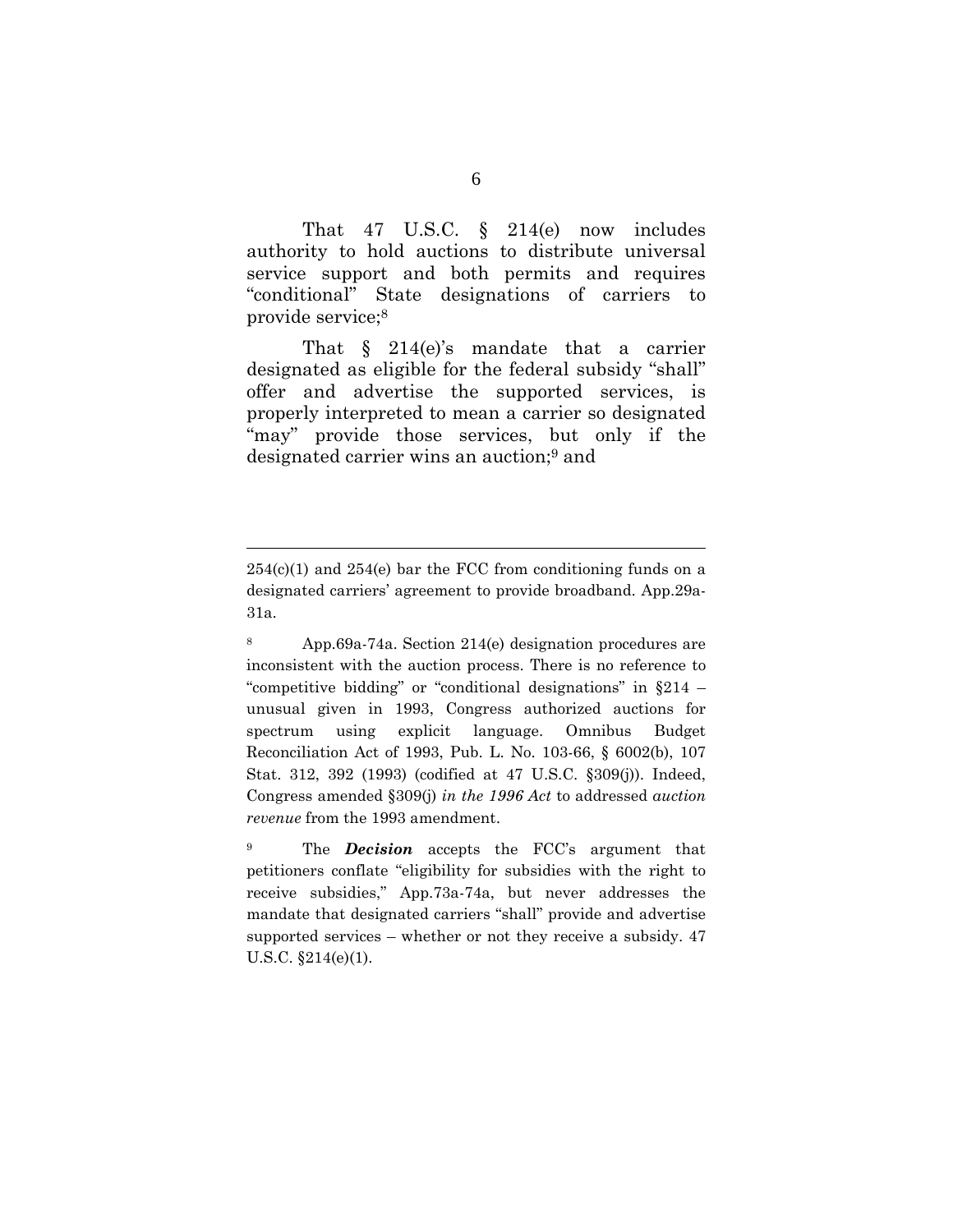That 47 U.S.C.  $\S$  410(c)'s mandate that the FCC "shall refer" to a joint board "any proceeding regarding the jurisdictional separation of common carrier property and expenses between interstate and intrastate operations" does not "regard" formal rulemakings which specifically "sought comment on the implications of the jurisdictional separations process," App.1062a-1063a, and amends Part 36 Separations rules with changes that alter both whom the rules apply to and how costs shift across jurisdictions.10

These are some of many questionable interpretations confirmed by the *Decision* based, in part, on a deficient application of *Chevron*. All are worthy of review. They illustrate that amplification of *Arlington*'s rigorous standard with respect to a review of the "statutory limits on agencies' authority" is needed. Other petitions for certiorari have been filed on this FCC action. To make the case for review, while adhering to required word limits, this petition focuses on the most egregious holdings: the FCC's determination that the term **Reciprocal Compensation** includes **Access Charges**, and that the agency is entitled to mandate default and transitional rates for the combined fees. App.173a-207a. This Court should grant certiorari and reverse the *Decision* below, because it conflicts with decisions of this Court and other Courts of Appeals and the plain text of the statute, and because it

<sup>10</sup> App.1355a-1363a. Under the rationale upheld by the *Decision*, App.108a-115a, there simply is no longer any circumstance when separation issues must be referred to a federal state joint board, and a recommendation received, as a pre-requisite for FCC action.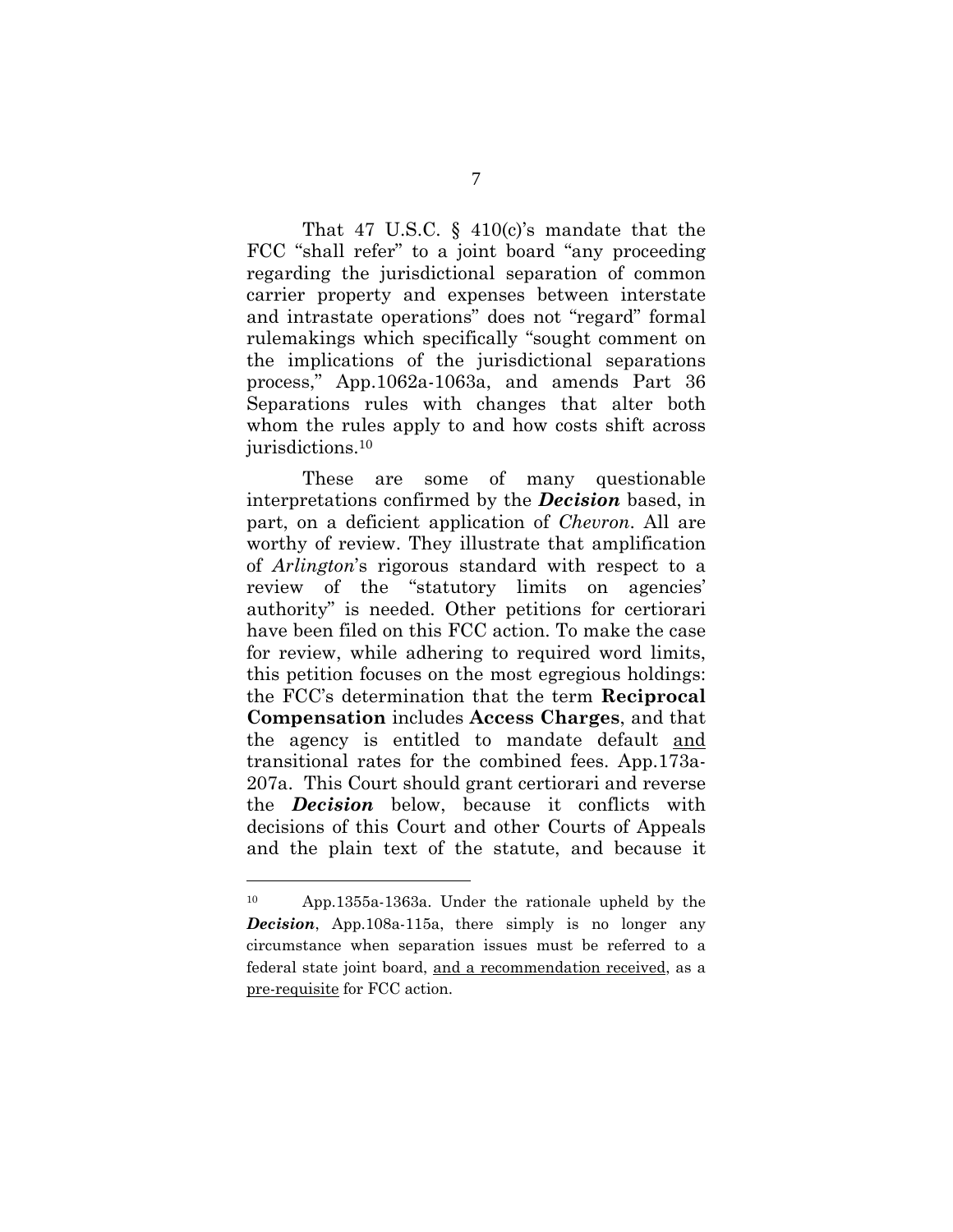disables critical provisions of an "unusually important legislative enactment," *Reno v. ACLU,* 521 U.S. 844, 857 (1997), the Telecommunications Act of 1996.

#### **BACKGROUND**

Local telephone calling areas are called *exchanges*.11 The provider of local phone service in exchanges is called a *Local Exchange Carrier* or LEC. Traffic between exchanges is *interexchange* and long distance companies that carry traffic between those local exchanges are called *Interexchange Carriers* or IXCs.

Prior to 1990, local exchange service and *intra*state interexchange service were generally provided by monopoly providers granted exclusive franchises by States. The FCC regulated *inter*state interexchange operations. To replace the intercarrier "settlement" payments AT&T made to LECs before the 1984 AT&T divestiture, the FCC established **Access Charges**. IXCs paid tariffed **Access Charges** to LECs to compensate for using their networks to originate and terminate *inter*state calls. Most States adopted similar regimes for *intra*state interexchange calls and encouraged toll

<sup>11</sup> The 1934 Act defined "telephone exchange service" as "services within a telephone exchange, or within a connected system of telephone exchanges within the same exchange area operated to furnish to subscribers intercommunication services of the character ordinarily furnished by a single exchange, and which is covered by the exchange service charge." 47 USC 153(54)(A). The 1996 Act updates the definition to include, in (B), any "comparable service."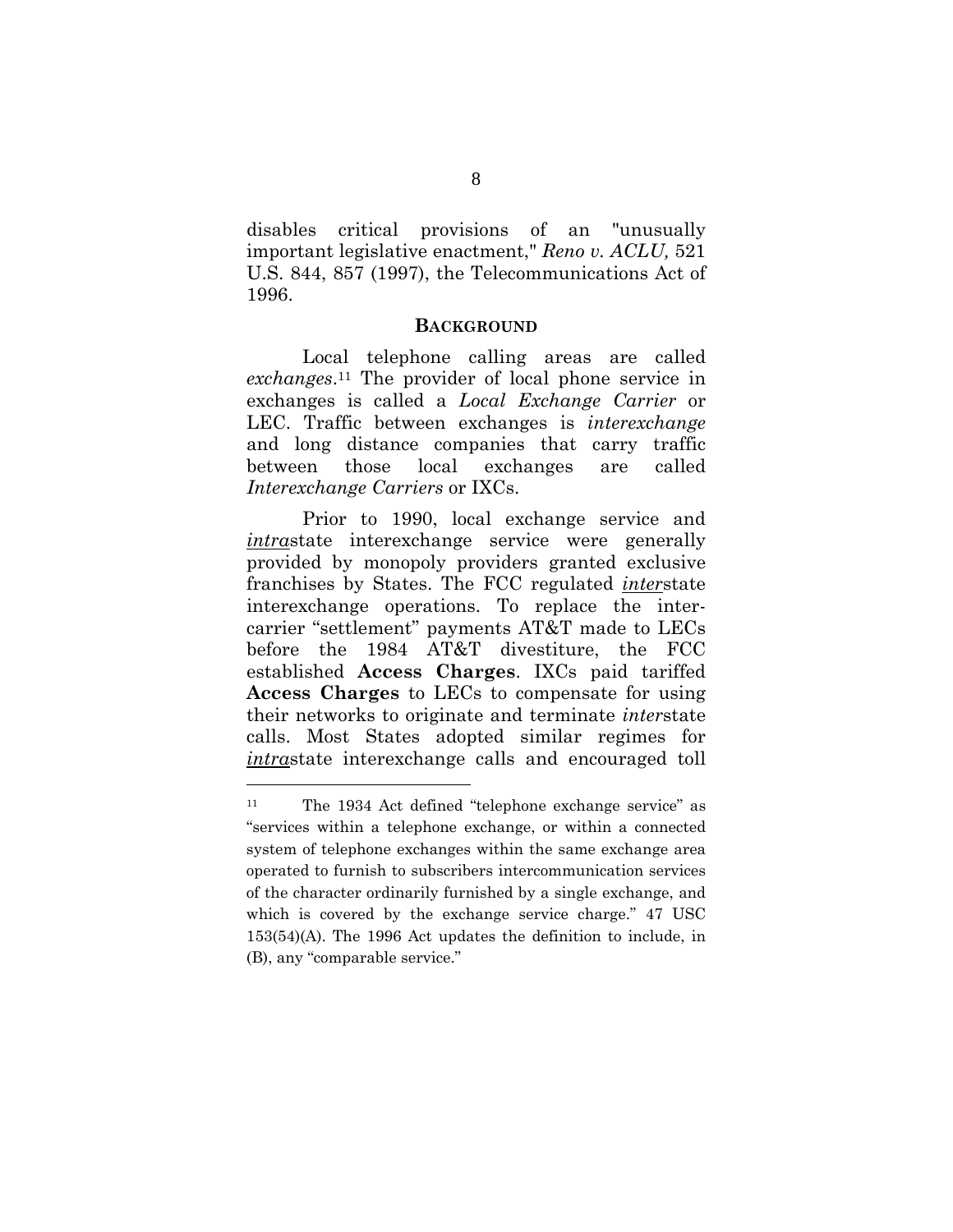competition. In return, LECs provided "access" to IXCs to and from the exchange/local calling area  $-$  a service the 1996 Act defined as "exchange access."<sup>12</sup> **Access charges** are never reciprocal. Only the IXC pays originating and terminating **Access Charges** to the LECs at both ends of a toll call. A LEC originates a call and delivers it to the customer's designated IXC, who delivers it to a second LEC that terminates the call locally to the called party.

As a result of these structural changes, longdistance markets became competitive. *See NARUC v. FCC,* 737 F.2d 1095, 1103-11 (D.C. Cir. 1984).

In the 1990s, a similar transformation began in local service, driven by State Commissions. States encouraged competition in local exchanges between competing LECs. By 1996, fifteen States, representing 48% of U.S. phone lines, were "in the advanced stages of the process towards local competition." Another eleven States were at the "middle stages" moving towards local competition.**<sup>13</sup>**

Carriers competing in local exchanges were expected to pay each other **Reciprocal Compensation** for terminating calls that originated in the exchange on one local provider's/LEC's network and were terminated within the same

<sup>12 47</sup> U.S.C. §153(20).

<sup>13</sup> See Comfort, Stephanie, et al., *Telecommunications Services: National Survey of Local Competition Issues: A Stateby-State View* (1996). See also Davis, Vivian, et al., *Aspects of Telecommunications Reform: Results of a Survey of State Regulatory Commissions*, at 1, NRRI 95-05 (Feb. 1995), ("In . . . 13 states . . . competition in switched local service is already allowed . . . under formal consideration in 16" more.)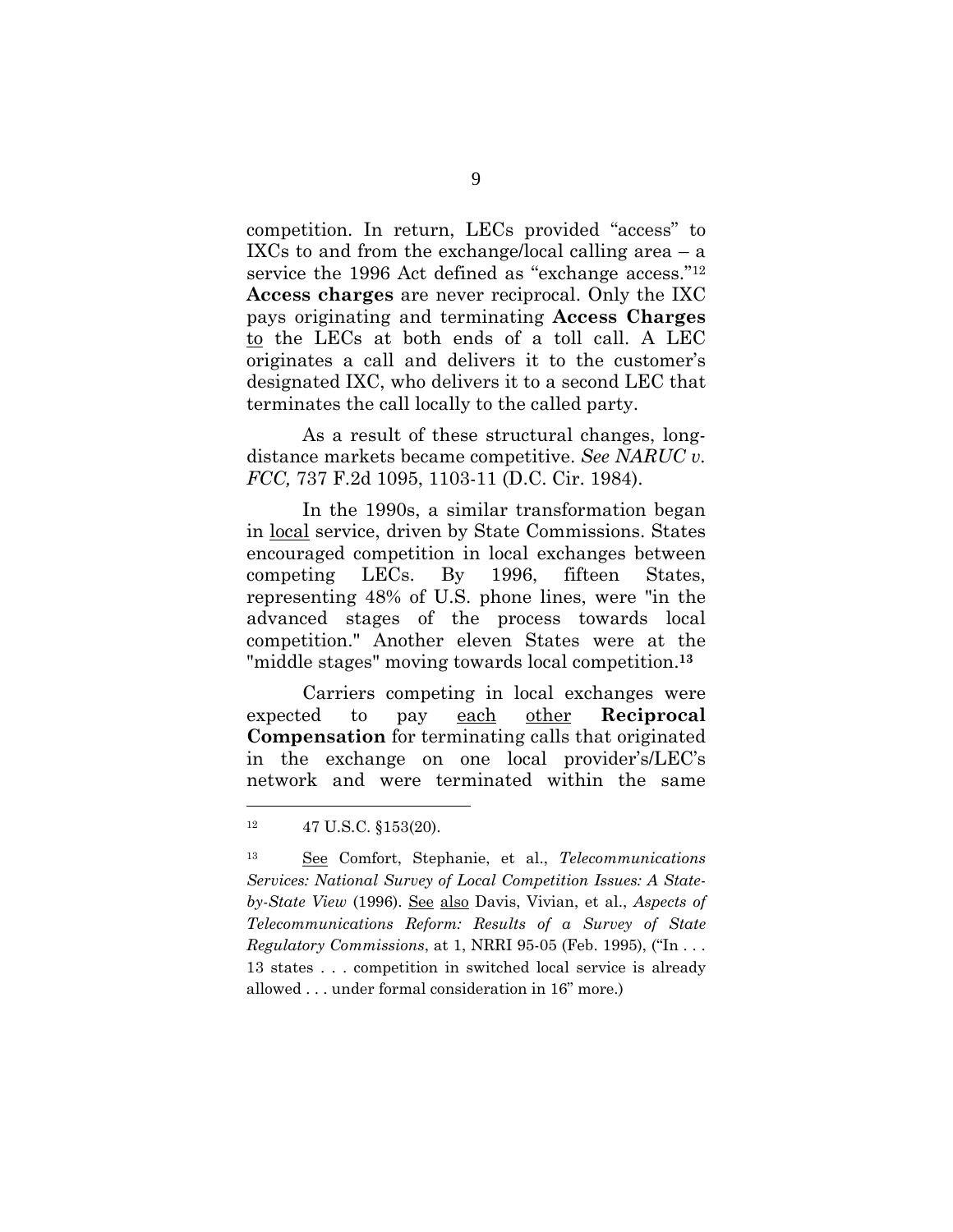exchange (local calling area) on a competitor's network.

Before the 1996 Act, (1) legal/economic experts detailing State competition experiments,14 (2) utility industry executives testifying before Congress in  $1995$ ,<sup>15</sup> (3) State regulators,<sup>16</sup> (4) Congress,<sup>17</sup> and

<sup>14</sup> Dingwall, Craig D., *The Last Mile: A Race for Local Telecommunications Competition Policy*, 48 FCLJ 105 (1995) discussing **Reciprocal Compensation** and State orders and citing an *Economic Strategy Institute* study that said one regulatory "choke point" that could "forestall local exchange service competition" was "reciprocal compensation for terminating traffic." {*emphasis added*}.

<sup>15</sup> Prepared Testimony of Robert Annunziata, President, Chairman and CEO, Teleport Communications Group before the Subcommittee on Telecommunications and Finance, Commerce Committee, U.S. House of Representatives H.R. 1555, Communications Act of 1995 (May 11, 1995) ("The single most important "right" element of H.R. 1555 is the requirement for reciprocal compensation for the mutual exchange of local traffic.") {*emphasis added*}

<sup>16</sup> See, e.g., Communications Daily Vol. 15, No. 245 (Warren Publ. 12/21/95) Pg. 3 ("Fla. PSC approved 2-year interconnection agreement involving competitive access provider. . . sets terms for rates, reciprocal compensation."); *Industry Lukewarm on FCC Plan To Collect Data on Competition*, Communications Daily, Vol. 15, No. 239 (Warren Publ. 12/13/95) Pg. 4 ("[S]urvey has 2 "fundamental flaws": (1) Bureau "omitted requests for data on the essential elements for [local] competition" -- such as reciprocal compensation."); *Brief Transmission MFS, Pac Bell Form Local Telecomms Pac*t, Telecomworldwire (M2 Communications Ltd. 10/21/95) MFS Communications has aligned in an agreement with Pacific Bell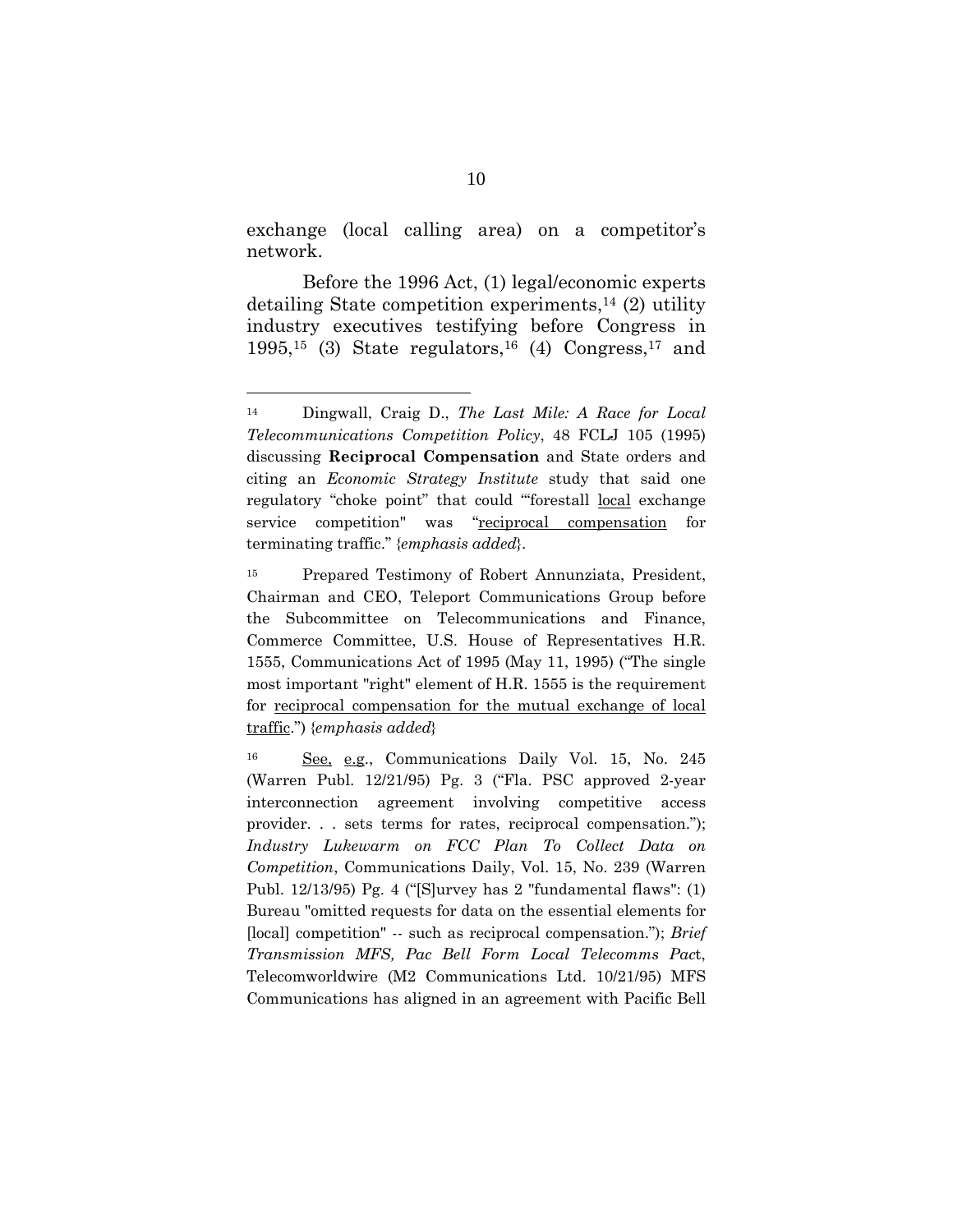even (5) the FCC18 used the term R**eciprocal Compensation** to refer to the compensation for the

 $\overline{a}$ 

to provide the first Californian competitive local telephone company . . . providing . . .reciprocal compensation.") *NARUC Convention; Work Group Urges Fewer Telecom Entry Barriers*, Communications Daily Vol. 15, No. 222 (Warren Publishing 11/17/95) Pg. 2 ("NARUC Communications Subcommittee local competition work group in recommendations [says] terms must . . .include . . .reciprocal compensation.'). {*emphasis added*}

17 See, e.g., H.R. CONF. REP. 104-458, at pp 117, 123, where the Senate distinguishes **Access Charges** from **Reciprocal Compensation** by discussing its version of §251 of the conferenced bill, which included the **Reciprocal Compensation** provision: "[t]he obligations and procedures proscribed in this section do not apply to interconnection arrangements between local exchange carriers and telecommunications carriers under §201 . . . for the purposes of providing interexchange service, and nothing in this section is intended to affect the Commission's access charge rules" {*emphasis added*} It makes no sense for the Senate to say **Reciprocal Compensation** does NOT include **Access Charges** and the FCC to opine that it does below.

<sup>18</sup>*In the Matter of Ameritech Operating Companies*, 11 F.C.C. Rcd. 14028 (1996) A FCC February 1996 order grants a 1993-filed LEC petition that "proposes the establishment of reciprocal compensation agreements for terminating local traffic between Ameritech and new providers of local exchange services." *Id.* at 14038. In 1995, the Illinois Commission agreed Ameritech "and new local exchange providers should compensate each other at the same rate for terminating each other's traffic, but rejected Ameritech's proposal to use switched access rates as a basis for such reciprocal compensation." *Id.* Ameritech "exchanged 6,484,000 minutes of switched local exchange traffic with competitors pursuant to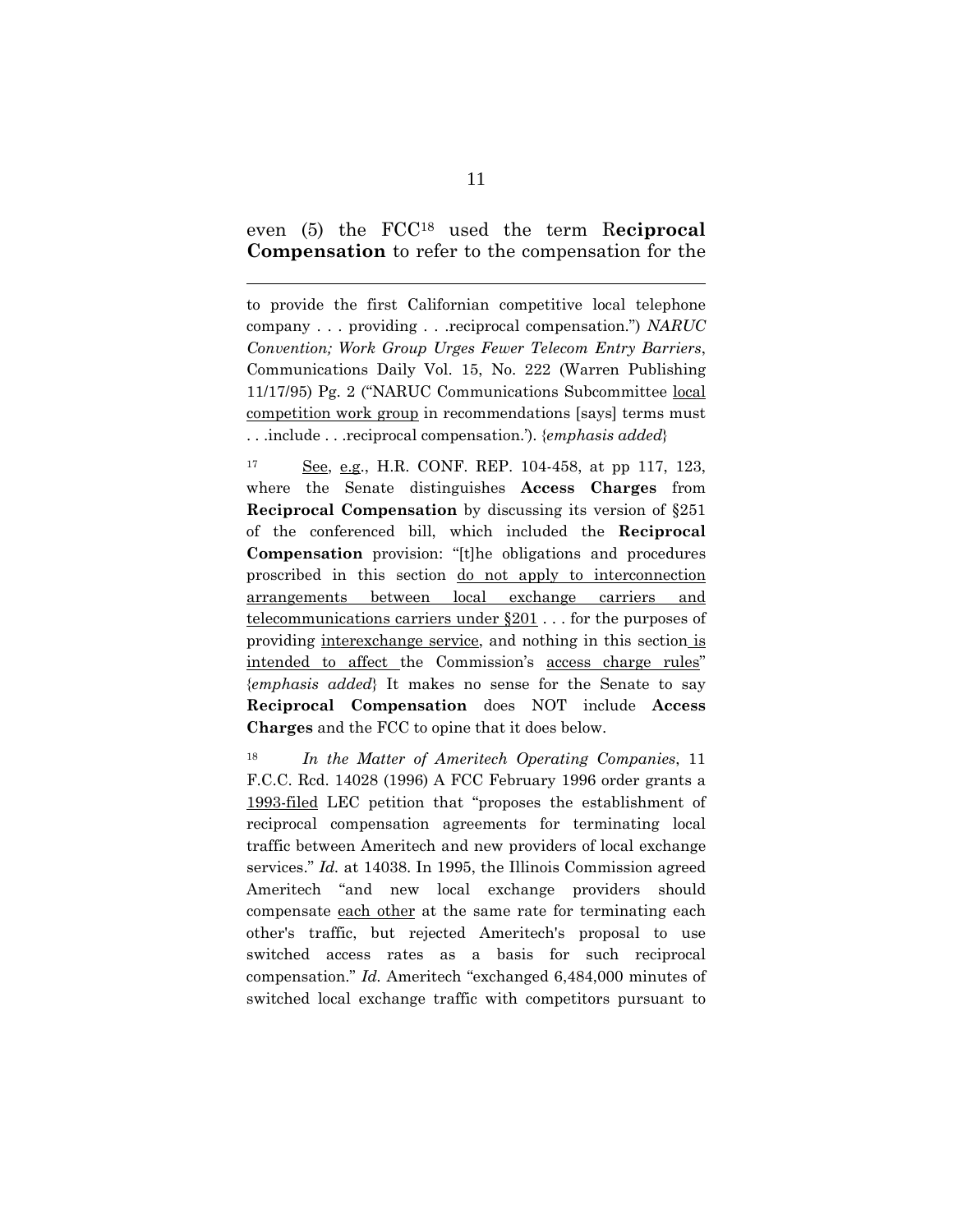reciprocal exchange of *local* traffic that terminates *locally* and to <u>distinguish</u> such charges from the existing **Access Charge** regimes.

#### **THE 1996 ACT**

The 1996 Act is a carefully designed exercise in "cooperative federalism." *Puerto Rico Tel. Co. v. Telecom. Reg. Bd. of Puerto Rico,* 189 F.3d 1, 8 (1st Cir. 1999). It requires the FCC to work hand-in-hand with States to open local markets to competition.<sup>19</sup> It is *explicit* when it preempts State authority and has the FCC set *intra*state rates, *e.g.*, 47 U.S.C. § 276's specification that the FCC is to set a per call compensation plan for every "intrastate and interstate call" on payphones. App.1581a. It requires any proposed preemption of intrastate operations to be on a case-specific basis<sup>20</sup> and includes numerous

reciprocal compensation agreements." *Id.* at 14070. "End office integration trunks are trunks on which traffic can be measured for calculating reciprocal compensation. These trunks allow Ameritech to interconnect with competing local service providers." *Id.* at 14061, n.154.

<sup>19</sup> *See, e.g., Verizon Communications, Inc.* v. *Law Offices of Curtis V. Trinko, LLP,* 124 S. Ct. 872 at 876, 882 (2004); Weiser, Philip, *Federal Common Law, Cooperative Federalism, and the Enforcement of the Telecom Act,* 76 N.Y.U.L.Rev. 1692, 1694 (2001) (describing the 1996 Act as "perhaps the most ambitious cooperative federalism regulatory program to date").

<sup>20 47</sup> U.S.C. § 253 allows the FCC to preempt any State law "to the extent necessary", if it finds, on a case-by-case basis, that such law effectively prohibits "any entity" from providing any telecommunications service. But even there Congress specifically preserved State "requirements necessary to preserve...universal service, protect the public safety and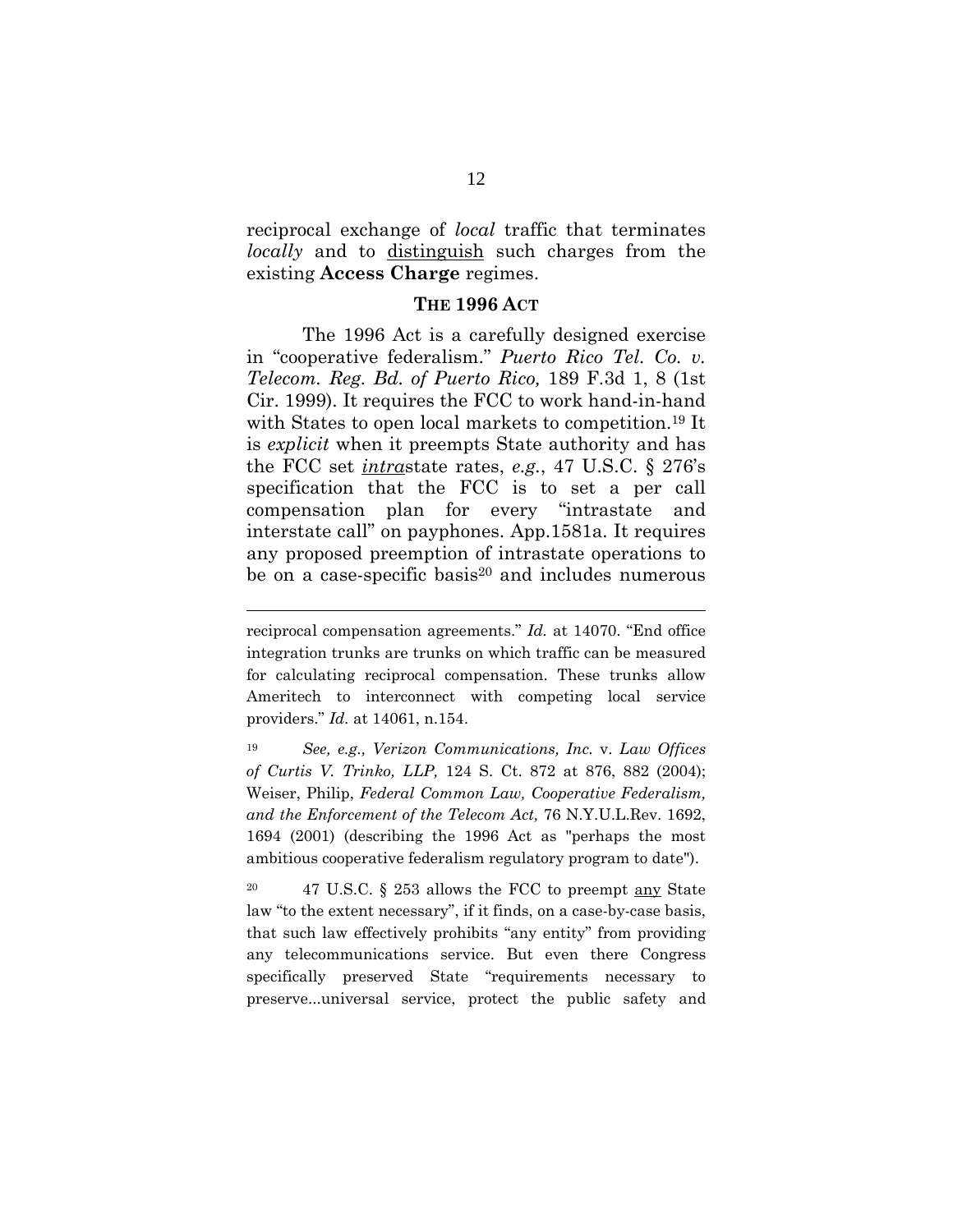reservations of State authority, *e.g.,* §§ 251(d)(3),  $253(b)$ &(c) and  $261(b)$ &(c).

The 1996 Act drew directly from State experiments, requiring, in  $\S 251(b)(5)$ , that all LECs have a duty to provide **Reciprocal Compensation** arrangements to competitors in local markets. It preserved State and FCC **Access Charge** regimes in  $\S$  251(d)(3) and 251(g). It built on State efforts, seeking to "introduce competition to local telephone markets" while simultaneously "preserving universal service." *Qwest Corp. v. FCC,* 258 F.3d 1191, 1196 (10th Cir.2001). The Act also obligates incumbent LECs to interconnect their networks with competitors. 47 U.S.C. § 251(c)(2); *AT&T Communications Sys. v. Pacific Bell*, 203 F.3d 1183, 1184 (9th Cir. 2000) (Congress imposed the duty for incumbent LECs to share networks after "[r]ecognizing that competitors would have difficulty replicating local network[s]").

The Act requires new competitors and incumbents to negotiate interconnection agreements**.** 47 U.S.C. § 251(c)(1). If negotiations fail, State commissions conduct arbitrations, applying FCC rate methodologies to the statutory rate formula, subject solely to federal district court review. *AT&T v. Illinois Bell,* 349 F.3d 402, 405 (7th Cir. 2003). State commissions "establish any rates" in dispute, ensuring that they meet specific statutory pricing standards. 47 U.S.C. §252(c); *IUB*, 525 U.S. 384.

welfare, ensure the continued quality of telecommunication services and safeguard the rights of consumers." *Id.*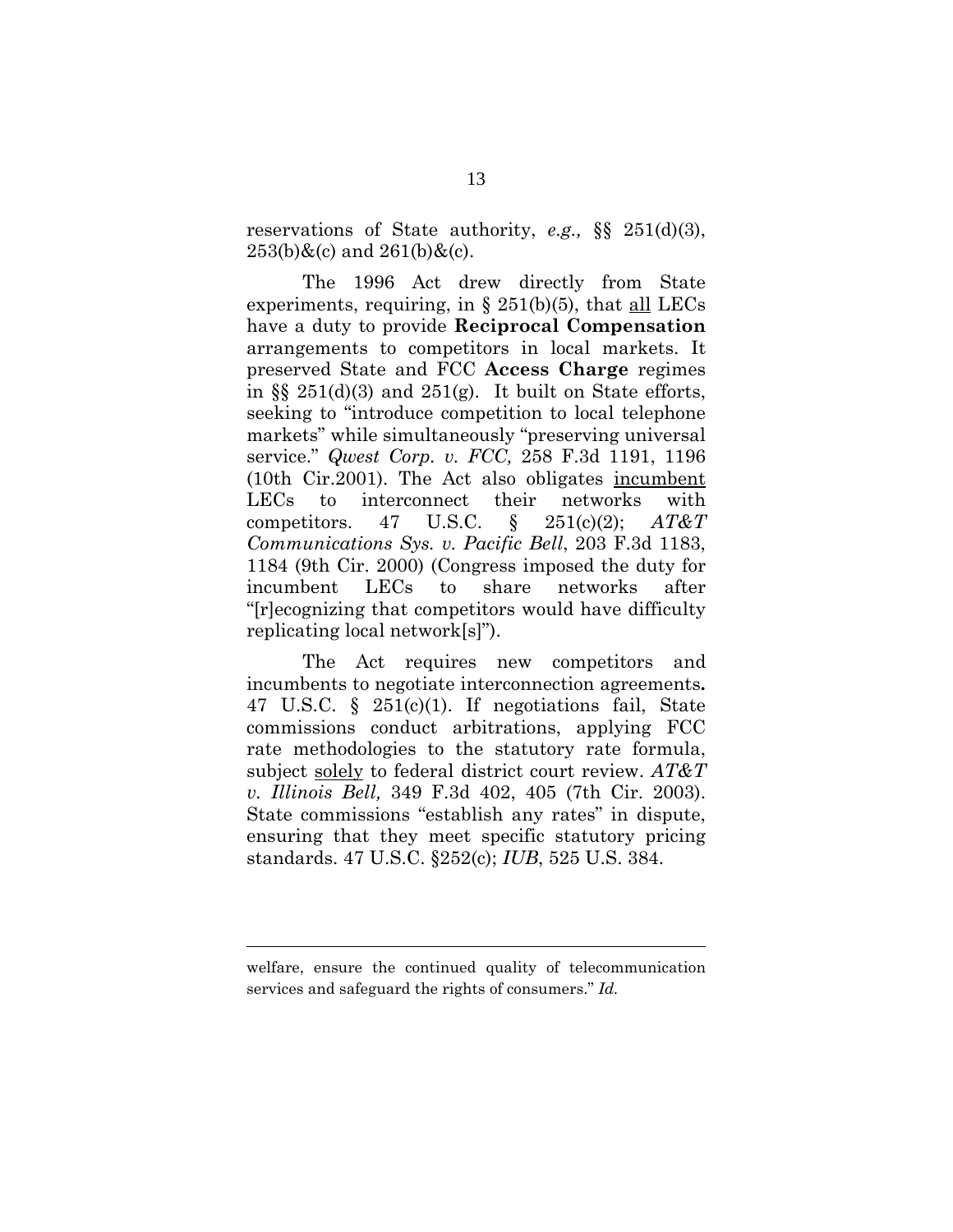The term **Reciprocal Compensation** only appears **four** times in the 1996 Act, twice in  $§251(b)(5):$ 

> (b) **Obligations of all local exchange carriers** Each [LEC] carrier has the following duties:

\*\*\*\*\*

(5) **Reciprocal Compensation:** The duty to establish reciprocal compensation arrangements for the transport and termination of telecommunications.

Once in the  $47 \text{ U.S.C. } \S 271(c)(2)(B)$ "competitive checklist" as a specific reference to compliance with  $\S$  252(d)(2), and, finally in  $\S$  $252(d)(2)$ :

#### **(d) Pricing standards**

\*\*\*

## **(2) Charges for transport and termination of traffic**

 **(A) In general** For the purposes of compliance by an incumbent local exchange carrier with section 251 (b)(5) of this title, a State commission shall not consider the terms and conditions for **reciprocal compensation** to be just and reasonable unless—

(i) such terms and conditions provide for the mutual and reciprocal recovery by each carrier of costs associated with the transport and termination on each carrier's network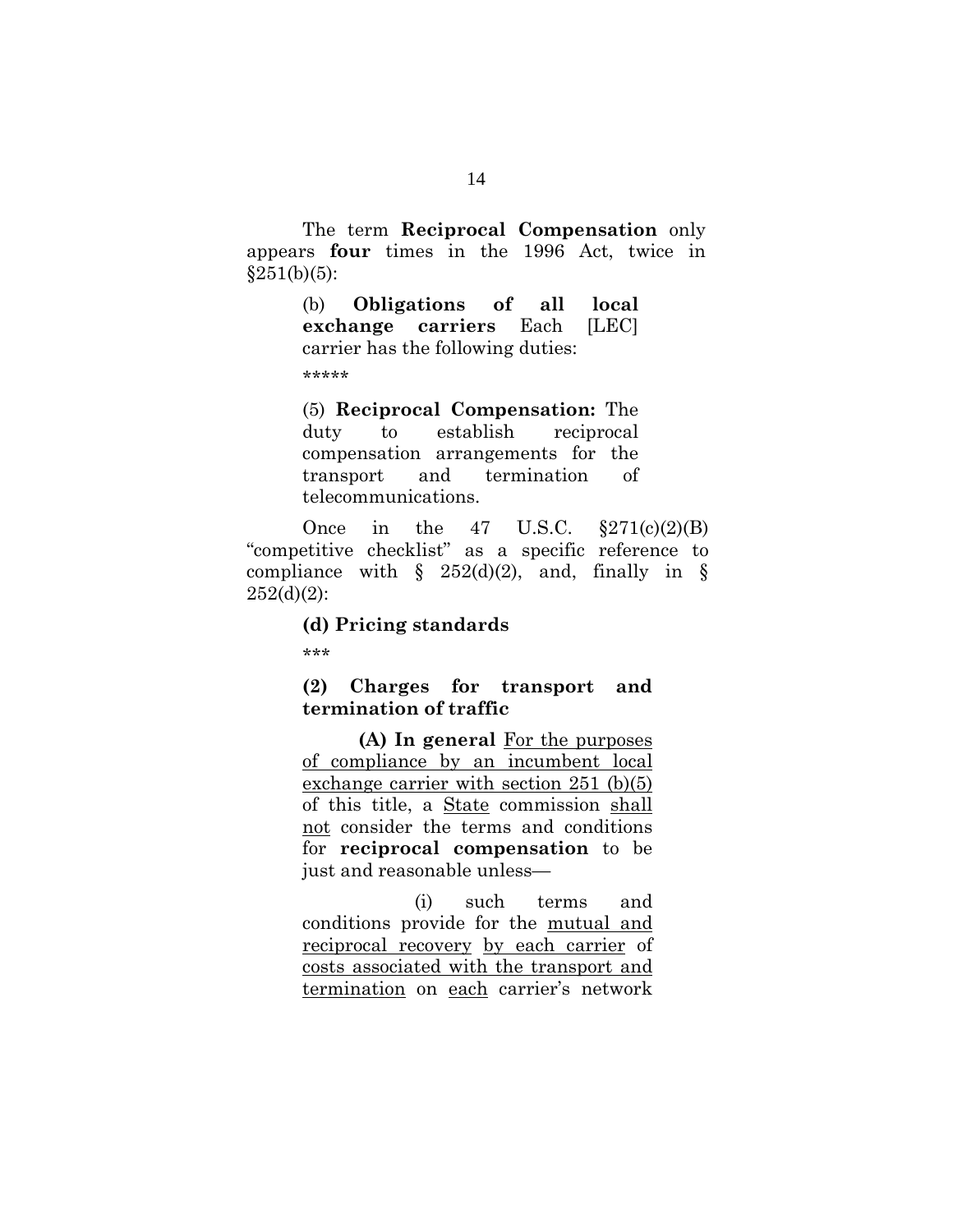facilities of calls that originate on the network facilities of the other carrier; and

 (ii) such terms and conditions determine such costs on the basis of a reasonable approximation of the additional costs of terminating such calls.

## **(B) Rules of construction**

This paragraph shall not be construed—

 (i) to preclude arrangements that afford the mutual recovery of costs through the offsetting of reciprocal obligations, including arrangements that waive mutual recovery (such as bill-and-keep  $arrangements$ ;<sup>21</sup> or

 (ii) to authorize the Commission or any State commission to engage in any rate regulation proceeding to establish with particularity the additional costs of transporting or terminating calls . . .

47 U.S.C. § 252(d)(2) {*emphasis added*}

<sup>&</sup>lt;sup>21</sup> The **Decision** is wrong to conclude  $\frac{252(d)(2)}{d}$  just applies to "compulsory arbitration." App.198a. It also applies to **Reciprocal Compensation** under § 252(f)(2) "Statements of Generally Available Terms." Presumably, an LEC *could* seek State approval of such a statement that includes "bill and keep" for carriers that *voluntarily agree* to such an arrangement.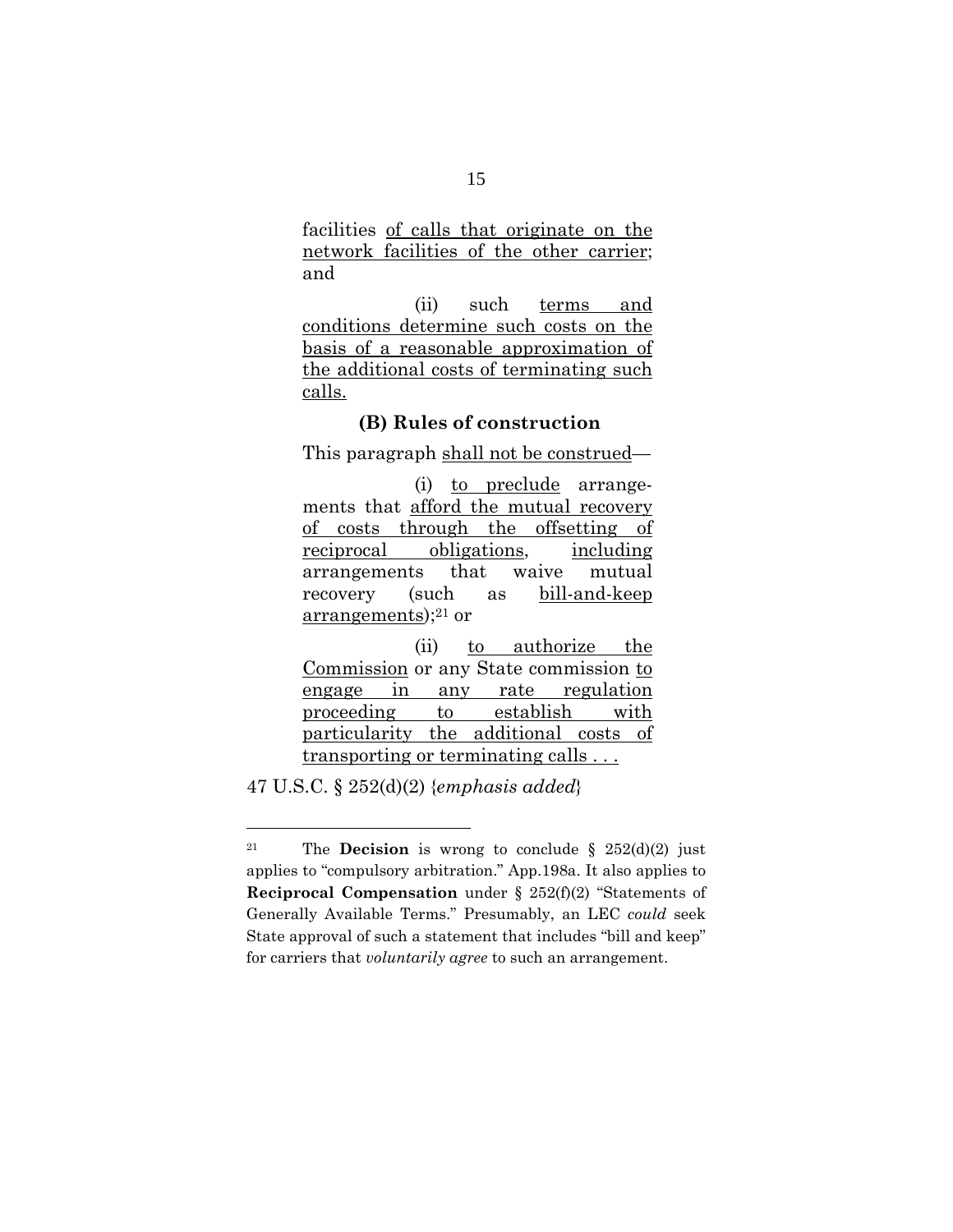Section 252 mentions State Commissions 50 times. It mentions the FCC seven times *– specifying the FCC can act only if the State abdicates its role*. Section  $252(e)(5)$ & $(6)$ . In that case Congress directed the FCC to stand in the shoes of the State for that specific proceeding. *Id.* 

Section 252(e)(6) gives the Courts, and not the FCC, exclusive authority to review State commission decisions on, e.g., rate determinations.

Section  $252(d)(2)(A)(i)$  mandates that States base R**eciprocal Compensation** rates on "the additional costs of" termination, and ensure "mutual and reciprocal recovery by each carrier" of the costs of terminating "calls that originate on. . . the other carrier."

Only § 252(d)(2)(B)(i) arrangements "*that afford the mutual recovery of costs through* the *offsetting* of *reciprocal obligations,* including . . . billand-keep" are not *precluded."* {*emphasis added*}

To further the goal of reducing regulation, Section  $252(d)(2)(B)(ii)$  prohibits the FCC (and States) from "establishing with particularity the additional cost of transporting or terminating calls."

Congress delineated other specific tasks affected by the *Order***,** including § 254(k)'s instructions requiring that the FCC, only "…with respect to interstate services, and the States, with respect to intrastate services, shall establish any necessary cost allocation rules…to ensure that services included in the definition of universal service bear no more than a reasonable share of the joint and common costs of facilities."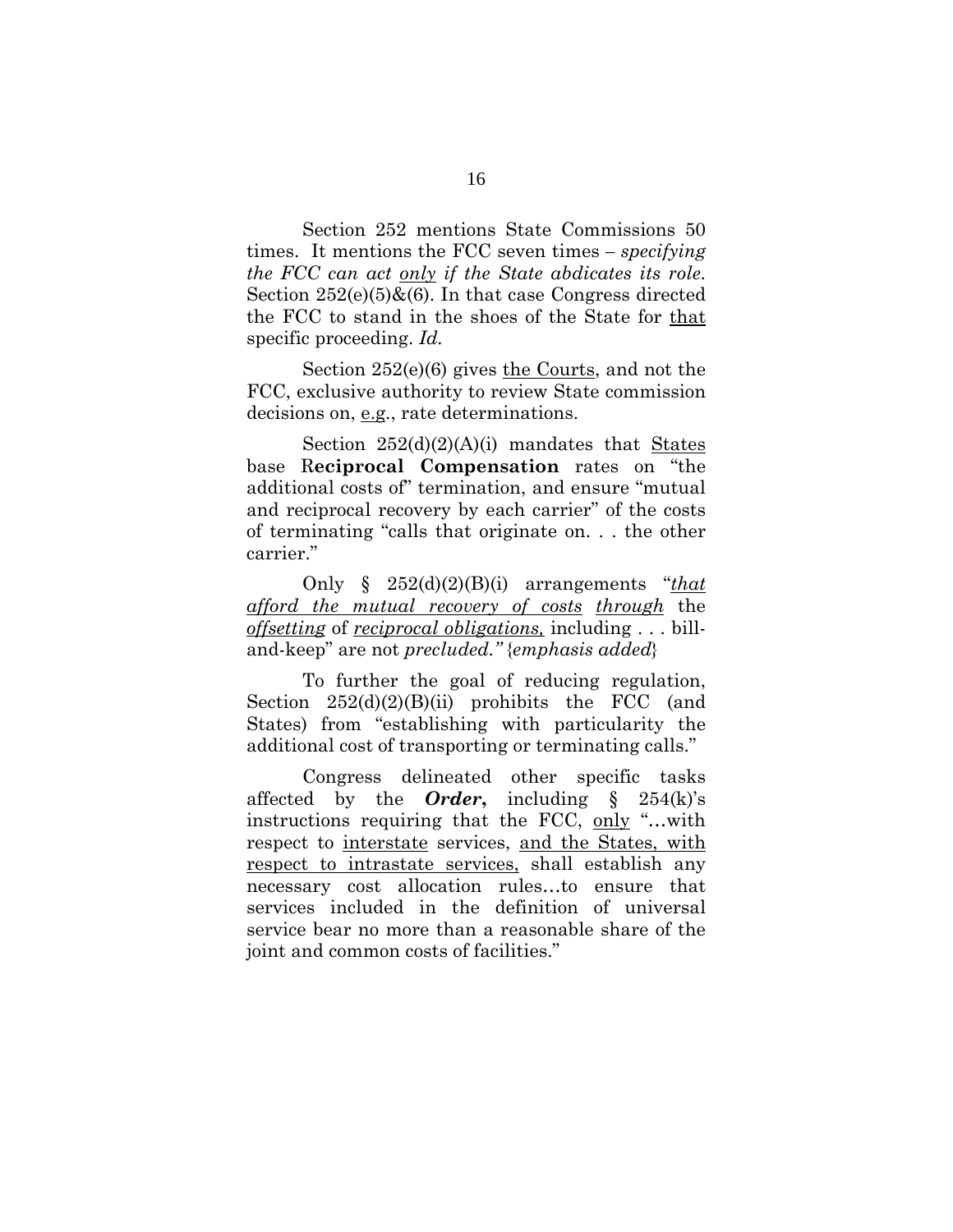The *Decision's* approval of the FCC's extreme construction of **Reciprocal Compensation** ignores all six Congressional directives.

#### **FCC IMPLEMENTATION OF THE ACT**

Shortly after the 1996 Act passed, the FCC issued its first implementation order. It pointed out, in ¶53 that "[v]irtually every decision in this Report and Order borrows from decisions reached at the state level." *Implementation of the Local Competition Provisions in the Telecommunications Act of 1996*, 11 F.C.C. Rcd. 15499, 15527 (1996). (*Local Competition Order*).

The discussion of **Reciprocal Compensation** is illuminating. The FCC "recognized that transport and termination of traffic, whether it originates locally or from a distant exchange, involves the same network functions." *Id.*  at 16012-13. The agency states its belief "that the rates that local carriers impose for the transport and termination of local traffic and for the transport and termination of long distance traffic should converge." *Id.* {*emphasis added*} But even though the FCC believed in 1996, as it mandated in the *Order* on review, that rates for **Access Charges** (long distance) and **Reciprocal Compensation** (local) should converge, they **still** specifically concluded, "as a legal matter" that:

> transport and termination of local traffic are different services than access service for long distance telecommunications. Transport and termination of local traffic for purposes of reciprocal compensation are governed by sections  $251(b)(5)$  and  $252(d)(2)$ , while access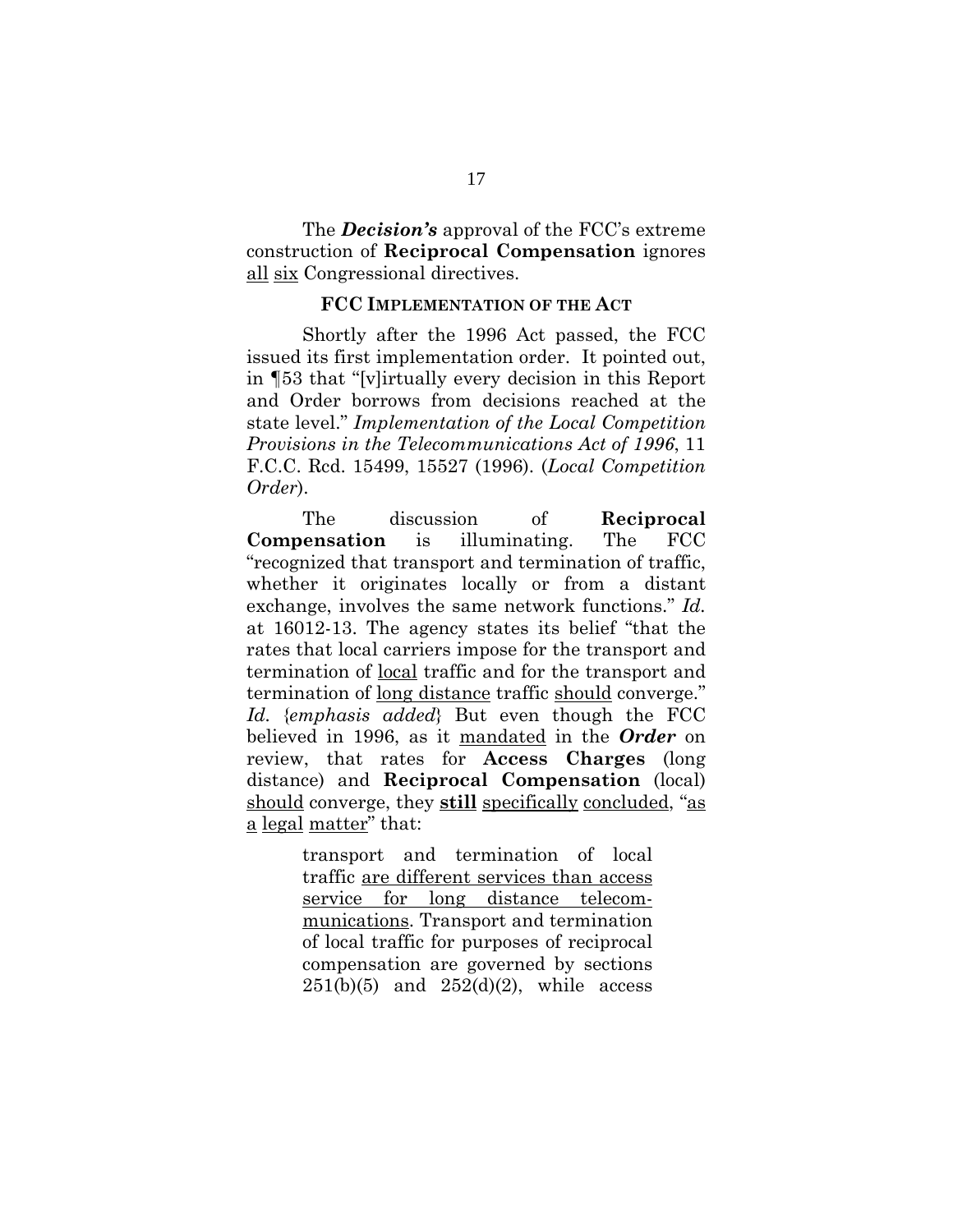charges for interstate long-distance traffic are governed by sections 201 and 202 of the Act. The Act preserves the legal distinctions between charges for transport and termination of local traffic and interstate and intrastate charges for terminating long-distance traffic.

## *Id.* {*emphasis added*}

The FCC consistently interpreted  $\S$  $252(d)(2)(B)$  to authorize "bill-and-keep" for **Reciprocal Compensation** only where carrier rates were symmetrical and traffic was in balance. *Id.* at 16055-16057, ¶1111-1116. The FCC also recognized what the statute unambiguously provides: that under such circumstances, the statutory requirement of "mutual recovery of costs through the offsetting of reciprocal obligations" is satisfied through an "in kind" exchange. *Id.*

The FCC found mandatory bill-and-keep arrangements outside these limited circumstances would not satisfy  $\S$  252(d)(2)'s mandate that LEC rates provide "mutual and reciprocal recovery" of carrier costs:

> [W]e find that carriers incur costs in terminating traffic that are not *de minimis*, and consequently, bill-andkeep arrangements that lack any provisions for compensation do not provide for recovery of costs.

## *Id.* at ¶1112.

The FCC also adopted symmetrical **Reciprocal Compensation** rules, with the ILEC's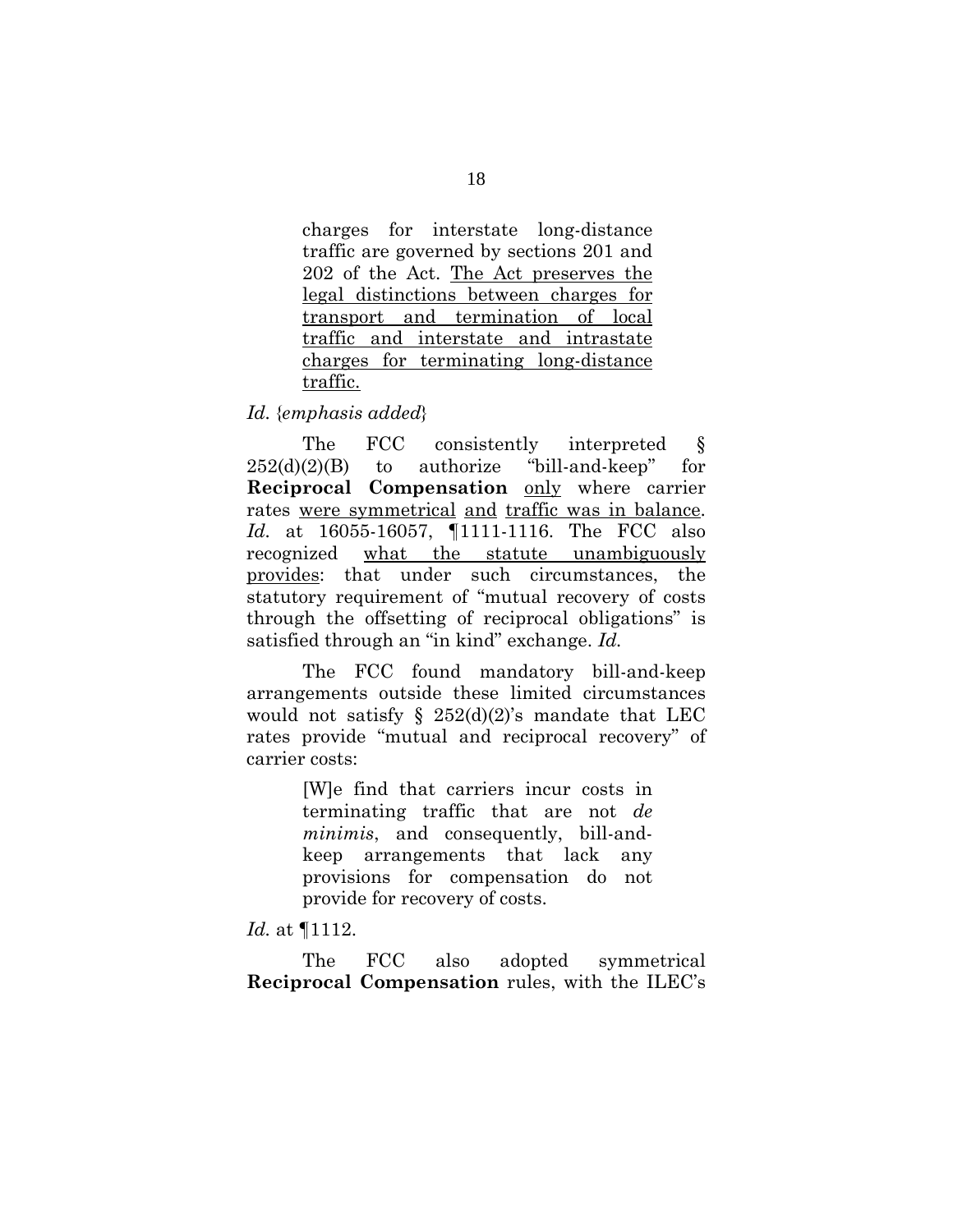prices serving as a proxy for the other carrier's "additional costs" of transport and termination. *Id.*  at 16040. States were to use these FCC default proxy price "ceilings and ranges" until a particular State either established its own rates using the FCC's pricing methodology, or a bill-and-keep arrangement where carrier rates were symmetrical and traffic was in balance. *Id.* at 15883-84, 16024.

The Eighth Circuit vacated these default rates, based on the *IUB* determination that only States may set rates under §§ 251-252. *Iowa Utilities Bd. v FCC*, 219 F.3d 744, 757 (8th Cir. 2000). Subsequently, *Verizon Communications v. FCC*, 535 U.S. 467, 489 (2000) (*Verizon*) confirmed that Congress established "a hybrid jurisdictional scheme with the FCC setting a basic, default methodology for use in setting rates when carriers fail to agree, but leaving it to state utility commissions to set the actual rate." The FCC subsequently made actual rate." The FCC subsequently made "incremental efforts" to modify its intercarrier compensation regime and issued a series of rulings that eventually resulted in rate caps for **Reciprocal Compensation** for dial-up calls to so-called Internet Service Providers. *Core Communications v. FCC*, 592 F.3d 139, 141-42 (D.C. Cir. 2010).

#### **THE "TRANSFORMATIONAL"** *ORDER*

The 752–page November 2011 FCC *Order* preempts State regulation of intrastate rates, abolishes the current intrastate and interstate compensation schemes and adopts a "uniform national bill-and-keep framework." App. 17a

The FCC did what it said in 1996 the Act barred it from doing "as a legal matter."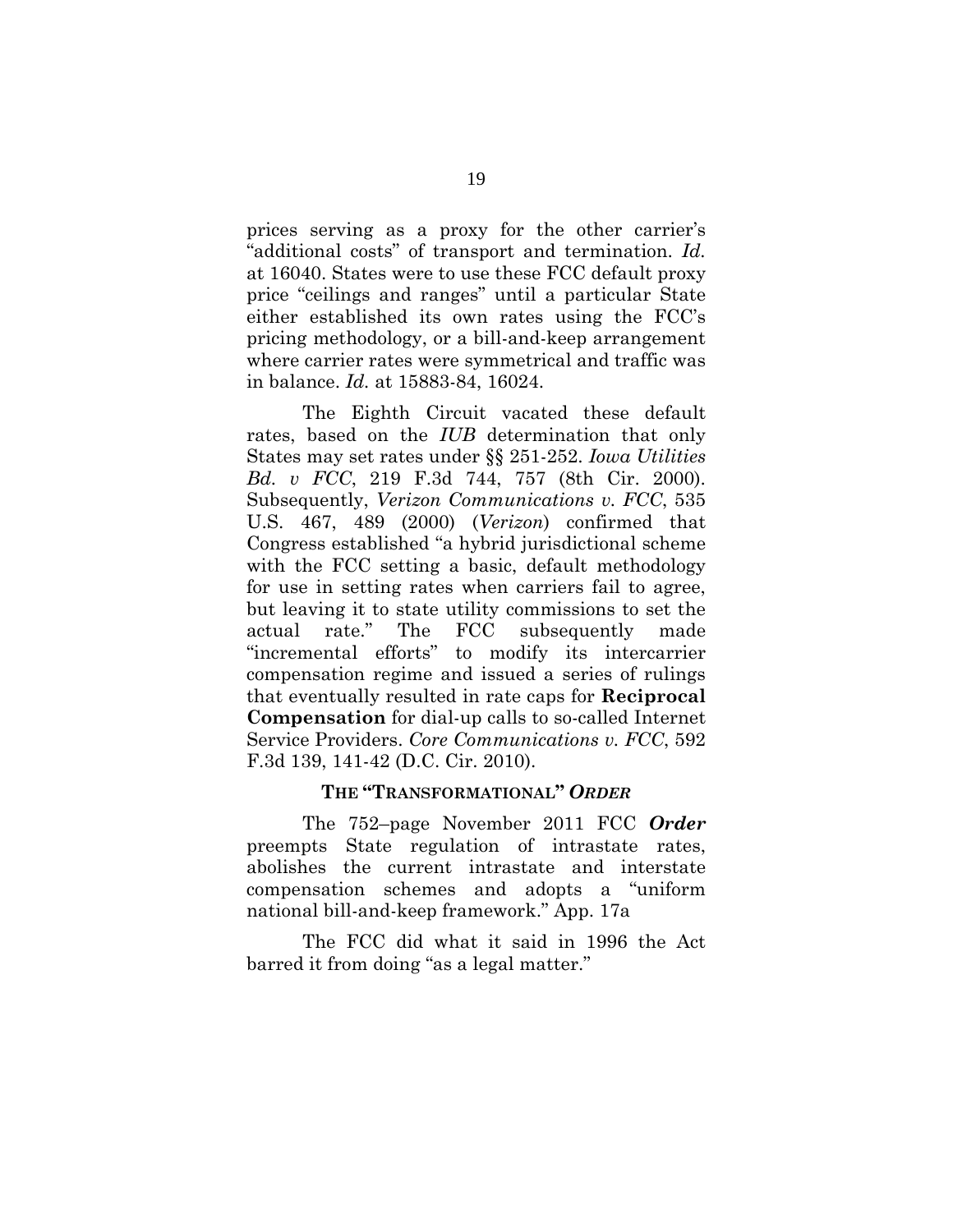It decided that the term **Reciprocal Compensation** included **Access Charges** and that it could "converge" and set the rates. App.858a.

It preempted intrastate **Access Charges**. App.861a-864a. The new rules transition intrastate/interstate termination rates to a rate of zero for all traffic. This rate applies to all telecommunications, including local traffic and traffic previously "subject to the interstate and intrastate access regimes." App.867a-868a. *Intra*state terminating access rates will be lowered in stages, first to equal interstate access rates, then in stages to zero. App. 307a-308a.

The FCC claimed its authority to impose these rules "flows directly" from the LEC  $\S$  251(b)(5) duty to establish **Reciprocal Compensation** "for the transport and termination of telecommunications," and from its § 201(b) rulemaking authority. App.857a. It acknowledged the new rules supersede the traditional access regime, which the FCC claims is preserved under § 251(g). App.860a-861a. It rejected arguments that  $\S 251(b)(5)$  does not apply to intrastate access, while *admitting* the *pricing standard* in § 252(d) "simply does not apply to most of the traffic that is the focus of this Order." App.872a. It rejected arguments that it exceeded its authority under §252 by setting a rate of zero, rather than only establishing a methodology, and that a zero rate contravenes applicable statutory requirements. App.872a-876a.

The Tenth Circuit agreed with, and largely repeated, the FCC's rationale based on *Chevron*.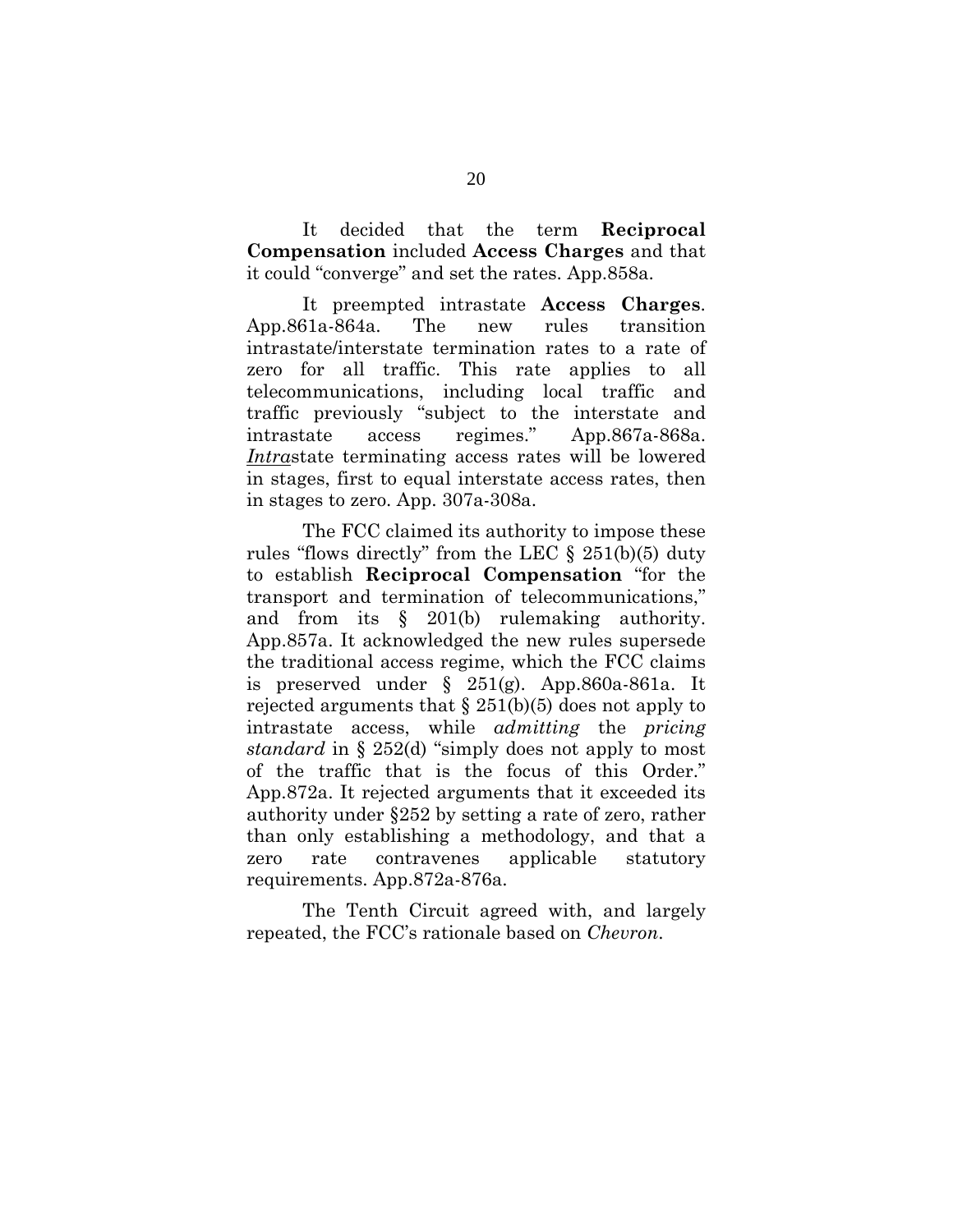#### **REASONS FOR GRANTING THE WRIT**

The FCC's radical restructuring of intercarrier compensation perverts the plan promulgated in the 1996 Act. Congress directed an exercise in cooperative federalism.

This petition raises important recurring questions this Court should resolve about the meaning of key provisions of the Act and the proper application of *Chevron*. The Act's local competition provisions "profoundly affect[] a crucial segment of the economy worth tens of billions of dollars," and "fundamentally restructure[] local telephone markets." *IUB,* 525 U.S. 370, 397. This Court has recognized the crucial importance of these provisions by taking certiorari to address § 251 and § 252 before – also to cure agency overreach. *Id.* 

On its face, the FCC's rate setting activities below are contrary to this Court's ruling in *IUB*. Those rates, and other FCC determinations, are contrary to the plain text of the statute and cannons of statutory construction. The Tenth Circuit's flawed analysis of the FCC's *Order* and the statute in the wake of *Arlington* suggests additional clarification of *Chevron* is needed.

**I. The Court Should Settle the Recurring Question of Proper Application of** §**152(b) and** §**601(c)(1) upon Agency** *Discretion* **to Construe the Act.** 

Title I of the Act contains **General Provisions**. In § 152 it specifies how Chapter 5, (which includes the Title II local competition provisions), is to be applied.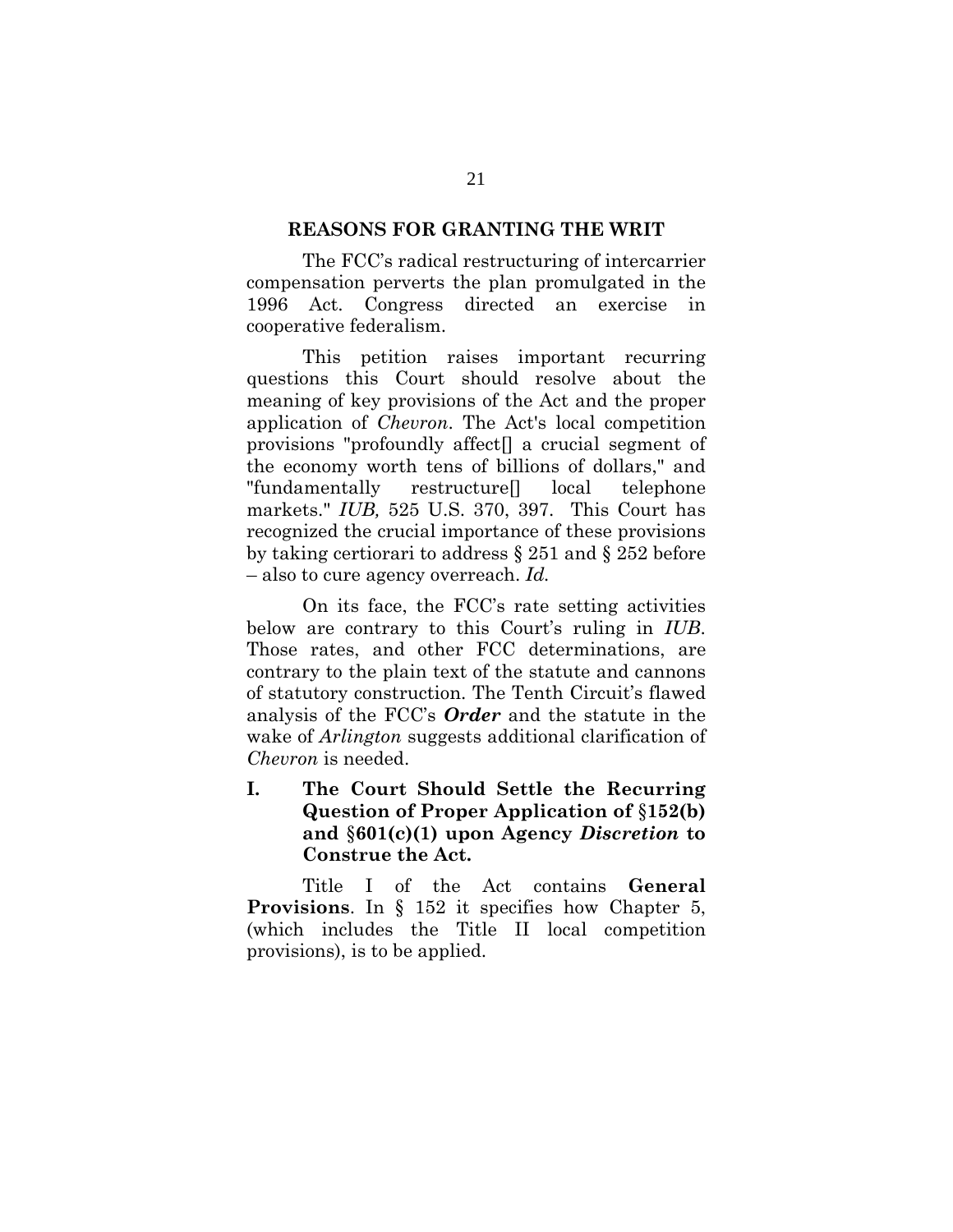Section 152(a) states "[t]he provisions of this chapter shall apply to all interstate and foreign communication by wire or radio."{*emphasis added*}22 And  $$152(b)$  reinforces  $$152(a)$ 's limitation:

> Except as provided in [§§]223 through 227 . . . inclusive, and [§]332…nothing in this chapter *shall be construed* to apply or to give the Commission jurisdiction with respect to . . . charges, classifications, practices, services, facilities, or regulations for or in connection with *intra*state communication service.

#### {*emphasis added*}.

 $\overline{a}$ 

Section 152(b) clearly specifies both its coverage and exclusions to its coverage. It contains "not only a substantive jurisdictional limitation on the FCC's power, but also a rule of statutory construction." *Louisiana Public Service Commission v. F.C.C*., 476 U.S. 355, 373 (1986).

The application of  $$152(b)$  to the Title II local competition provisions added by the 1996 Act was the subject of considerable Congressional pre-Act debate.

On June 15, 1995, S.652 passed the Senate with an amendment, stating:

<sup>22</sup> Indeed, Congress directs that "the term 'interstate communication'… shall not, with respect to subchapter II of this chapter… include wire or radio communication between points in the same State… if such communication is regulated by a State commission." 47 U.S.C. §153(22).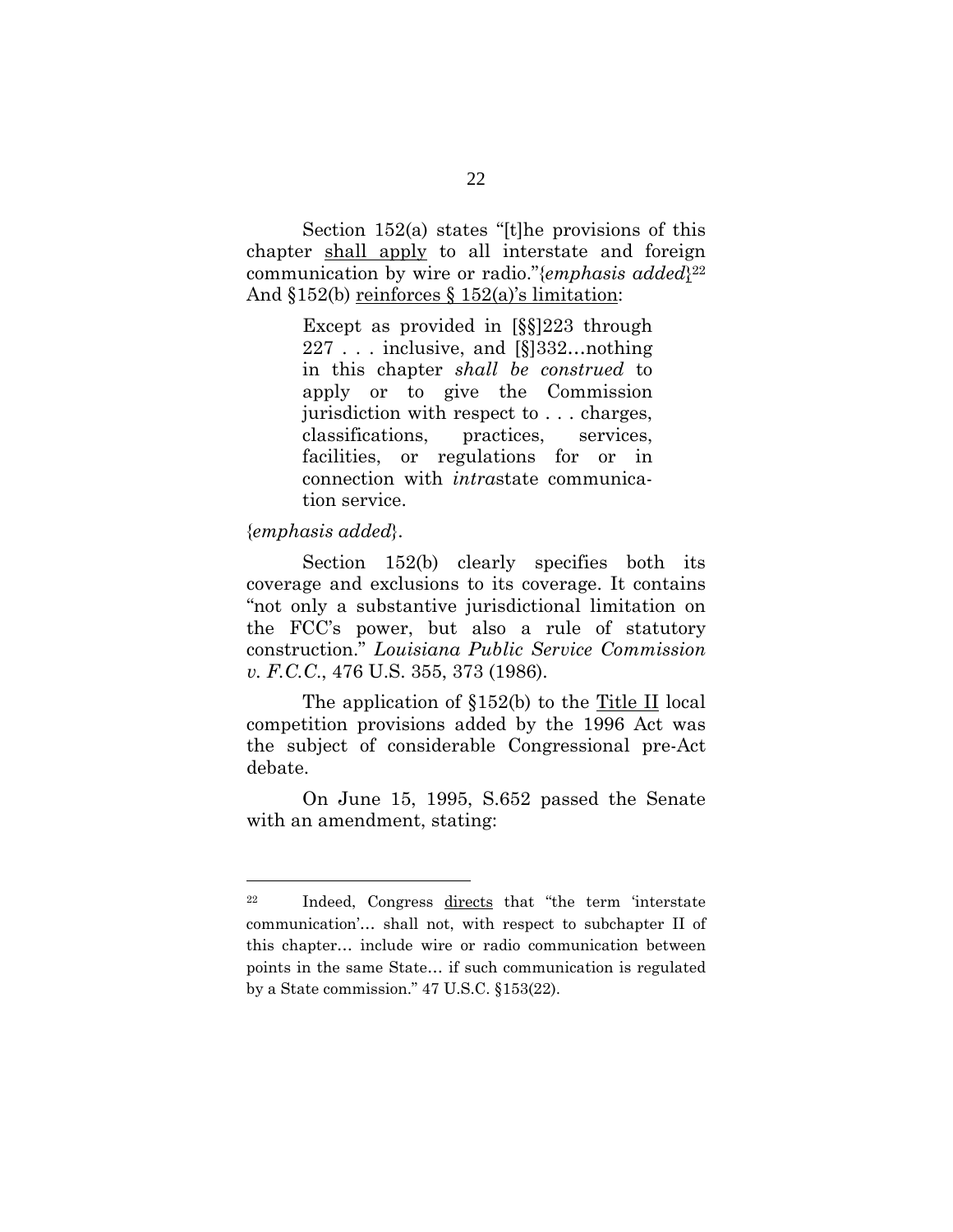§152(b)[]…is amended by striking '''sections 223 through 227, inclusive, and section 332," and inserting "section 214(d), sections 223 through 227, *part II of title II*, and section 332.23

#### {*emphasis added*}

On August 4, 1995, the House passed H.R.1555, which also specified  $\S 152(b)$ :

> is amended by inserting ''*part II of title*   $II$ ," after "227, inclusive.<sup>24</sup>

#### {*emphasis added*}

 $\overline{a}$ 

 On October 12, 1995, the House passed its version of S.652 retaining this August 4th text.''25

States protested these amendments<sup>26</sup> *because they blocked the application of § 152(b) to Title II.*

<sup>23</sup> *Telecommunications Competition and Deregulation Act of 1995* (S.652)*,* 141 Congressional Record (August 12, 1995) H9954-9978, H9958.

<sup>24</sup> *Communications Act of 1995* (H.R. 1555), 141 Congressional Record (August 4, 1995) H8426-8451, H8431.

<sup>25</sup> *Communications Act of 1995* (S.652), 141 Congressional Record (August 12, 1995) H9978-10000, H9984.

<sup>26</sup> *See, e.g.,* Julius Caesar Watts (OK). "Communications Act of 1995" 141 Congressional Record H8453 – H8454 (August 4, 1995) p. During the debate of HR 1555,which included "Title II" exclusionary text for §152(b) and §601(c)(1), Mr. Watts stated: "Yesterday, my office heard from public utility commissioners all over the country, Alabama, Arizona, California, Kansas, New Hampshire, Nebraska, Nevada, my home State of Oklahoma, Oregon, Utah, and Wisconsin." Mr.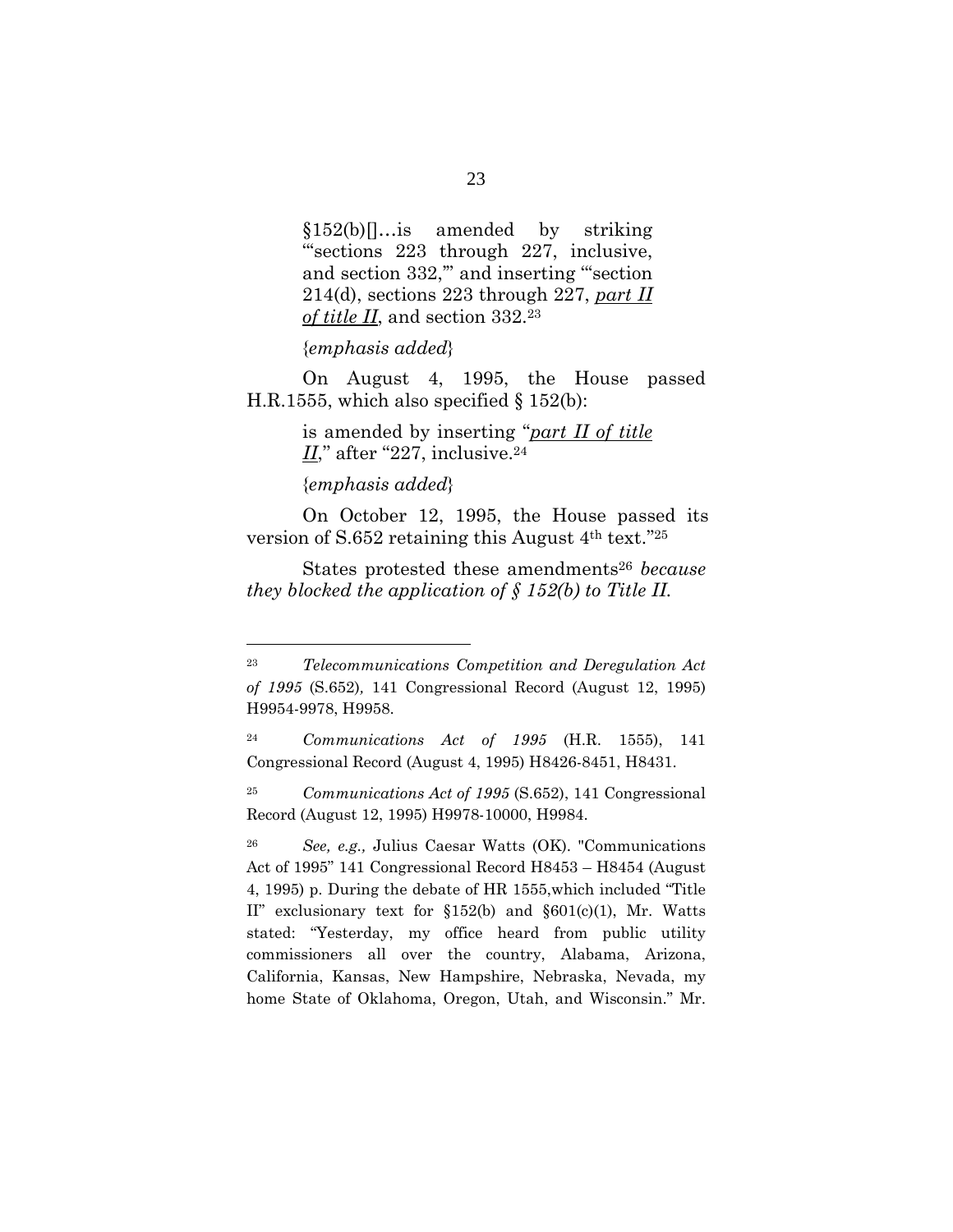The June 15th and October 12th bills were conferenced to produce the 1996 Act. In part, because of the State protests, *the amendments were eliminated to assure § 152(b) applied to the Title II competition provisions.*<sup>27</sup>

Congress also included a new rule of statutory construction that, like § 152(b), applies to Title II by its express terms. It also had prior versions that make plain that the new Title II provisions were its focus.28

Section 601(c)(1) of the 1996 Act**,** captioned "NO IMPLIED EFFECT", provides "[t]his Act and the amendments made by this Act *shall not be construed to modify, impair, or supersede . . . State*,

Watts placed letters in the record including one from the Wisconsin Commission Chair, which said: "H.R. 1555 . . . allows the FCC to preempt the states on many key issues. This provides an incentive for the current monopoly provider to challenge every state decision. . .To the extent that your efforts would give the states a stronger chance to gain some ground on the jurisdictional issues in conference committee, I would . . .support your efforts.")

<sup>27</sup> *See, e.g. Russello v. United States*, 464 U.S. 16, 23-24 (1983). ("Where Congress includes limiting language in an earlier version of a bill but deletes it prior to enactment, it may be presumed that the limitation was not intended.")

<sup>&</sup>lt;sup>28</sup> The August  $4<sup>th</sup>$  passed H.R.1555 restricted application of this rule also, stating: "Parts II . . . of title II… shall supersede State and local law to the extent that such law would impair or prevent the operation of such part." But that text was dropped in the House's August 12<sup>th</sup> bill. See 141 Congressional Record (August 12, 1995) H9999.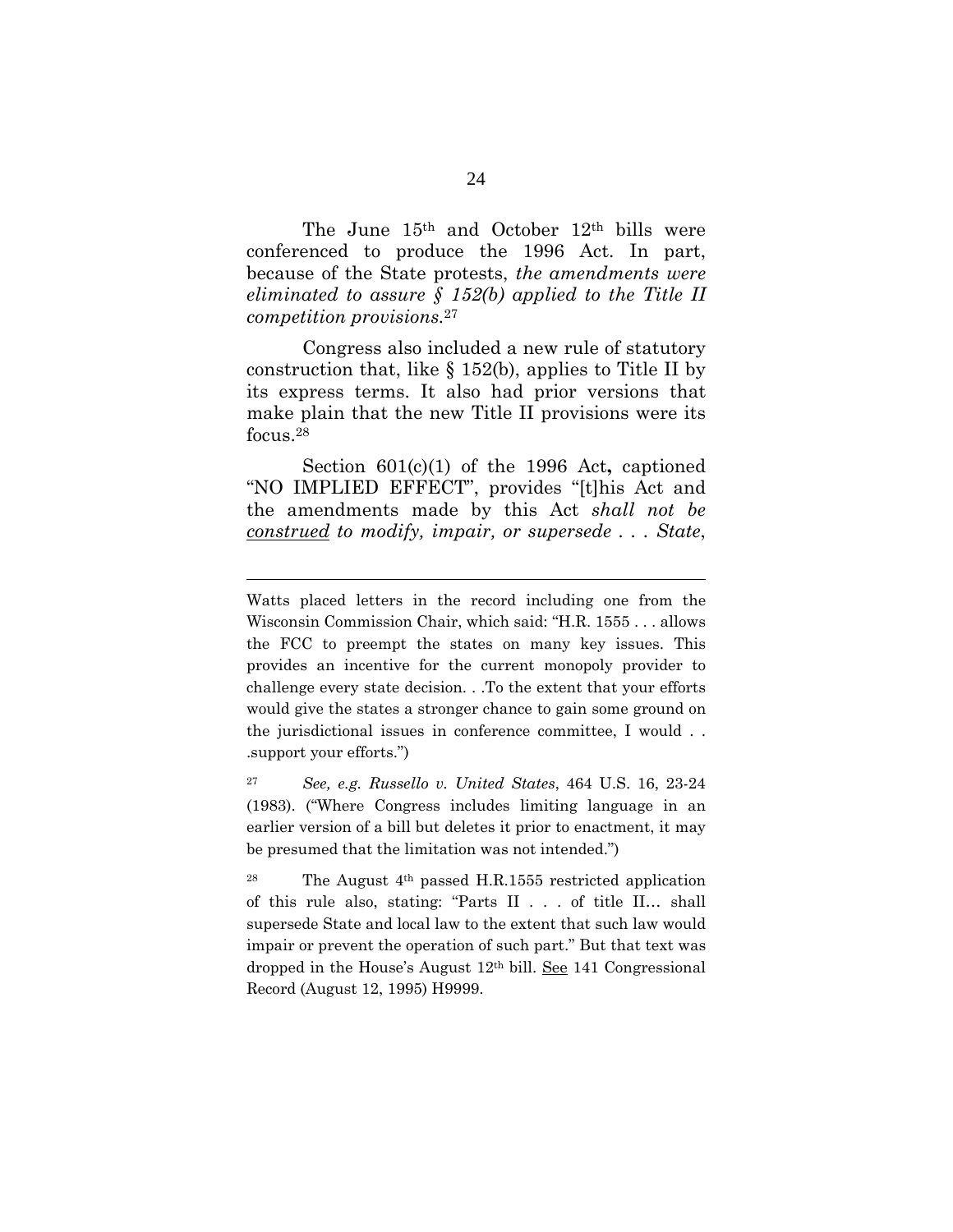## or local *law unless expressly so provided in such Act or amendments*." {*emphasis added*}

Either alone or in tandem, both §§ 152(b) and  $601(c)(1)$ , by their express terms, require the FCC to "construe" preemptive portions of the Act narrowly and reservations of State authority broadly.29

Both the *Order* and the Tenth Circuit's *Decision* suggest those rules are irrelevant and have no impact.

The FCC's redefinition of **Reciprocal Compensation** is patently unreasonable. But even if it were not, Congress specified the FCC, and presumably Courts reviewing FCC action, must narrowly construe issues of preemption.

That is not what happened.

 $\overline{a}$ 

For 16 years, the FCC "construed" §251(b)(5)'s **Reciprocal Compensation** in a way that does not require preemption of intrastate **Access Charges**. It now applies a construction that is breathtakingly broad and in conflict with clear statutory text.30

<sup>29</sup> Compare this to the citations to *IUB* in ¶772 of the *Order,* App.869a-870a, which if considered on a standalone basis, indicates States have no remaining jurisdiction.

<sup>30</sup> Logically, the FCC interpretation of "telecommunications" as unbounded by the interstate/intrastate division in §152 would require State commissions to set *interstate access* rates under the plain language of  $\S 252(d)(2)(A)$ . Clearly Congress did not intend that result. See *Ransom v. FIA Card Services*, N.A., 131 S.Ct. 716, 724-725 and n.5 (2011) ("This reading of 'applicable' also draws support from the statutory context.").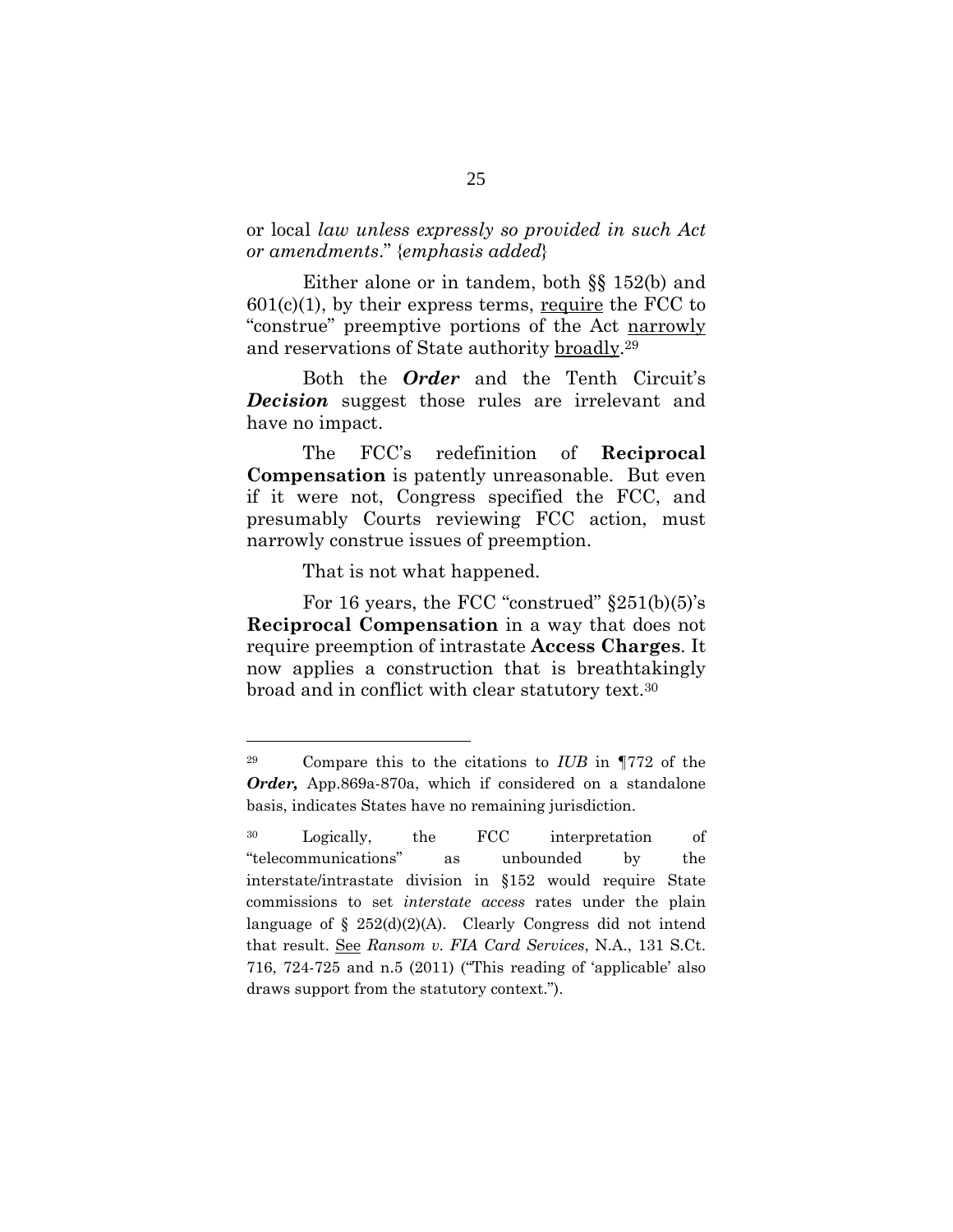When the statute is capable of two reasonable interpretations – one preemptive – one not, these two rules of construction leave only one permissible choice.

The FCC did not make a permissible choice here.

The Tenth Circuit, based on limited precedent on § 152(b) and, guided by *Chevron* and its progeny, upheld that FCC action.31

 This Court instructs a "statute should be construed so that effect is given to all its provisions, so that no part will be inoperative or superfluous, void or insignificant."32

<sup>31</sup> App.187a. The *Decision* follows the FCC's lead and cites *IUB*, 525 U.S. 380-81 & n.7. There were three strong dissents on the non-application of § 152(b): "Congress neither eliminated §[152](b) altogether nor added §§251 and 252 to the list of provisions exempted from its jurisdictional fence. I believe that we are obliged to honor that choice." *Id.* at 409-10 (THOMAS, J., concurring in part and dissenting in part, joined by REHNQUIST, C.J. & BREYER, J); "[T]he Communications Act…comes equipped with a specific instruction that courts are not to 'construe' the FCC's statutory grant of authority as giv[ing] the Commission jurisdiction with respect to ... intrastate communication." *Id.* at 421 (BREYER, J., concurring in part and dissenting in part). (quoting §152(b)) (emphasis original).

<sup>32</sup> *Corley v. United States*, 556 U.S. 303, 314 (2009) (citations omitted).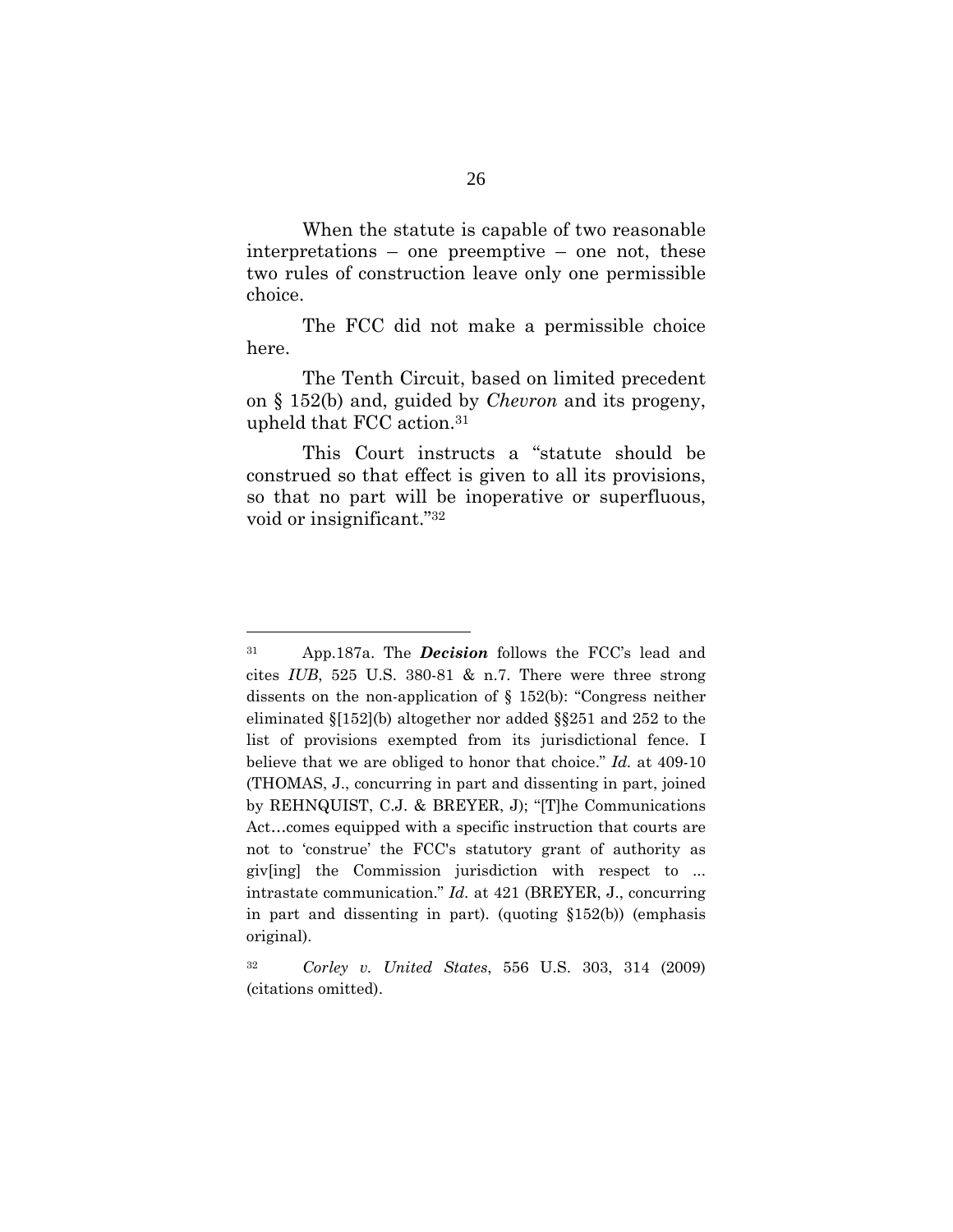Yet the FCC's analysis (or rather lack thereof) does exactly that.33

It cannot be seriously contended that Congress did not expect these two explicit rules to limit the FCC's construction of ambiguous provisions. In practice, the FCC does not consider them, except to claim the deference it is due makes them inapplicable. There is no attempt to place any limiting construction on the text by either the FCC or the Tenth Circuit. The Tenth Circuit merely "defers to the FCC's interpretation of a statutory ambiguity that concerns the scope of its regulatory authority." App.187a

The Court should grant certiorari to provide clarification on how these rules apply when the statutory text is ambiguous, and also where, as here, the text compels a contrary conclusion.

<sup>33</sup> *N.L.R.B. v. Pueblo of San Juan*, 276 F.3d 1186, 1195 (10th Cir. 2002) citing *Maryland v. Louisiana*, 451 U.S. 725, 746 (1981) ("Statutes are entitled to the presumption of nonpreemption."). Petitioner respectfully suggests that the addition of specific rules should require more than a perfunctory citation/analysis parroting case-law on "the presumption against preemption." Congress included explicit rules presumably to assure a more rigorous overview than already available via Court precedent.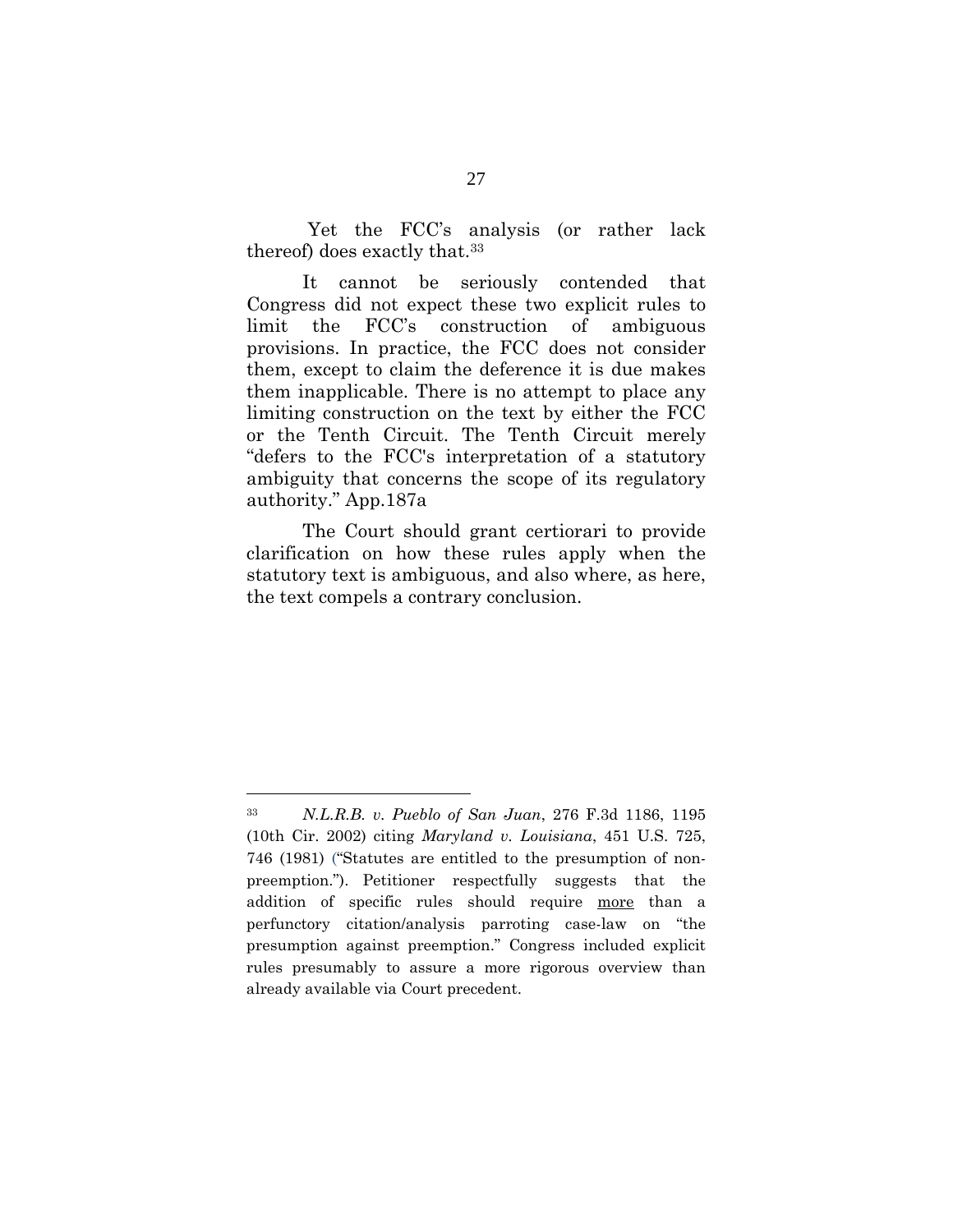## **II. The Court Should Correct Conflicts with Statutory Text, Decisions of the Supreme Court and other Courts of Appeals.**

## **A. The Tenth Circuit** *Decision* **Conflicts with Statutory Text and This Court's Precedent.**

Section  $252(c)(2)$  specifies that "[i]n resolving by arbitration . . . a State commission shall—(2) establish any rates for interconnection, services. . . . according to subsection (d)." In *IUB,* this Court construed  $\S$  201(b) to permit the FCC to establish a methodology for prices involving interconnection but specified that States "determin[e] the concrete result in particular circumstances. That is enough to constitute the establishment of rates." *IUB*, 525 U.S. at 384.

In *Iowa Utilities Board v. FCC,* 219 F.3d 744 (8th Cir. 2000), *aff'd in part, rev'd in part by Verizon Communications, Inc. v FCC,* 535 U.S. 467 (2002), the Eighth Circuit struck down the FCC's proxy prices for interconnection, network element charges, wholesale rates, and transport and termination rates, holding "[s]etting specific prices goes beyond the FCC's authority to design a pricing methodology and intrudes on the states' right to set the actual rates pursuant to §252(c)(2)." *Id.* at 757.

 The FCC *Order* does not establish a methodology; it sets a zero rate and interim specific non-zero rates. Both actions conflict directly with the holding in *IUB* and the cited Eighth Circuit decision.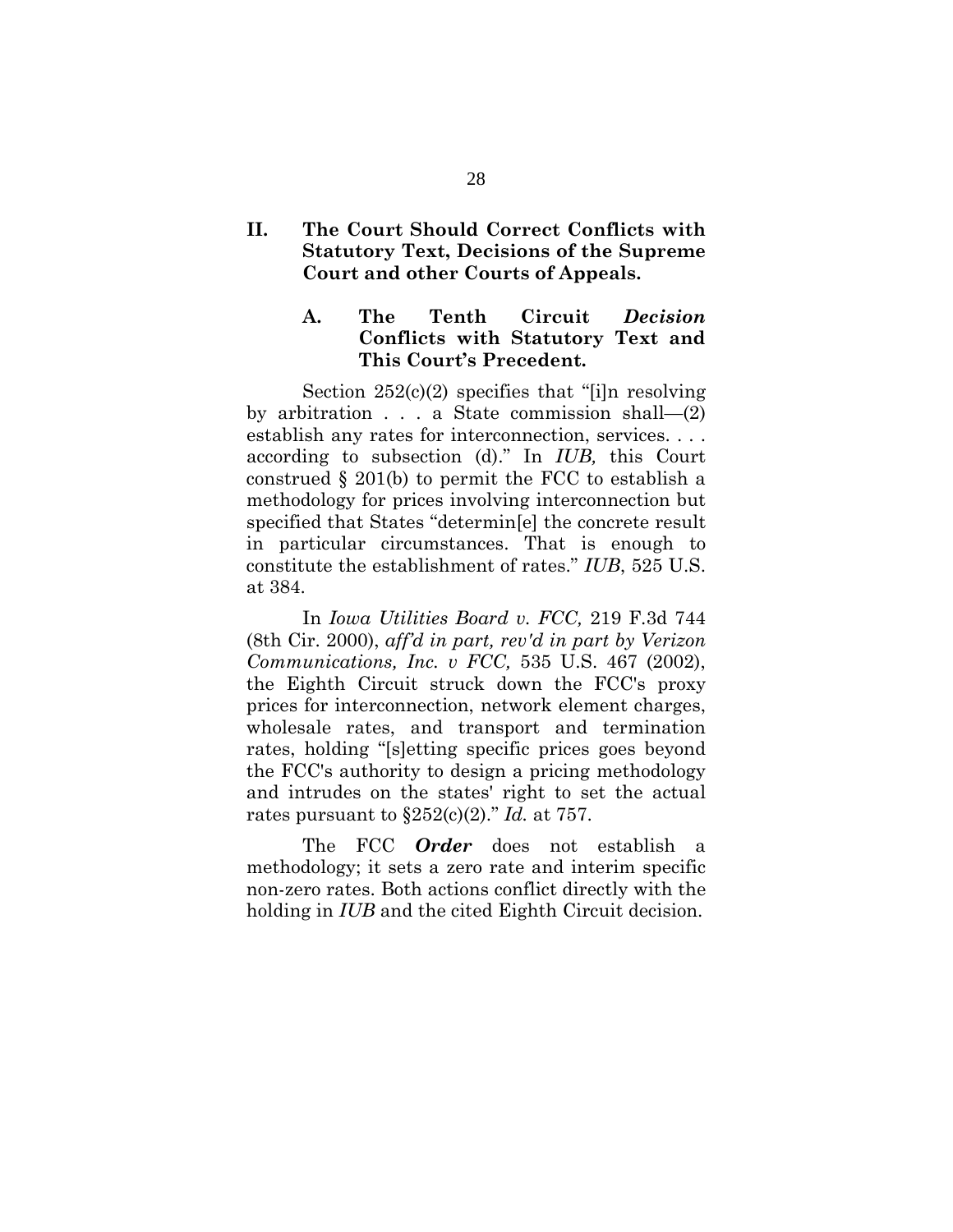Neither the FCC nor the Tenth Circuit ever really explain why the FCC's imposition of bill-andkeep – which results in a zero rate – does not conflict with these decisions.

 The Tenth Circuit simply concludes, "[a]gainst the backdrop of [*IUB*]*,* the FCC reasonably concluded that bill-and-keep involves a permissible methodology notwithstanding the states' authority to set rates under § 252(c)." App.202a.

 To suggest that a "zero" rate, the only possible outcome of a "bill and keep" methodology, is not setting the rate defies logic<sup>34</sup> and ignores the *IUB* directive that States "determin[e] the concrete result in particular circumstances." *IUB*, 525 U.S. at 384.

 Rather than address head-on the FCC-set interim and final rates, the Tenth Circuit endorses the FCC "but-States-can-still-pick-a-point–fordelivery-of-terminating-traffic" argument:

> The FCC reasonably determined that by continuing to set the network "edge," states retain their role under § 252(d) in "determin[ing] the concrete result in particular circumstances.

App.199a-200a.

 $\overline{a}$ 

This theory conflates the  $\S$  251(b)(5) **Reciprocal Compensation** obligation with the separate  $\S 251(c)(2)$  obligation on incumbent LECs to

<sup>34</sup> The FCC concedes the trespass on the acknowledged State authority by arguing a zero rate "methodology" is "less burdensome than approaches that would require…[S]tate commissions to set a uniform positive [ICC] rate, such as \$0.0007." *Order* ¶743 App.839a-840a.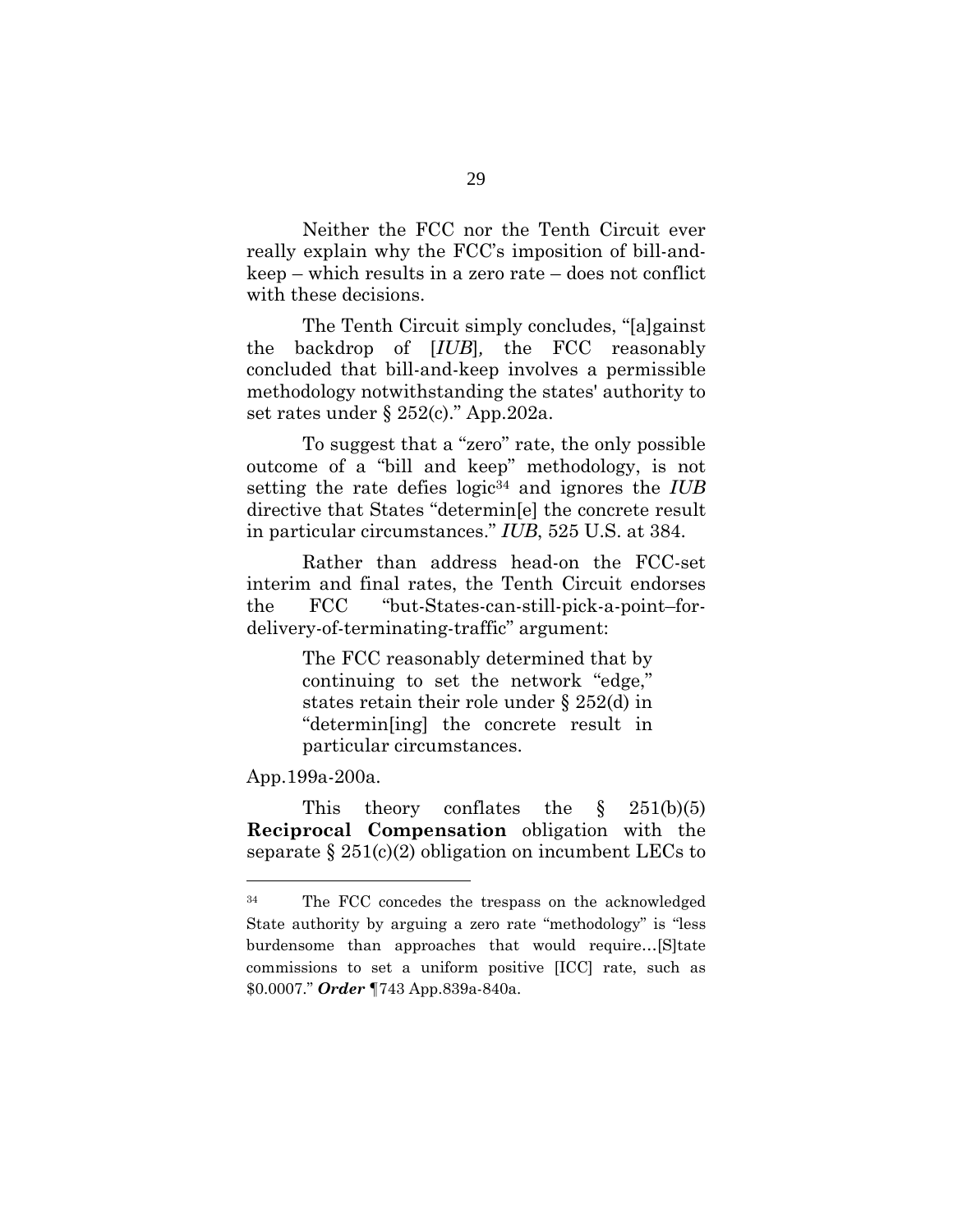allow interconnection "at any technically feasible point." A State's "pick-a-point" capability is constrained to an examination of technical feasibility of the interconnection point requested.

The 10th Circuit does not mention the FCC alternative argument that States still have a role in setting rates because they will continue "to regulate rates carriers charge their end-users." App.874a.

But it does state that with a zero rate "carriers will recover their costs from end-users." App.206a. However, the "concrete result" that *IUB*  addresses, and Congress required, is the rate charged between the two carriers in arbitration. The Act is not silent on this issue. Sections 251(b)(5) and 252(d) indicate carriers will recover transport and termination costs through "*reciprocal* compensation arrangements." 47 U.S.C. §§251(b)(5), 252(d)(2)(A) {*emphasis added*}. Even where bill-and-keep is imposed, carriers still recover their costs "through the offsetting of *reciprocal* obligations." §252(d)(2)(B)(i) {*emphasis added*}. For compensation to be "reciprocal" it must, by definition, be given by "each to the other." *Webster's New World Dictionary*  1120 (3d College Ed. 1988). By mandating carriers seek compensation from retail customers, the FCC plan conflicts with the clear text, which requires the carriers exchanging traffic to compensate each other.

 The Tenth Circuit also finds comfort in the contention that an FCC-set zero rate is permissible because bill-and-keep arrangements are allowed by § 252(d)*.* App.202a-203a. While it may be true the phrase "terms and conditions" will not result in actual money changing hands if a State can allow bill-and-keep (because the traffic is balanced) under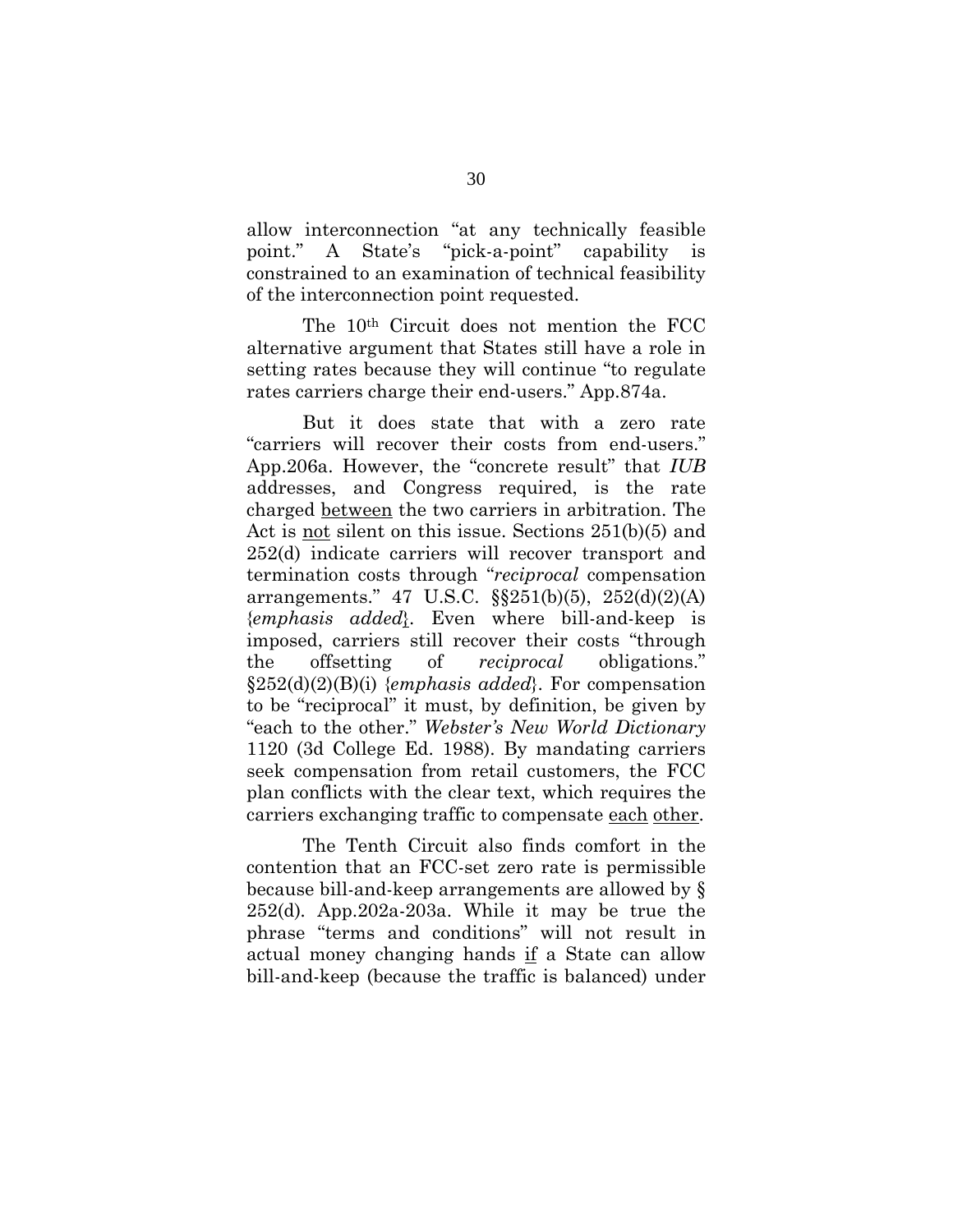§\_252(d)(2)(A), *IUB* still teaches that the "concrete result" remains out of the FCC's purview.

 The Tenth Circuit also condones here the related FCC finding that that bill-and-keep is consistent with § 252(d)'s pricing standard because  $§252(d)(2)(B)$  allows "arrangements that waive mutual recovery (such as bill-and-keep)" – and because carriers can always recover their costs from end-users.35 App.206a. Even assuming the FCC could, consistent with the Act, set a rate *under this* § 252(d)(2)(B)(i) *provision*, the industry-wide zero rate it establishes, is not consistent with the  $\S252(d)(2)(A)$  standard. Section  $252(d)(2)(A)$  requires the price to be based on the "additional costs of terminating such calls" which is something other than a "zero" rate.36 States can set a zero rate only when an examination reveals they "afford the *mutual* recovery of costs through the *offsetting* of r*eciprocal* obligations." § 252(d)(2)(B)(i)

## **B. The** *Decision* **is Not Faithful to the Dictates of Either** *Chevron* **or** *City of Arlington***.**

The Tenth Circuit's grant of *Chevron* deference to the FCC on the definition of

<sup>35</sup> How can the FCC waive a right Congress gave a connecting carrier to recover costs? And why would Congress place an anticipated "default" rule in an exception to an affirmative cost-based pricing standard?

<sup>36</sup> Although the FCC characterizes call termination costs as "very nearly zero," *Order*, App.853a, it acknowledges that the "additional" costs of termination may be more than nominal. *Id.* at n.1333. Such charges, by definition, recover the carrier's *actual* termination costs.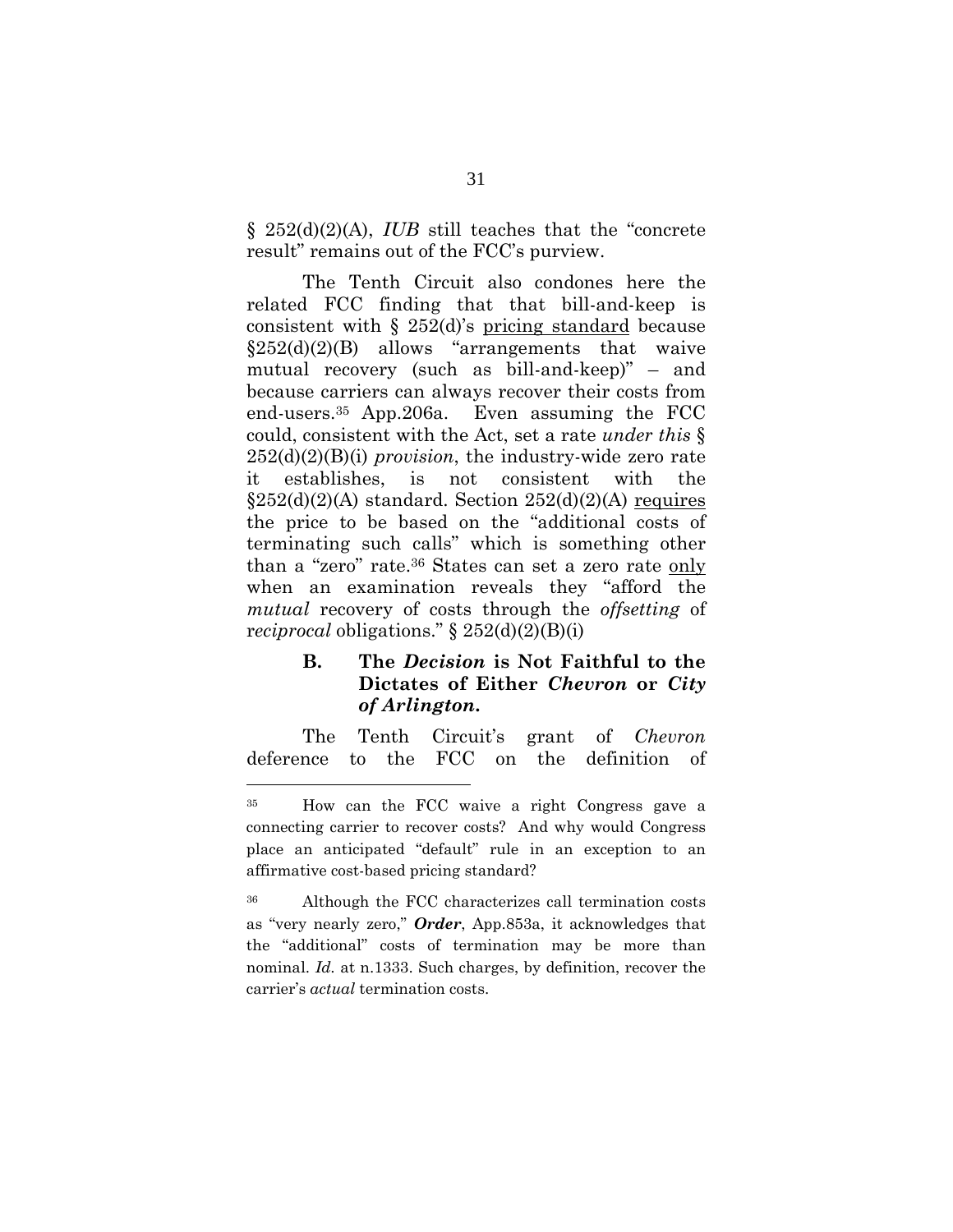**Reciprocal Compensation** is inconsistent with the plain text of the statute. In light of *Arlington*'s "rigorous[ ]" standard with respect to a review of the "statutory limits on agencies' authority," 133 S.Ct. 1874, the Court should determine if *Chevron* deference allows a reviewing court to acquiesce to an expansive agency interpretation that runs afoul of the text and applicable principles of statutory construction.

Congress did speak to the precise questions at issue here. But, even granting, *arguendo*, some ambiguity, the FCC's view is still not based on a permissible construction of the statute.

As *Chevron* teaches, if a court, employing traditional tools of statutory construction, ascertains that Congress had an intention on the precise question at issue, that intention is the law, and must be given effect. *Chevron,* 467 U.S. at 842-43 & n.9; *Babbitt v. Sweet Home Chapter of Communities for a Great Oregon,* 515 U.S. 687, 696-708 (1995), (evaluating the reasonableness of an administrative interpretation by analyzing the "ordinary" and "dictionary" meanings of the relevant provision; the "statutory context" of the provision; and the "broad purpose" and "legislative history" of the statute).

The FCC, *Order,* App.859a-860a, found the word "telecommunications" in § 251(b)(5), defined at 47 U.S.C. § 153(50), can be construed as untethered to geographic or regulatory limits, which allows the agency to define **Reciprocal Compensation** to cover interstate and intrastate **Access Charges**, and also of course to continue to cover the traffic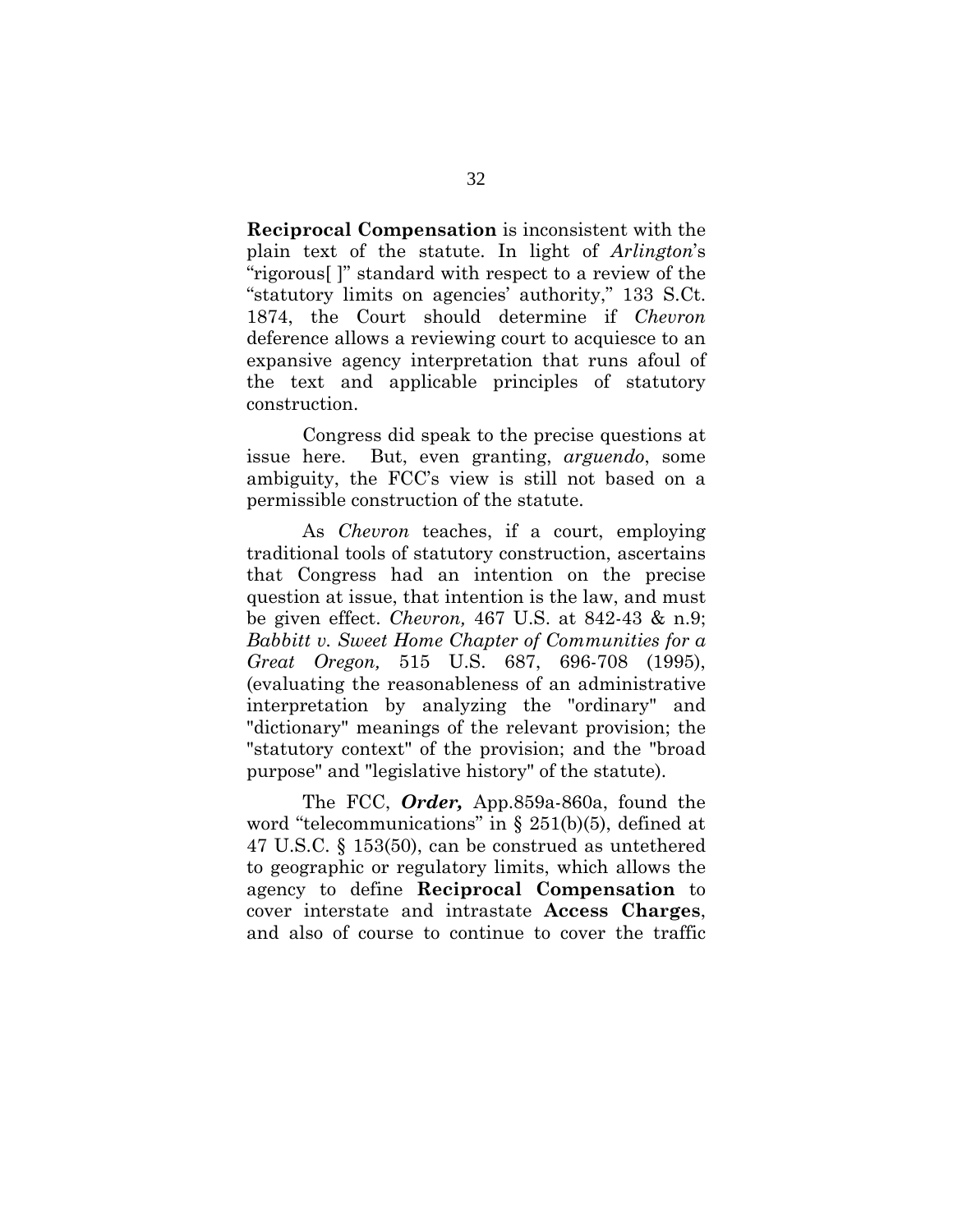**Reciprocal Compensation** covered before the *Order*.37

With (or without) *Chevron* deference at any level, the FCC's constructions cannot be justified. The conflicts with the statute are evident.

The FCC "rate" establishes that the "additional costs of transporting or terminating calls" is zero and finds Congressional instructions in  $\S 252(d)(2)(A)$  irrelevant.<sup>38</sup>

As discussed, *supra*, the plain text of  $\S 252(d)(2)$  contradicts the FCC's new interpretation.

Without question, that new interpretation renders surplus the mandated State role to assure **Reciprocal Compensation** complies with the  $\S$  252(d)(2)(A) cost standard.

<sup>37</sup> The FCC advances a new definition of a statutory term, **Reciprocal Compensation**, and then in the same order uses that same term to mean what it says it cannot mean. The Supreme Court, in *Louisiana, 476 U.S.* at 372, noted a similar irony and, rejecting another FCC's attempt to redefine a word in the statute, found: "It is worth noting that the FCC itself, in the very orders underlying this litigation, used "charges" to mean "depreciation charges." Like *Louisiana*, in the *Order, e.g*., App.902-a907a, FCC uses **Reciprocal Compensation** to distinguish certain charges from **Access Charges**. *Cf. Bailey v. United States*, 516 U.S. 137, 146 (1995) ("We assume that Congress used two terms because it intended each term to have a particular, nonsuperfluous meaning.")

<sup>38</sup> *Order*, App.867a, rejecting "the view of some commenters that the pricing standard in section  $252(d)(2)(A)$ limits the scope of section 251(b)(5)."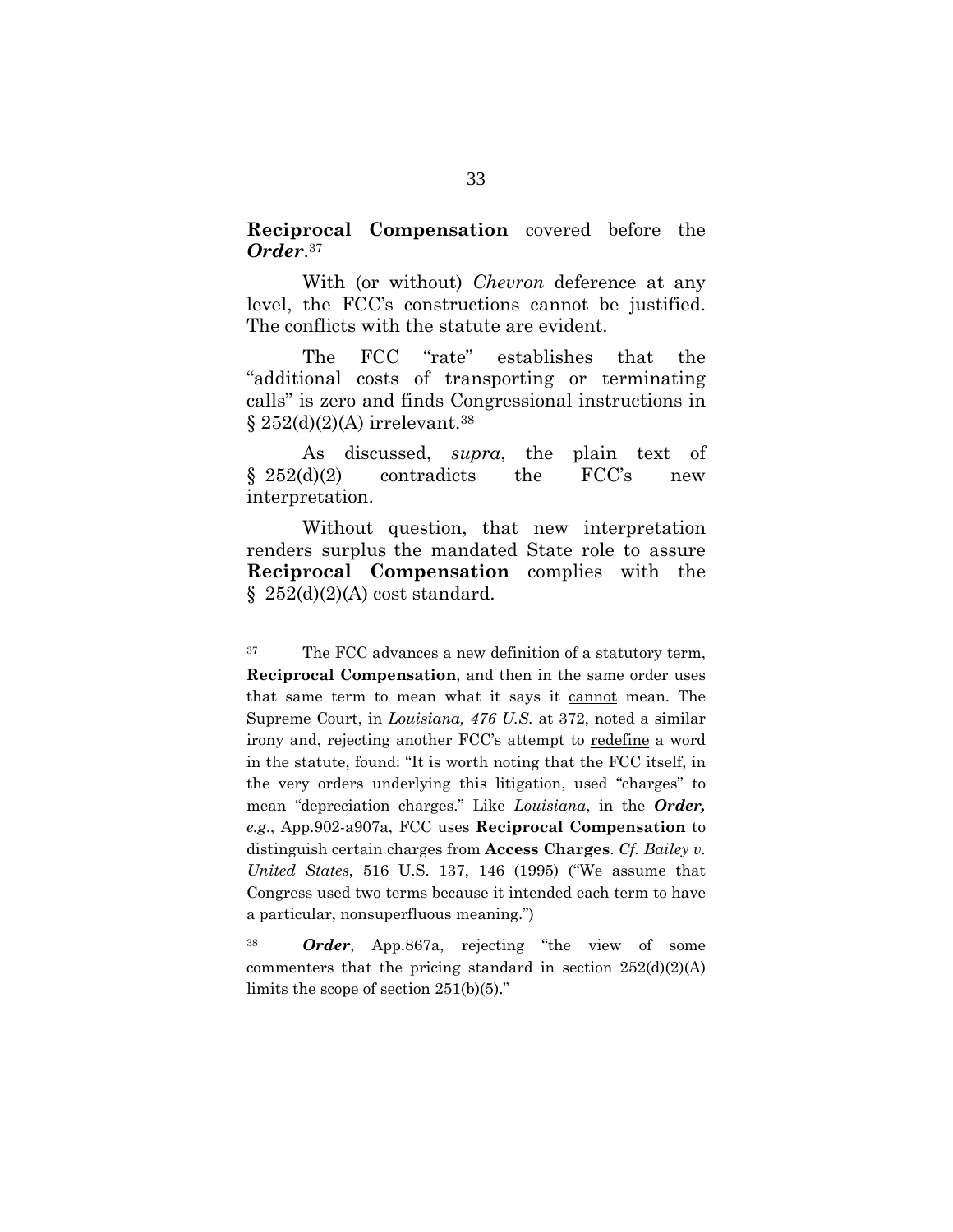Without question, it renders surplus the provision giving the FCC authority to act only if the State fails to act.

Without question, the zero bill-and-keep rate the FCC has required for all (even non-reciprocal) traffic – bears no resemblance to the "bill-and-keep" arrangements the statute "does not preclude."

The *Order* also appears to conflict with  $\S252(d)(2)(B)(ii)$ 's requirement that the mandatory costing standards in  $\S$  252(d)(2)(A) "shall" not be construed ". . .to authorize the Commission or any State commission to engage in any rate regulation proceeding to establish with particularity the additional costs of transporting or terminating calls." Note, if the FCC *does* have the "*independent"* authority under  $\S 251(b)(5)$  it claims, this injunction would be unnecessary.

"[A] statute is to be read as a whole, since the meaning of statutory language, plain or not, depends on context."39

Read in context,  $\S$  251(b)(5) can only apply to non-access traffic. It *cannot* include *Access Charges* for *exchange access services,* either intrastate or interstate. LECs have never established **Reciprocal Compensation** arrangements with IXCs. Indeed, Congress distinguished *exchange access* services from the **Reciprocal Compensation** transport and

<sup>39</sup> *King v. St. Vincent's Hosp.,* 502 U.S. 215, 221 (1991); *see also*, *Dolan v. United States Postal Service*, 546 U.S. 481, 486 (2006) ("Interpretation of a word or phrase depends upon reading the whole statutory text, considering the purpose and context.")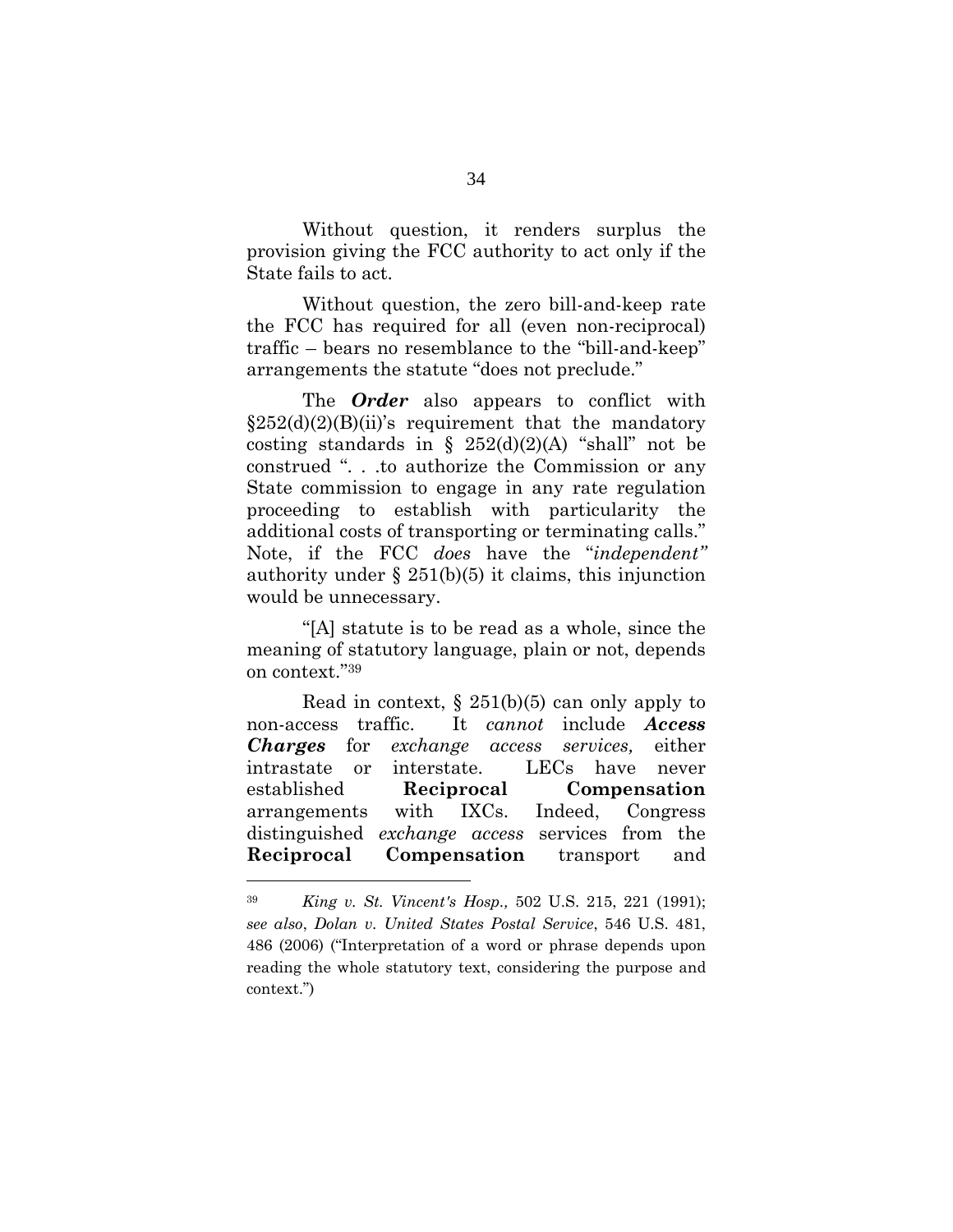termination arrangements required by  $\S$  251(b)(5), when it specified that competitive LECs can utilize interconnection with the facilities of incumbents "for the transmission and routing of telephone exchange service and exchange access."  $\S 251(c)(2)(A)$ . Section  $252(d)(2)(A)$  supports this view by referring to an "incumbent local exchange carrier's" compliance with § 251(b)(5) and specifying "mutual and reciprocal recovery by each carrier of costs associated with the transport and termination on each carrier's network facilities of calls that originate on the network facilities of the other carrier." Calls do not originate or terminate on IXC networks – they do both on LEC networks.

Moreover,  $\S 251(b)(5)$  specifies that only LECs have a duty to establish **Reciprocal Compensation** arrangements. Which strongly suggests Congress expected the term to cover only LECs trading local traffic with other LECs. To have the meaning the FCC ascribes makes the § 251 duty for *all "*telecommunications carriers" to directly or indirectly connect networks surplus.

The FCC's conflation of "telephone exchange service" and "exchange access" is flatly inconsistent with both the express terms of the statute and the FCC's prior interpretations of those two terms.

Moreover, the term "telecommunications" within  $\S 251(b)(5)$  cannot be divorced from the duty to establish "**Reciprocal Compensation** arrangements" or from other provisions of the Act. For compensation to be "reciprocal" it must, by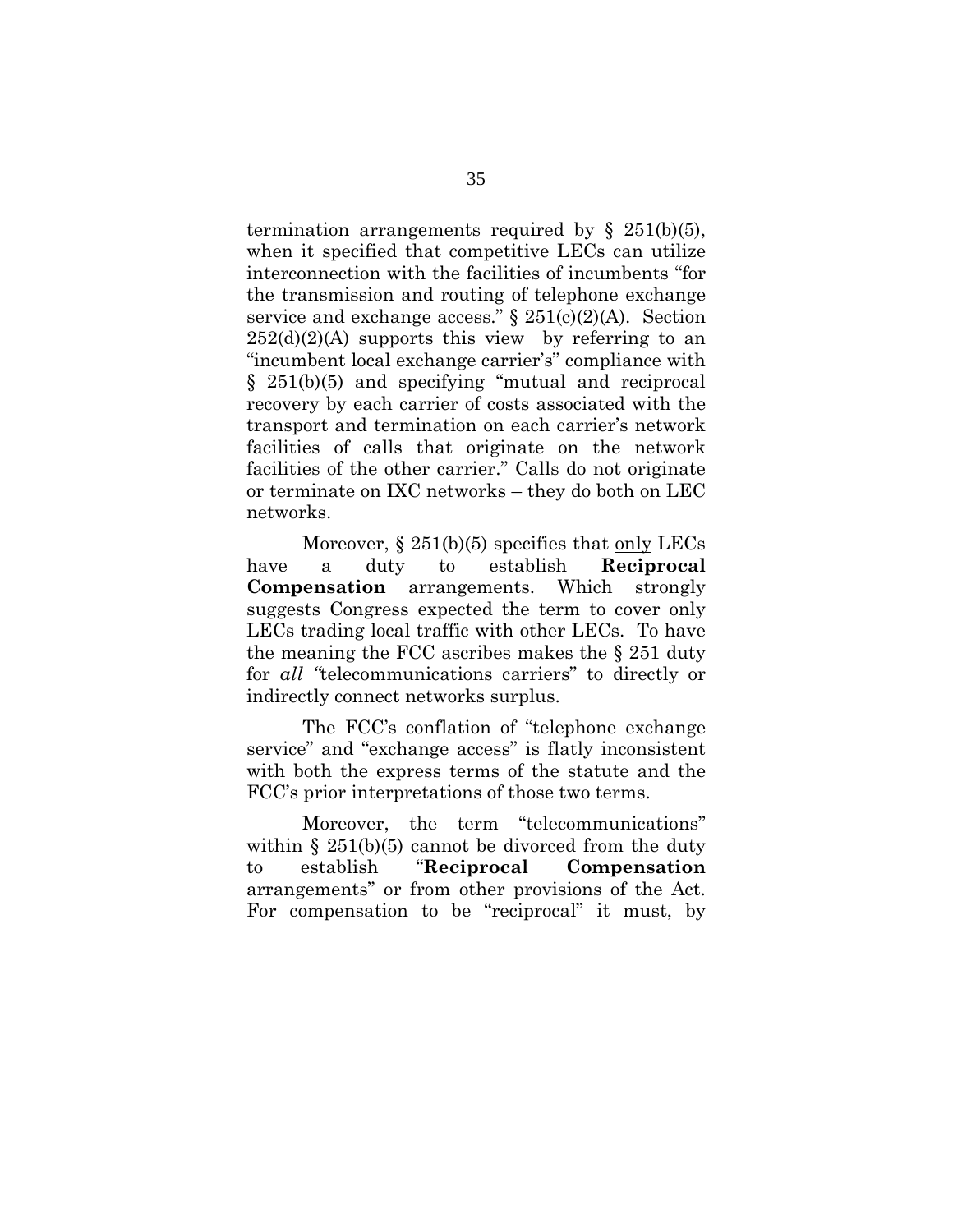definition, be given by "each to the other."40 *Exchange access traffic* and *access charge* payments are *never* reciprocal. The IXC pays LECs serving the calling and called parties for the service on both ends of the long distance call. There is no reciprocal exchange of payments.

Moreover,  $\S 251(b)(5)$  applies only when traffic is both transported *and terminated* by the carrier seeking compensation – so *termination* necessarily limits the scope of  $\S$  251(b)(5) traffic. Indeed, the *Local Competition Order* found that "transport and termination of local traffic" is distinct from "access service for long distance," and rejected claims that § 251(b)(5) governs exchanges between a LEC and an IXC.41 As the FCC noted there, it is the LEC, not the IXC, which terminates the traffic. *Id.* An IXC never "terminates" traffic.

The Tenth Circuit found compelling the FCC's success in permitting one-way wireless paging traffic to use the "**Reciprocal Compensation**" scheme – even though it was not mutual. The Court found this one circumstance justifies vitiation of the statutory scheme and permits the agency to do what Congress said in  $252(d)(2)(B)(ii)$  it could not.

<sup>40</sup> *Webster's New World Dictionary* 1120 (3d College Ed. 1988). *See, Ransom,* 131 S. Ct. at 724-25. (noting that "[b]ecause the Code does not define 'applicable,' we look to the ordinary meaning of the term," and describing how that meaning "draws support from the statutory context" and "consideration of the provisions purpose.")

<sup>&</sup>lt;sup>41</sup> 11 FCC Rcd at 16013. The FCC also defined transport "as the transmission of terminating traffic that is subject to section 251(b)(5)." *Id.* at 16015.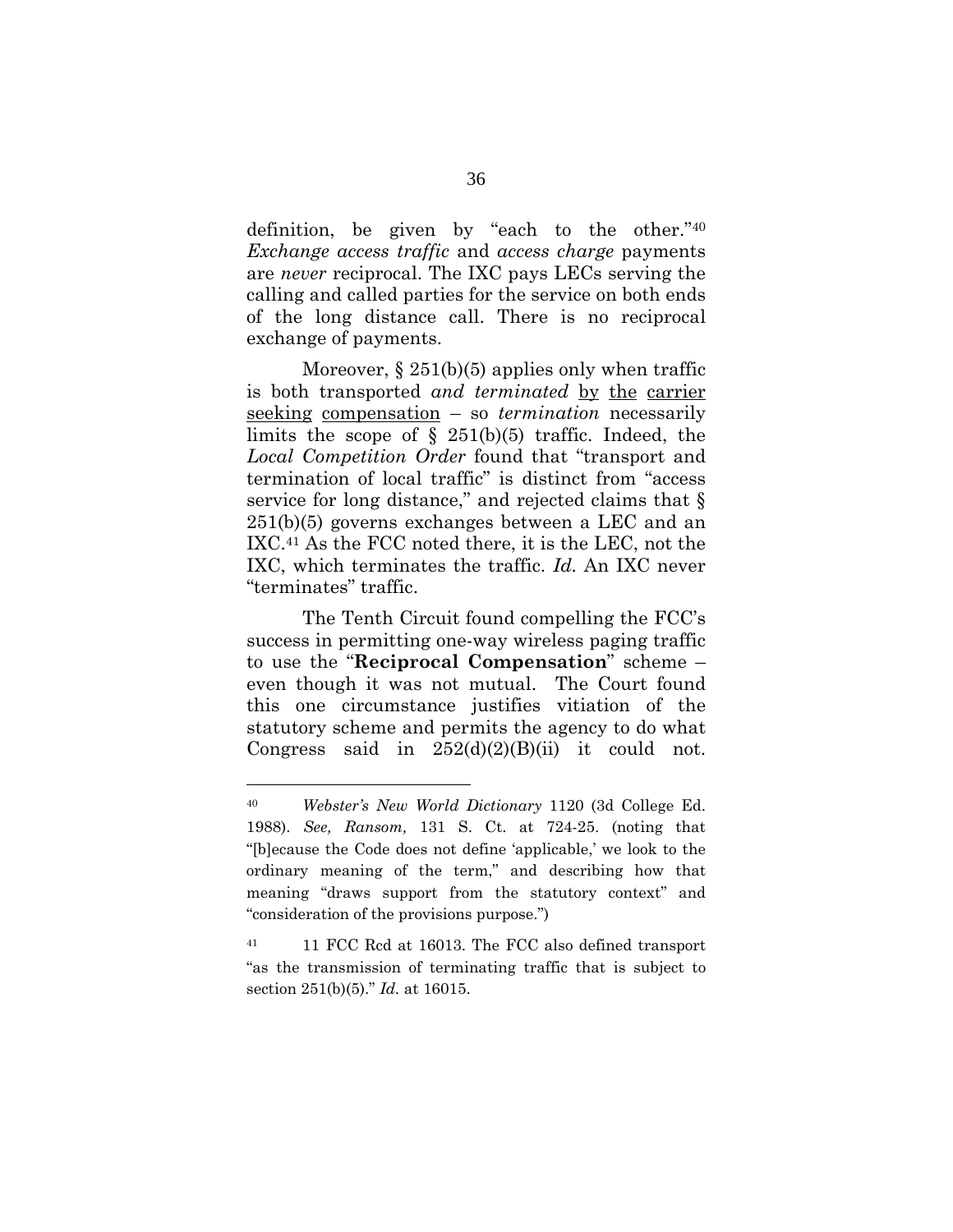App.181a-182a. The paging traffic cited did not have all the characteristics of either "**Access Charges**" or "**Reciprocal Compensation**".

The FCC could have either created a new compensation scheme or placed paging in one of the existing schemes. Whatever it did would be litigated. It is one thing to bend a scheme to classify traffic that fits into neither statutory category. That may justify *Chevron* deference. However, it is quite another matter to ignore clear instructions from Congress to collapse two distinct concepts that have definitional schemes in the statute to support them.

Both the term **Access Charge** and **Reciprocal Compensation** *had established meaning before the 1996 Act passed*42 - established meanings the FCC spoke about in proceedings that predate the Act by years, confirmed just after the Act passed, and used consistently for 16 years thereafter.

 This Court has confirmed on numerous occasions, that words have meanings and industry use informs those meanings.43 The Tenth Circuit agreed, App.179a, that under step one of *Chevron:*

<sup>42</sup> *See* discussion and footnotes, *supra,* at p. 8-12**.**

<sup>43</sup> *See*, *T-Mobile South, LLC v. City of Roswell, Ga.,* \_\_ U.S. \_\_\_, No. 13-975, 2015 WL 159278 \*5 (U.S. Jan. 14, 2015) ("[W]hen Congress employs a term of art, it presumably knows and adopts the cluster of ideas that were attached to each borrowed word in the body of learning from which it was taken.")(quoting *FAA v. Cooper*, 566 U.S. \_\_, \_\_, 132 S.Ct. 1441, 1449 (2012)) (internal quotation marks omitted).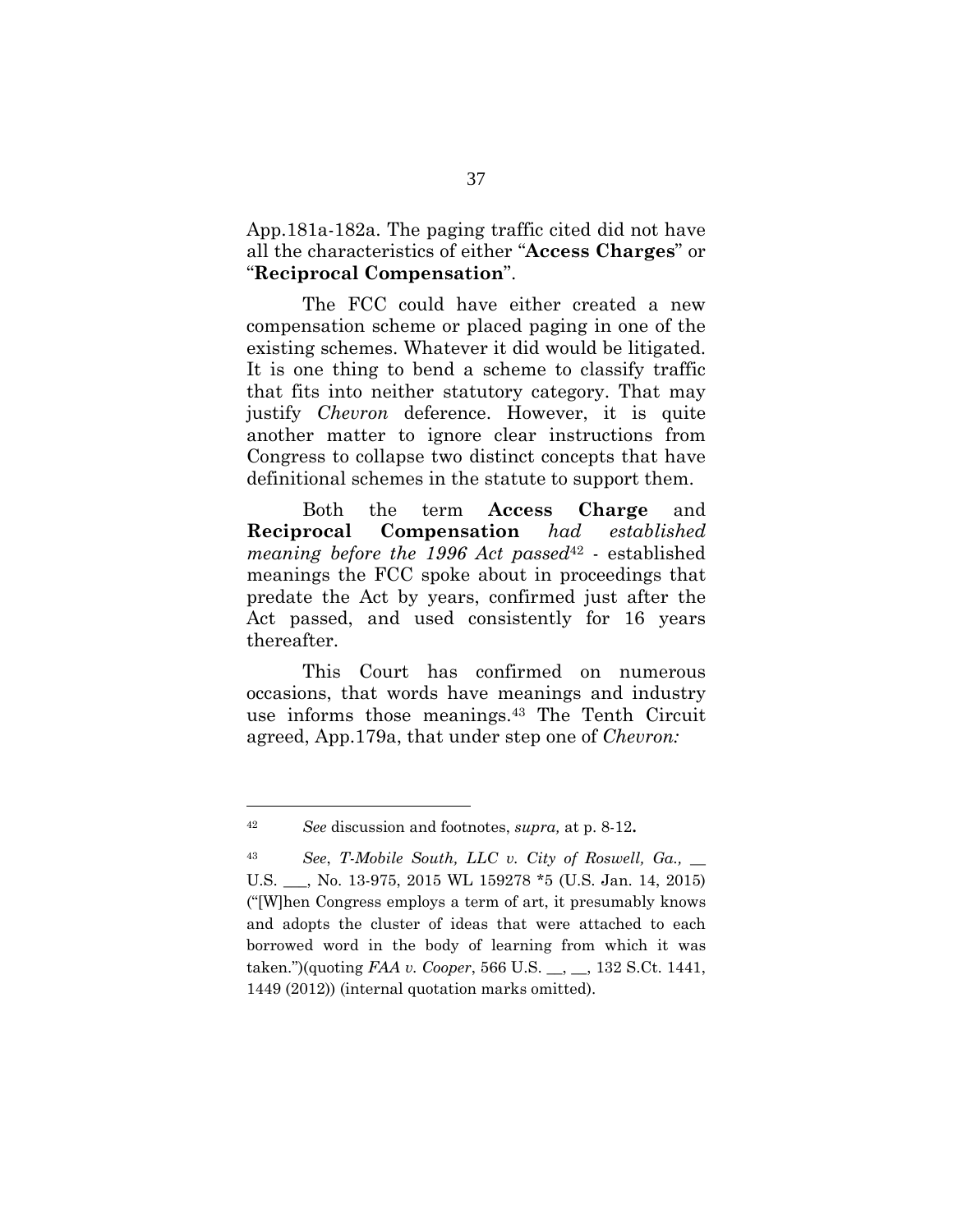[W]e give technical terms of art their established meaning absent a contrary indication in the statute. *McDermott Int'l Inc. v. Wilander,* 498 U.S. 337, 342, 111 S.Ct. 807, 112 L.Ed.2d 866 (1991); *La. Pub. Serv. Comm'n v. FCC,* 476 U.S. 355, 371–72, 106 S.Ct. 1890, 90 L.Ed.2d 369 (1986).

The Tenth Circuit side-stepped the requirement, arguing Petitioners did not produce enough evidence to eliminate ambiguity. App.180a. NARUC was constrained below, as it is here, by the sheer number of issues raised by the *Order*, and by the required joint briefing with 15 of the 31 petitioners below to include limited examples. However, those cited clearly indicate the established use. Indeed, one article references a NARUC local competition working group's use of the term "**Reciprocal Compensation**" in a 1995 report. The working group involved representatives from a majority of State Commissions. Nor did the Court find persuasive the conference report language, cited *supra*, at 11, n.17, demonstrating that the Senate distinguished between **Reciprocal Compensation** and **Access Charges**. App.184a.

Petitioners emphasized, below, that the FCC confirmed the distinction between the terms in 1996 just after passage, citing *Secretary of Labor v. Excel Mining, LLC*, 334 F.3d 1, 7 (D.C. Cir. 2003) (Court prefers an agency interpretation made "when the origins of both the statute and the finding were fresh in the minds of their administrators" over a subsequent interpretation.)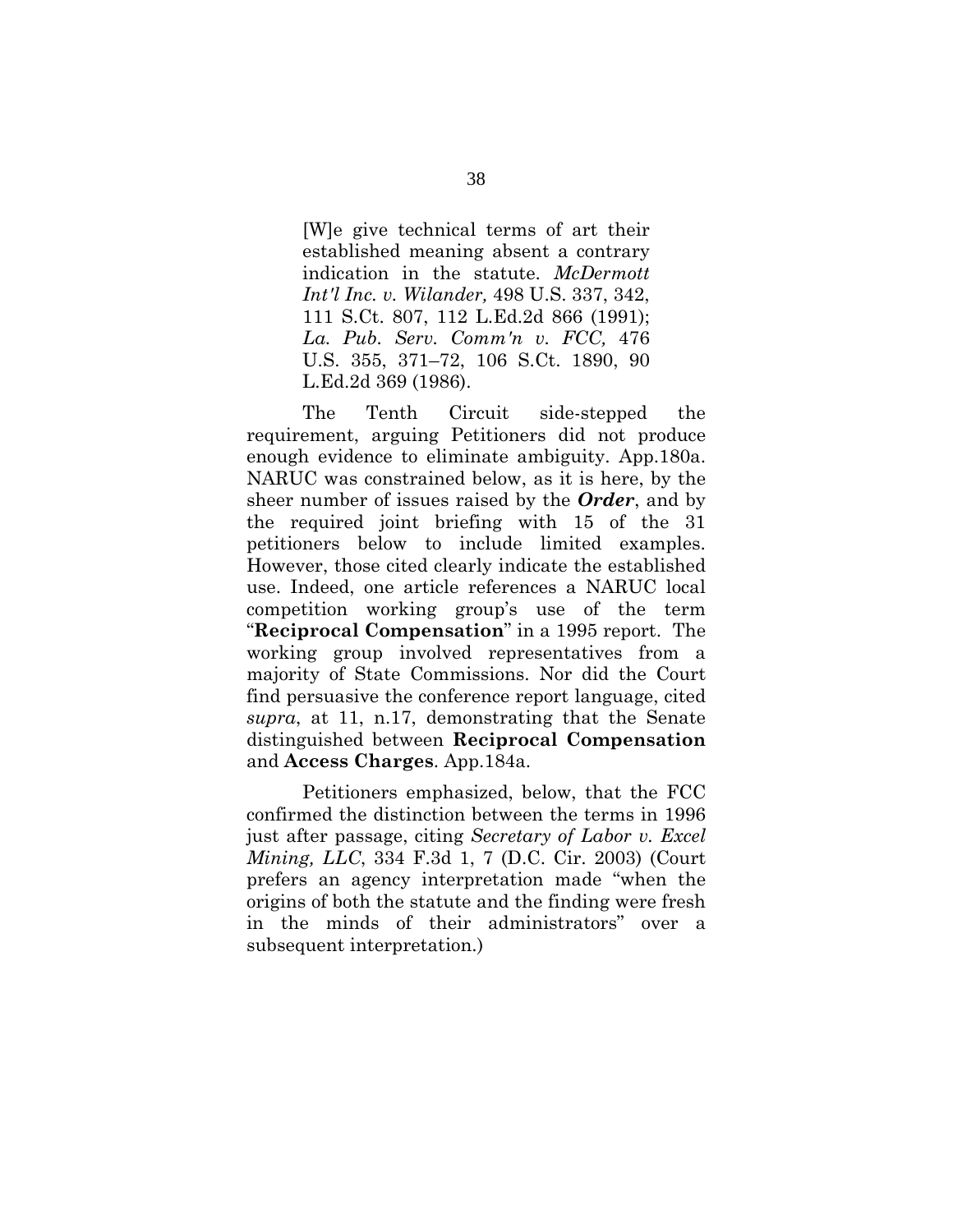The Tenth Court responded that "[b]ecause the FCC's interpretation . . . is entitled to *Chevron* deference under settled law, its "freshness" is irrelevant." App.178a at n.3. The Court never really addresses the FCC's unexplained departure from prior interpretations. It does contend, somewhat illogically, the FCC did not need to explain because it did not change its definition of "termination" when it adopted a new view of "the traffic that is subject to § 251(b)(5)." App.194a.

To change its position, an agency must, at a minimum, acknowledge that it is departing from its earlier view and "show there are good reasons for the new policy." "[T]he requirement that an agency provide reasoned explanation for its action would ordinarily demand that it display awareness that it is changing position. An agency may not, for example, depart from a prior policy *sub silentio* or simply disregard rules . . .still on the books." *FCC v. Fox TV Stations, Inc.*, 556 U.S. 502, 515 (2009).

The FCC cannot satisfy this requirement because it never acknowledged its prior definitions of "transport" and "termination," much less provided a reasoned explanation for changing its position. The Tenth Circuit expressed the view that the explanation provided was sufficient.

Moreover, the underlying facts regarding the network arrangements between local service on the one hand and interexchange/toll service on the other have not changed, and the FCC made no attempt to demonstrate any changed facts or circumstances to support the new, but flawed, interpretation of §  $251(b)(5)$ .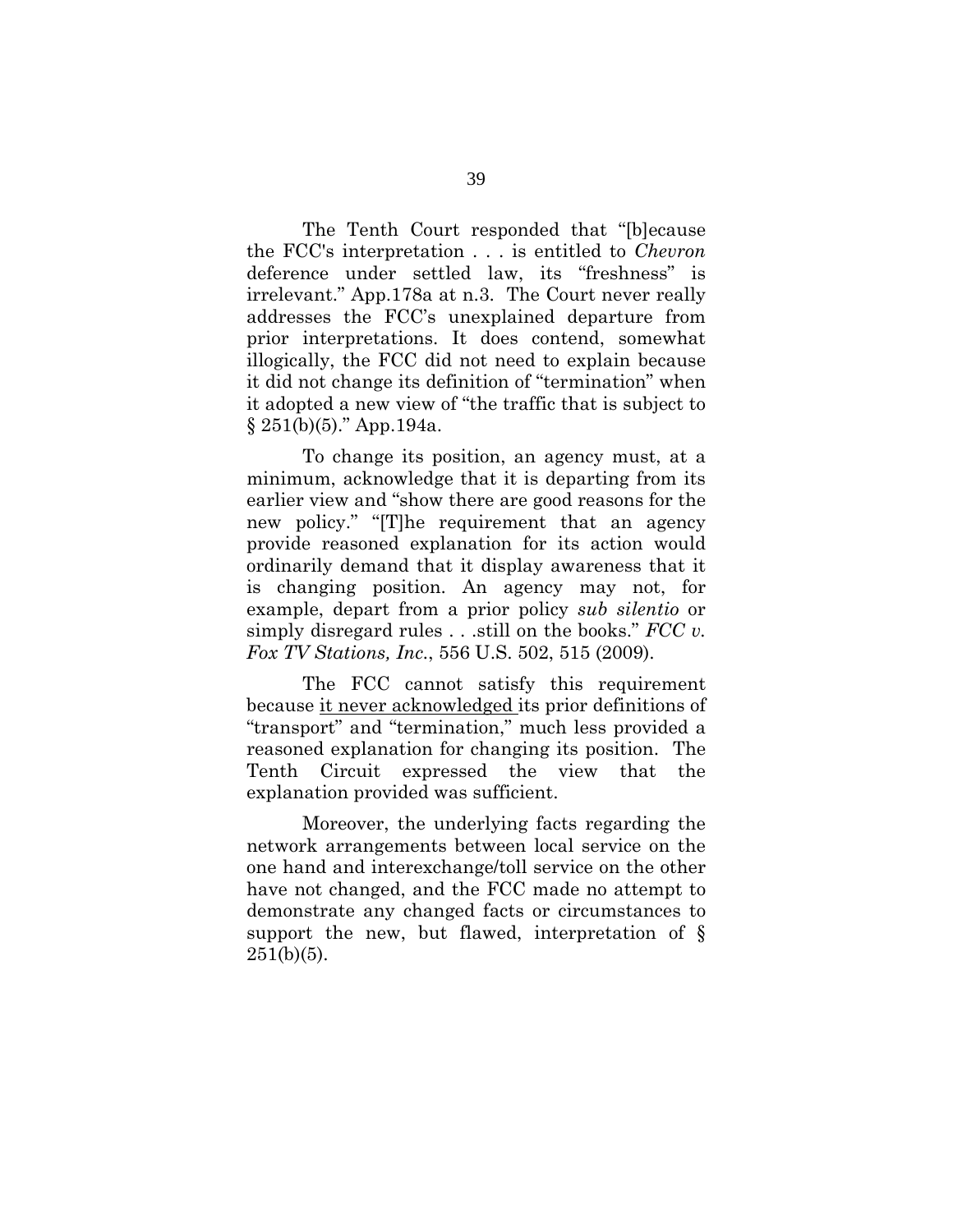The Tenth Circuit does critique the FCC's adoption of a construction of Section  $\S$  251(g), conceding it could have been read in a way that supports Petitioners view absent "*Chevron*."44 This again raises the question of the apparent irrelevance of  $\S$  152(b) and  $\S$  601(c)(1) to the Court's statutory analysis – an irrelevance that ignores clear Congressional intent.

The Tenth Circuit's analysis of the FCC *Order*, either improperly grants *Chevron* deference where no deference is due, because Congressional intent is clear, or failed to reject a construction that is not "permissible" under *Chevron*.

#### **CONCLUSION**

The FCC's reliance on  $\S$  252(d)(2)(B)'s parenthetical reference to "bill and keep" – in a Congressional instruction to *State commissions* that statutory pricing rules States are to apply "shall not be construed to preclude" approval of "arrangements that waive mutual recovery" – as a delegation of authority to the FCC to impose *mandatory* "bill and keep" for all traffic is more than the statute will bear. The FCC's other excesses raise similar concerns.

<sup>44</sup> Specifically, at App. 192a, the Court states: "This interpretation was not the only one possible . . .one could also view § 251(g) to reflect the widespread assumptions in 1996 that states (not the FCC) regulated intrastate access. But under the second step of *Chevron,* the FCC's contrary reading of §251(g) was at least reasonable."